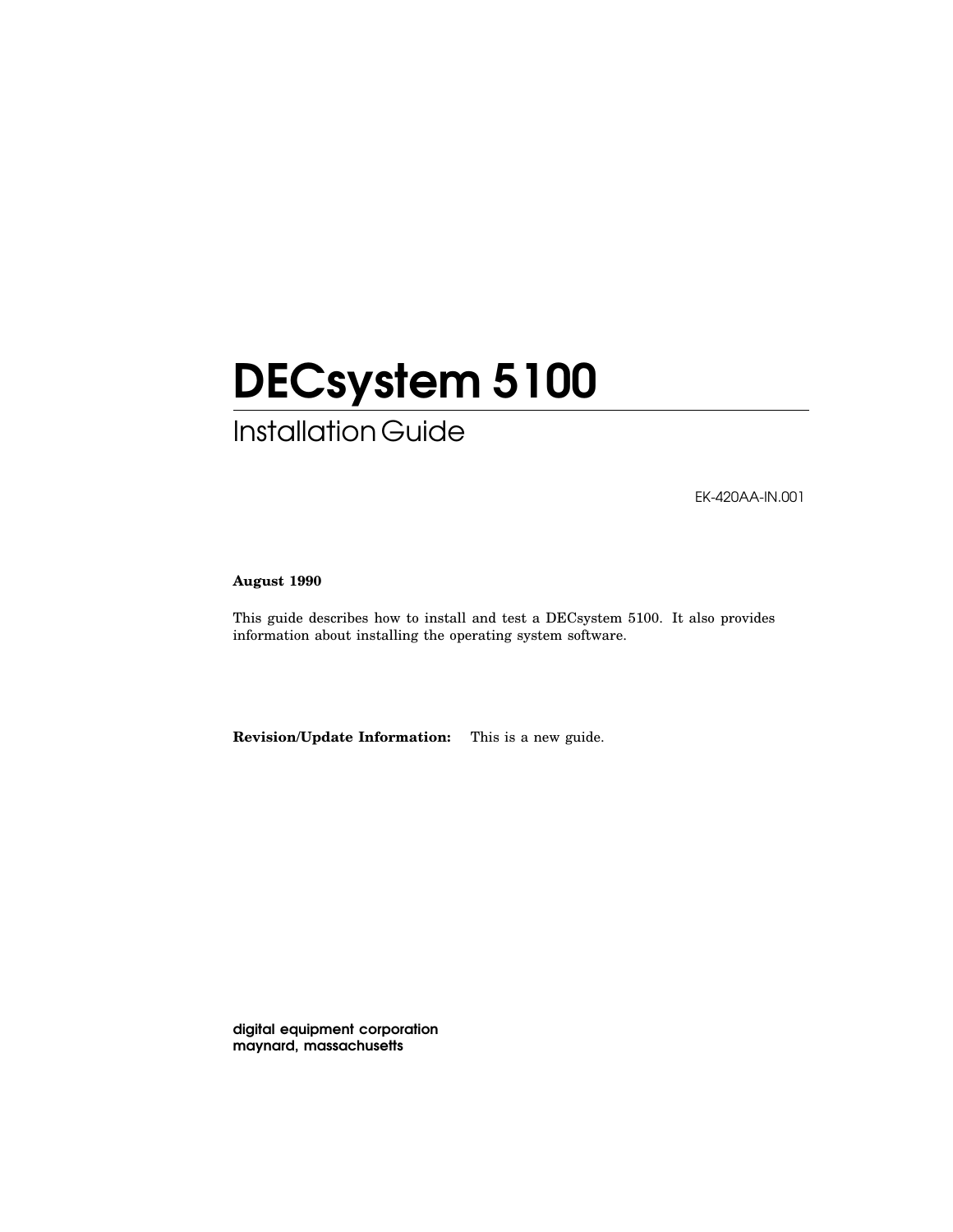#### **August 1990**

The information in this document is subject to change without notice and should not be construed as a commitment by Digital Equipment Corporation. Digital Equipment Corporation assumes no responsibility for any errors that may appear in this document.

The software described in this document is furnished under a license and may be used or copied only in accordance with the terms of such license.

No responsibility is assumed for the use or reliability of software on equipment that is not supplied by Digital Equipment Corporation or its affiliated companies.

Restricted Rights: Use, duplication, or disclosure by the U.S. Government is subject to restrictions as set forth in subparagraph  $(c)(1)(ii)$  of the Rights in Technical Data and Computer Software clause at DFARS 252.227-7013.

© Digital Equipment Corporation 1990.

All Rights Reserved. Printed in U.S.A.

The postpaid Reader's Comments forms at the end of this document request your critical evaluation to assist in preparing future documentation.

The following are trademarks of Digital Equipment Corporation:

| DEC              | <b>DIBOL</b>   | <b>UNIBUS</b>           |
|------------------|----------------|-------------------------|
| DEC/CMS          | EduSystem      | <b>VAX</b>              |
| DEC/MMS          | <b>IAS</b>     | VAXcluster              |
| <b>DECnet</b>    | <b>MASSBUS</b> | VMS                     |
| DECsystem-10     | <b>PDP</b>     | VT                      |
| DECSYSTEM-20     | <b>PDT</b>     |                         |
| <b>DECUS</b>     | <b>RSTS</b>    |                         |
| <b>DECwriter</b> | <b>RSX</b>     | ldl i lal i l t lal I l |
|                  |                |                         |

<sup>®</sup> UNIX is a registered trademark of American Telephone and Telegraph Company.

This document was prepared using VAX DOCUMENT, Version 1.2.

This equipment generates, uses, and may emit radio frequency energy. The equipment has been type tested and found to comply with the limits for a Class A computing device pursuant to Subpart J of Part 15 of FCC Rules, which are designed to provide reasonable protection against such radio frequency interference. Operation of this equipment in a residential area may cause interference in which case the user at his own expense will be required to take whatever measures may be required to correct the interference.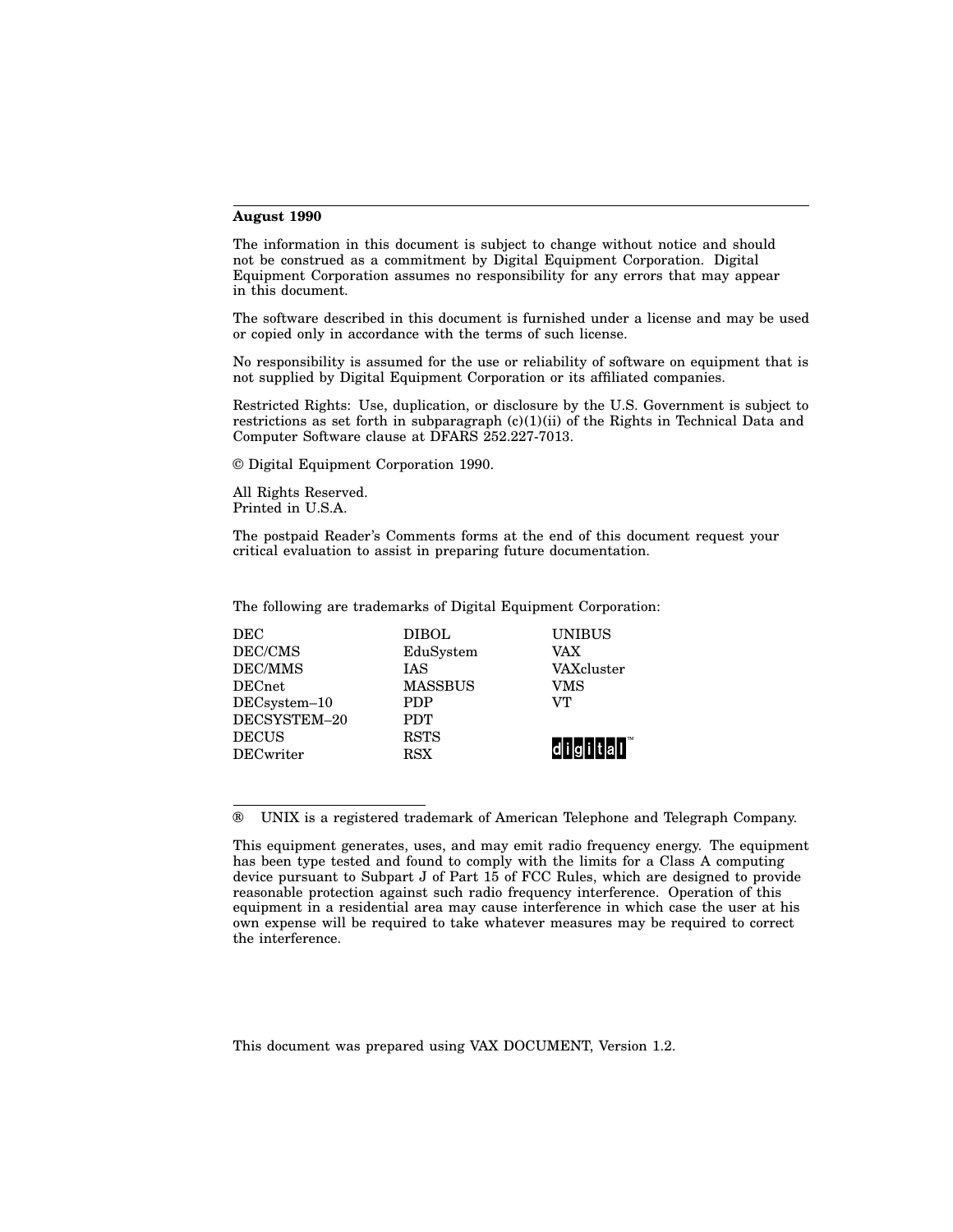## **Contents**

|   |                          |                                                                                                                                            | vii                                  |
|---|--------------------------|--------------------------------------------------------------------------------------------------------------------------------------------|--------------------------------------|
| 1 |                          | <b>Getting Started</b>                                                                                                                     |                                      |
|   | 1.1<br>1.2               |                                                                                                                                            | $1 - 1$<br>$1 - 2$                   |
|   |                          | 2 Installing Your DECsystem 5100                                                                                                           |                                      |
|   | 2.1<br>2.2<br>2.3<br>2.4 | Identifying the System Ports and Connectors<br>Connecting the Console Terminal to the System Unit<br>Connecting the System Unit Power Cord | $2 - 2$<br>$2 - 3$<br>$2 - 5$<br>2–6 |
| 3 |                          | <b>Starting Your DECsystem 5100</b>                                                                                                        |                                      |
|   | 3.1<br>3.2<br>3.2.1      | Checking the Power-Up Display<br>Unsuccessful Power-Up Self-Test Display                                                                   | $3 - 1$<br>$3 - 2$<br>$3 - 4$        |
|   |                          | A Installing Deripheral Devices                                                                                                            |                                      |

#### 4 Installing Peripheral Devices

| 4.1   | Guidelines for Connecting Expansion Boxes     | $4 - 2$ |
|-------|-----------------------------------------------|---------|
| 4.2   | Determining Available SCSI IDs on Your System | $4 - 3$ |
| 4.2.1 | Reading the Configuration Display             | $4 - 3$ |
| 4.3   | Preparing Your System for an Expansion Box    | $4 - 4$ |
| 4.4   | Unpacking an Expansion Box                    | $4 - 5$ |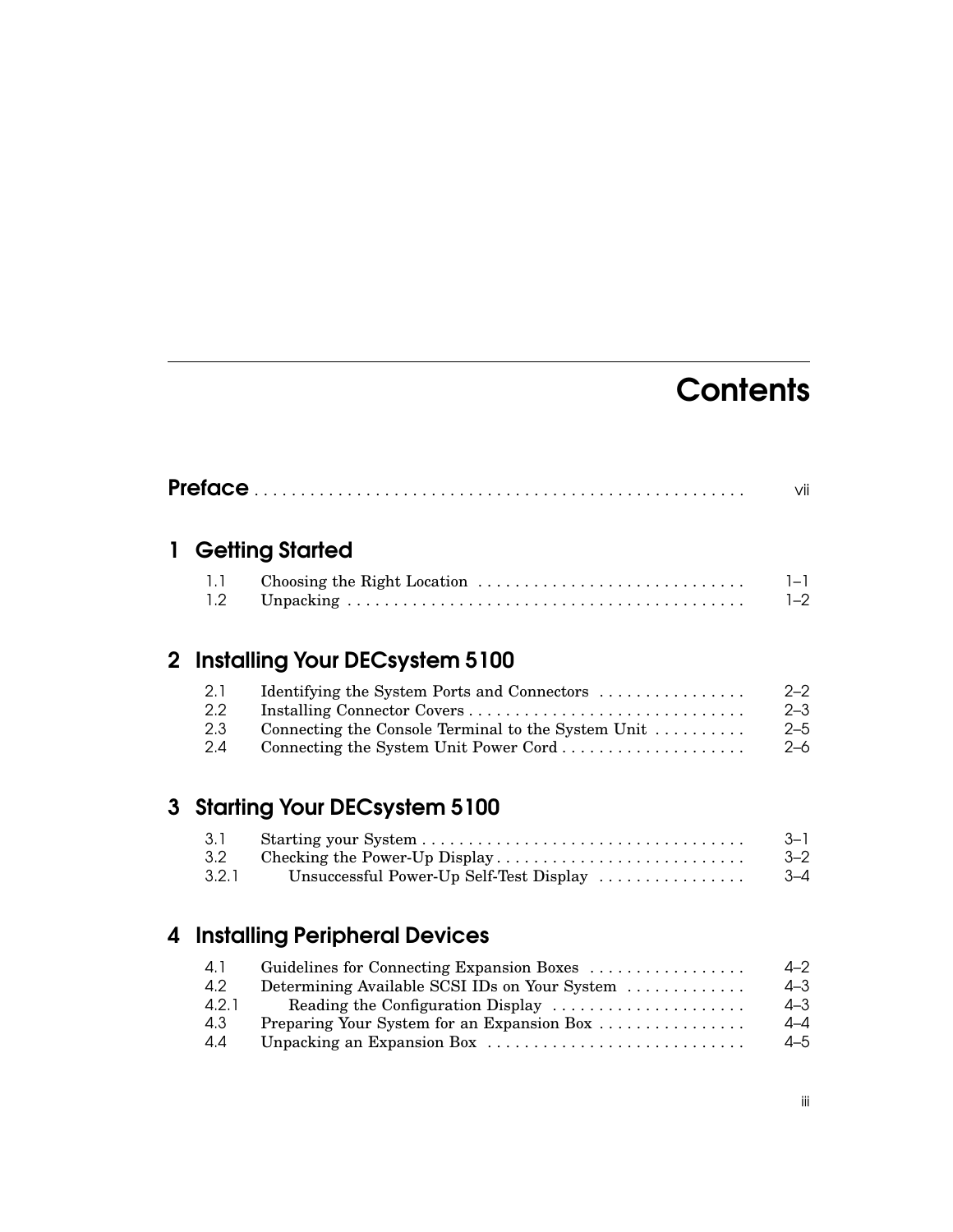| 4.5   |                                              | 4–6      |
|-------|----------------------------------------------|----------|
| -4.6  |                                              | $4 - 7$  |
| 4.7   |                                              | 4–10     |
| 4.7.1 | Connecting a Peripheral to a DEC423 MMJ Port | $4 - 11$ |
| 4.7.2 | Connecting a Peripheral to a Modem Port      | $4 - 13$ |

## 5 Connecting to a Network

| $5 - 3$<br>$5 - 5$ |
|--------------------|
|                    |
|                    |
| $5 - 6$            |
| $5 - 6$            |
| $5 - 7$            |
| $5 - 7$            |
| $5 - 8$            |
| $5 - 9$            |
| $5 - 10$           |
|                    |

## 6 Installing Software

| 6.1   | Installing Your DECsystem 5100 Software on Hard Disk                                      | $6 - 1$ |
|-------|-------------------------------------------------------------------------------------------|---------|
| 6.1.1 |                                                                                           | $6 - 1$ |
| 6.1.2 |                                                                                           | $6 - 2$ |
| -6.2  | Where to Go from Here $\dots \dots \dots \dots \dots \dots \dots \dots \dots \dots \dots$ | $6 - 3$ |
| 6.2.1 | Installing the ULTRIX-32 (RISC) Software $\dots\dots\dots\dots\dots$                      | $6 - 3$ |
| 6.2.2 |                                                                                           | $6 - 3$ |

## A System Specifications

#### B Associated Documentation

Index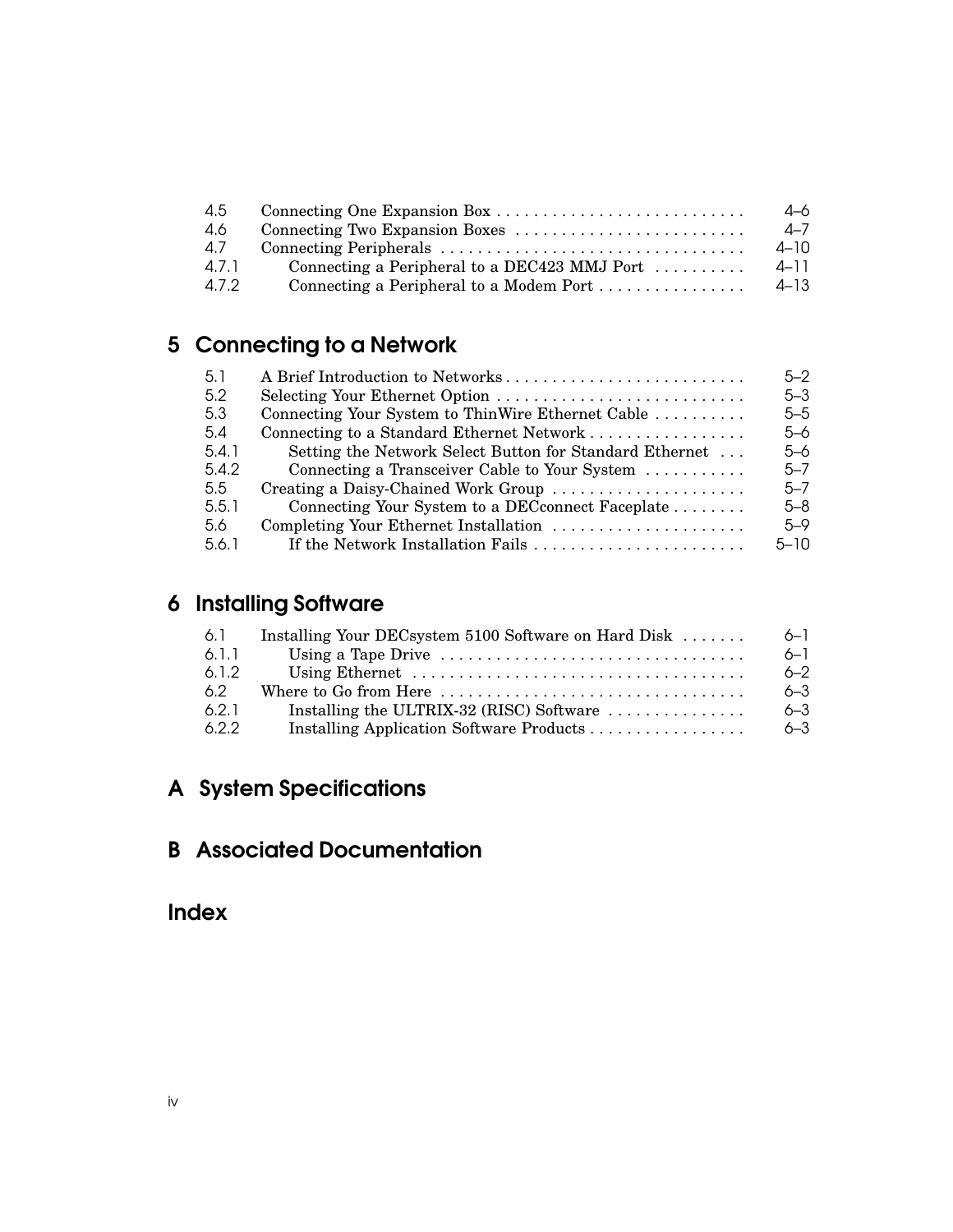## Figures

| $1 - 1$ |                                                                      | $1 - 3$  |
|---------|----------------------------------------------------------------------|----------|
| $2 - 1$ | System Ports and Connectors                                          | $2 - 2$  |
| $2 - 2$ |                                                                      | $2 - 4$  |
| $2 - 3$ |                                                                      | $2 - 5$  |
| $2 - 4$ | Connecting the Power Cord                                            | $2 - 6$  |
| $4 - 1$ | Removing the SCSI Cover                                              | $4-4$    |
| $4 - 2$ | Expansion Box and Accessories                                        | $4 - 5$  |
| $4 - 3$ |                                                                      | $4 - 6$  |
| $4 - 4$ |                                                                      | 4–7      |
| $4 - 5$ | Connecting Two Expansion Boxes                                       | $4 - 8$  |
| $4 - 6$ | Connecting a Peripheral to MMJ Port 8                                | $4 - 12$ |
| 4–7     | Connecting a Peripheral to the Modem Port                            | $4 - 14$ |
| 4–8     | Connecting a Peripheral to the Optional Modem Port $\dots\dots\dots$ | $4 - 15$ |
| $5 - 1$ | Network Select Button and Ethernet Lights                            | $5 - 4$  |
| $5 - 2$ | Adding ThinWire Cable                                                | $5 - 5$  |
| $5 - 3$ | Connecting the T-Connector to the Back of the System Unit $\dots$ .  | $5 - 6$  |
| $5 - 4$ | Connecting a Transceiver Cable                                       | $5 - 7$  |
| $5 - 5$ | Connecting Your System to a DEC connect Faceplate                    | $5 - 9$  |

## Tables

| $\overline{1}$ | $Conventions \dots \dots \dots \dots \dots \dots \dots \dots \dots \dots \dots \dots \dots \dots \dots \dots$ | viii    |
|----------------|---------------------------------------------------------------------------------------------------------------|---------|
| $-3-1$         |                                                                                                               | $3 - 2$ |
| $A-1$          |                                                                                                               | $A-1$   |
| $A-2$          |                                                                                                               | $A-2$   |
| $A-3$          |                                                                                                               | $A-2$   |
| $A - 4$        | System Operating Conditions and Nonoperating Conditions                                                       | $A-2$   |
| $A-5$          | RZ23 and RZ24 Hard Disk Drive Specifications                                                                  | $A-3$   |
| $A-6$          |                                                                                                               | $A - 4$ |
| $A - 7$        | RX23 Diskette Drive Specifications                                                                            | $A - A$ |
| $B-1$          |                                                                                                               | $B-2$   |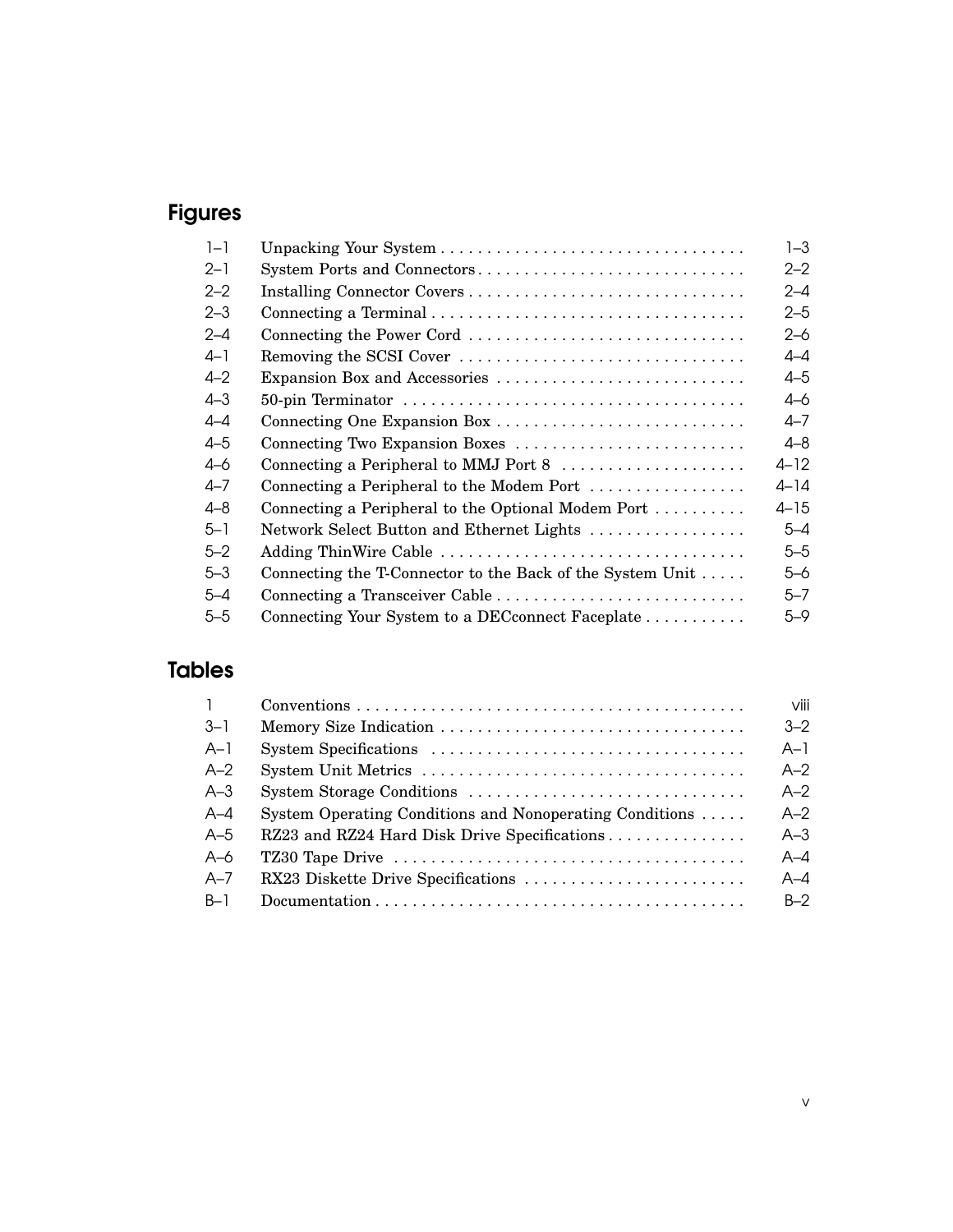## **Preface**

#### Purpose of This Guide

This guide describes how to install and test your DECsystem 5100. It also provides information about installing the operating system software.

#### Who Should Use This Guide

This guide is written for people who have little or no previous experience with computers. The new owner of a DECsystem 5100 uses this guide for installation and testing.

#### Structure of This Guide

This guide contains six chapters and three appendixes.

- Chapter 1 includes information on getting started, reviewing your site requirements, and unpacking your equipment.
- Chapter 2 provides instructions for installing new DECsystem 5100s.
- Chapter 3 provides information on starting your system, and inspecting the  $\blacksquare$ results of the power-up self-tests.
- Chapter 4 tells you how to connect the optional add-on storage, software loading devices, and other peripherals that you can use with your system.
- Chapter 5 discusses connecting your system to simple Ethernet networks.
- Chapter 6 describes how to install your operating system.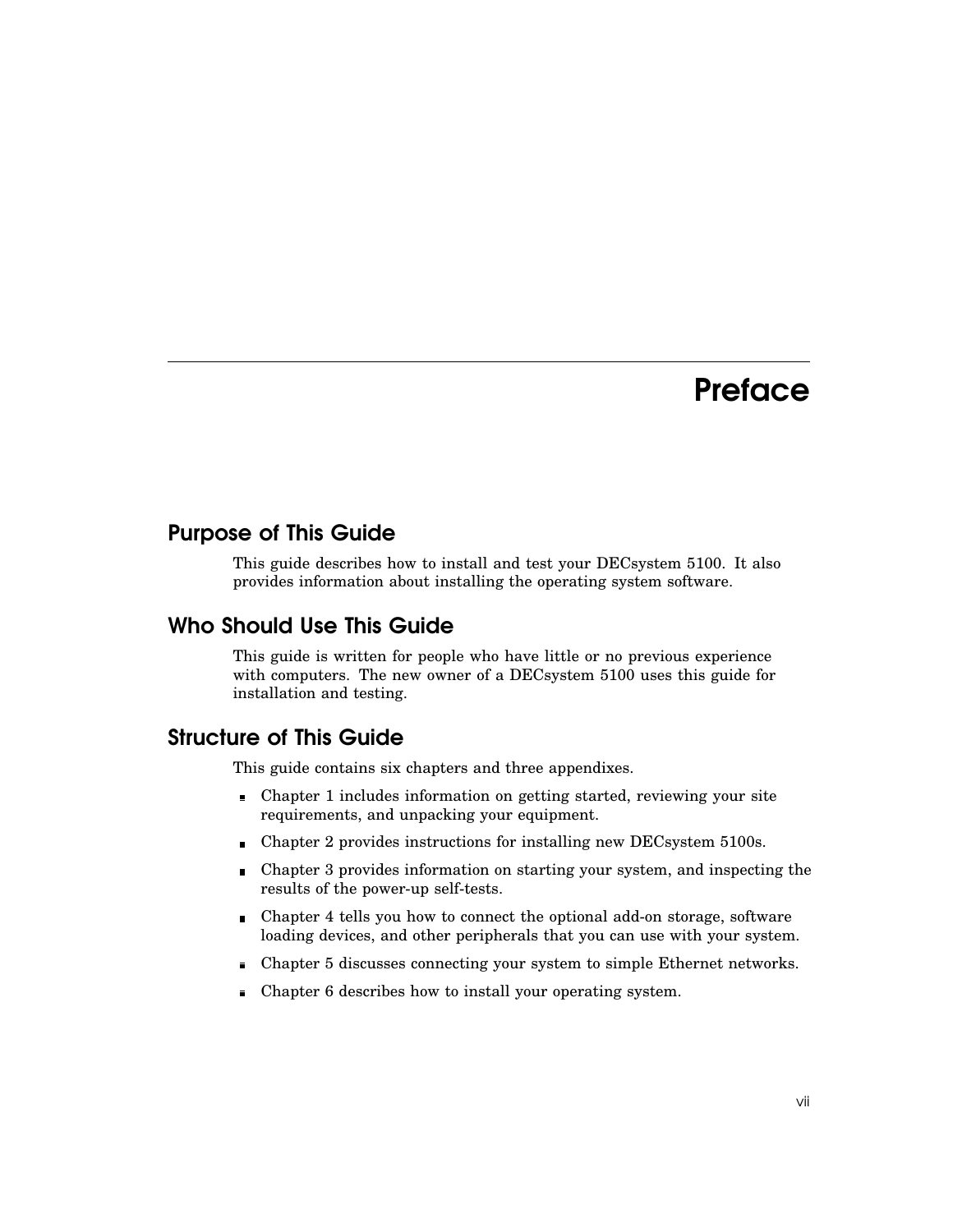Appendixes provide complementary information on the following topics:

- System specifications
- DECsystem 5100 order numbers
- Ethernet configuration guidelines

#### For More Information

See Appendix B for a list of associated documents to help you become acquainted with your new system.

#### **Conventions**

Table 1 lists the conventions used in this guide:

| Convention         | <b>Description</b>                                                                                            |  |
|--------------------|---------------------------------------------------------------------------------------------------------------|--|
| MONOSPACE          | Text displayed on the screen is shown in monospace type.                                                      |  |
| $\Box$             | In command syntax descriptions, brackets [] indicate optional<br>elements.                                    |  |
|                    | In command syntax descriptions, a vertical line separates similar<br>options, one of which you can choose.    |  |
| bold               | User input is shown in bold type.                                                                             |  |
| <i>italic</i> type | Italic type emphasizes important information, indicates variables,<br>and references titles of other manuals. |  |
| <b>Note</b>        | A note contains information of special importance to the reader.                                              |  |
| Caution            | A caution contains information to prevent damage to the equipment.                                            |  |
| Warning            | A warning contains information to prevent personal injury.                                                    |  |

| Table 1<br>Conventions |
|------------------------|
|------------------------|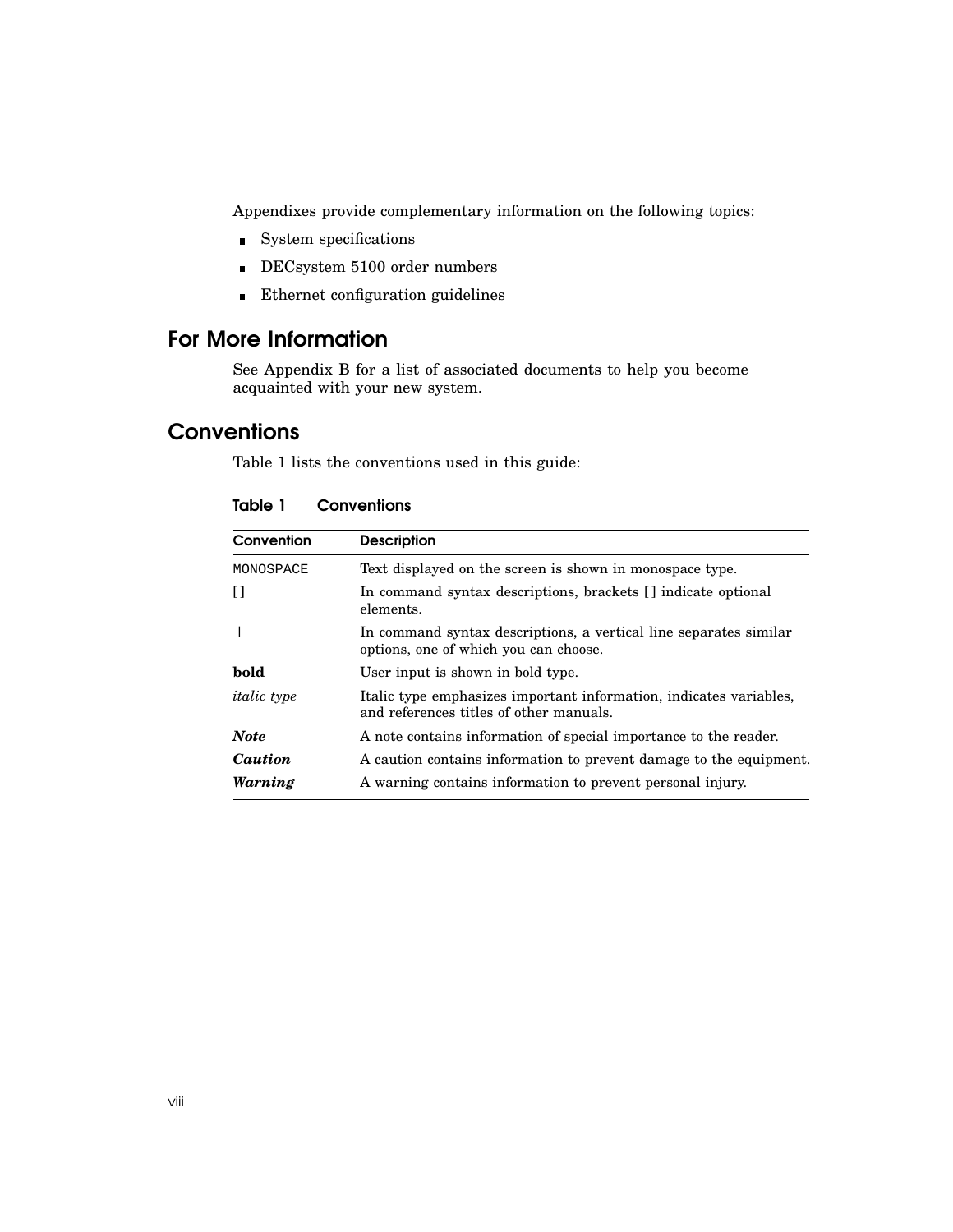# 1 Getting Started

This chapter tells you how to prepare for setting up your system, including how to:

- Choose the right location for your DECsystem 5100  $\blacksquare$
- Make sure that the shipping carton contains everything you need.

#### 1.1 Choosing the Right Location

Use the following checklist to keep your system operating at its best:

- Carefully read all installation instructions before you turn on the power.
- Example 10° and 32 $^{\circ}$ C (50° and 90 $^{\circ}$ F) if your system has a TZ30 tape drive installed. If the system does not have a TZ30 installed, keep the temperature between 10° and 40°C (50° and 104°F).
- Exerprobe relative humidity between  $40\%$  and  $80\%$  if your system has a TZ30 tape drive installed. Tape cartridges should also be stored at this relative humidity. If the system does not have a TZ30 installed, keep the relative humidity between 10% and 90%.
- Keep the air well circulated to prevent excess heat and dust from accumulating.
- Keep your equipment away from heaters, photocopiers, direct sunlight, and abrasive particles.
- Before you set up your system, select a surface that is large enough to hold the system unit. Your desk or work table is a good choice.
- Keep the area clean. Do not place food or liquid on or near your equipment, and do not place your system unit directly on the floor. Dust and dirt will damage the system components.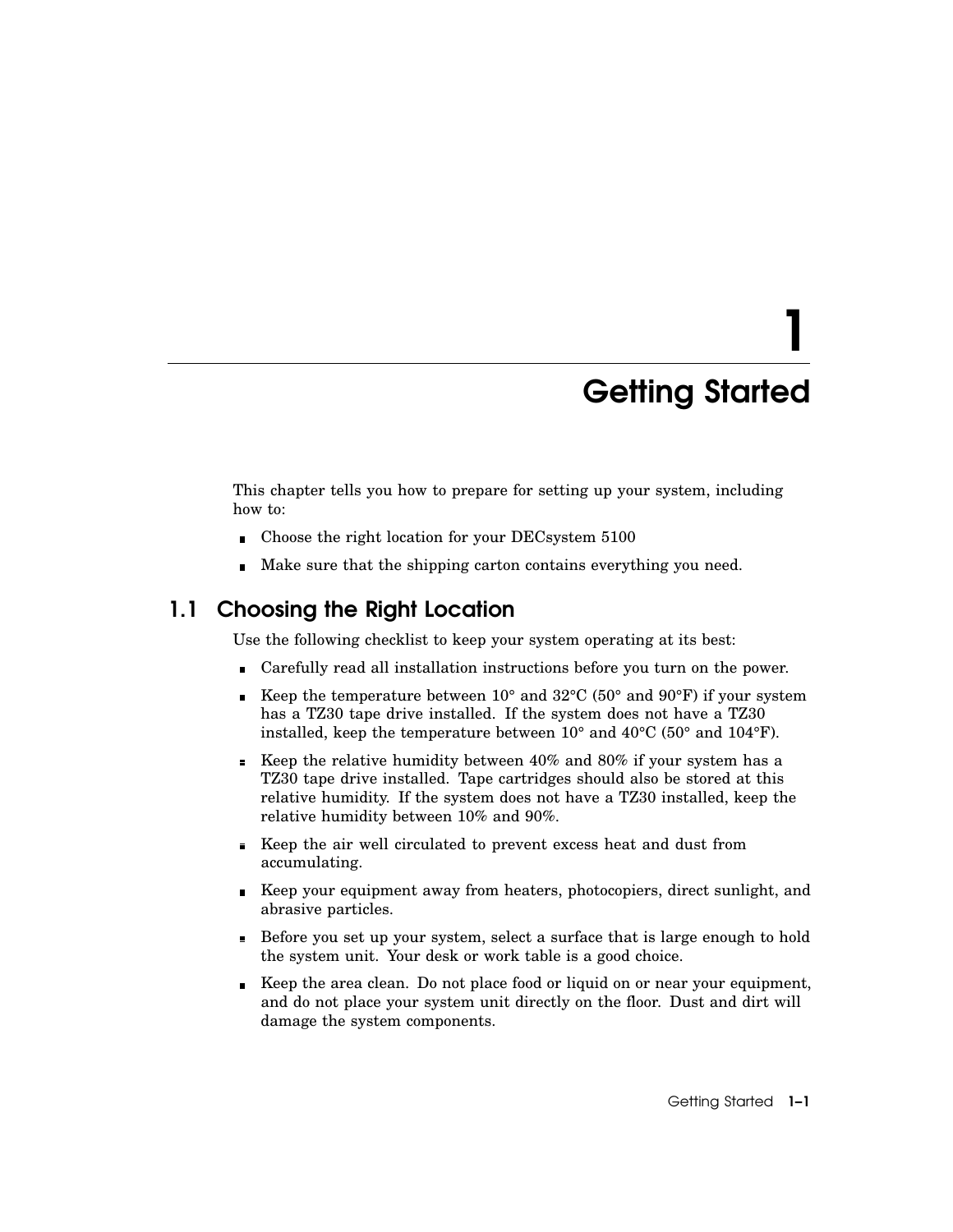- Keep air vents clear on each side of the system unit for proper ventilation.
- Do not place the system unit on its side. Blocking the air vents can cause  $\blacksquare$ the system unit to overheat.
- Connect your system to a dedicated, isolated grounded circuit.

If you have several pieces of equipment that need to be plugged into an electrical outlet, use a grounded power strip. Many power strips come with an on/off switch and a surge protector.

Do not exceed the voltage or current requirements of the circuit. Appendix A list these requirements.

To avoid damaging equipment that has been moved inside from a cold environment, let the equipment warm to room temperature before you turn it on. Let tape cartridges stabilize for 24 hours.

#### 1.2 Unpacking

*Caution Because of the weight of the system unit, two people should lift the equipment out of the shipping carton and place it on a work surface.*

The shipping carton contains three boxes. The large box contains the system unit and the accessory tray. The other two boxes contain the country kit and the software licenses respectively. Figure 1–1 shows the contents of each box. When unpacking the boxes keep the contents of each box separate from the others. Expansion boxes are packed in separate cartons.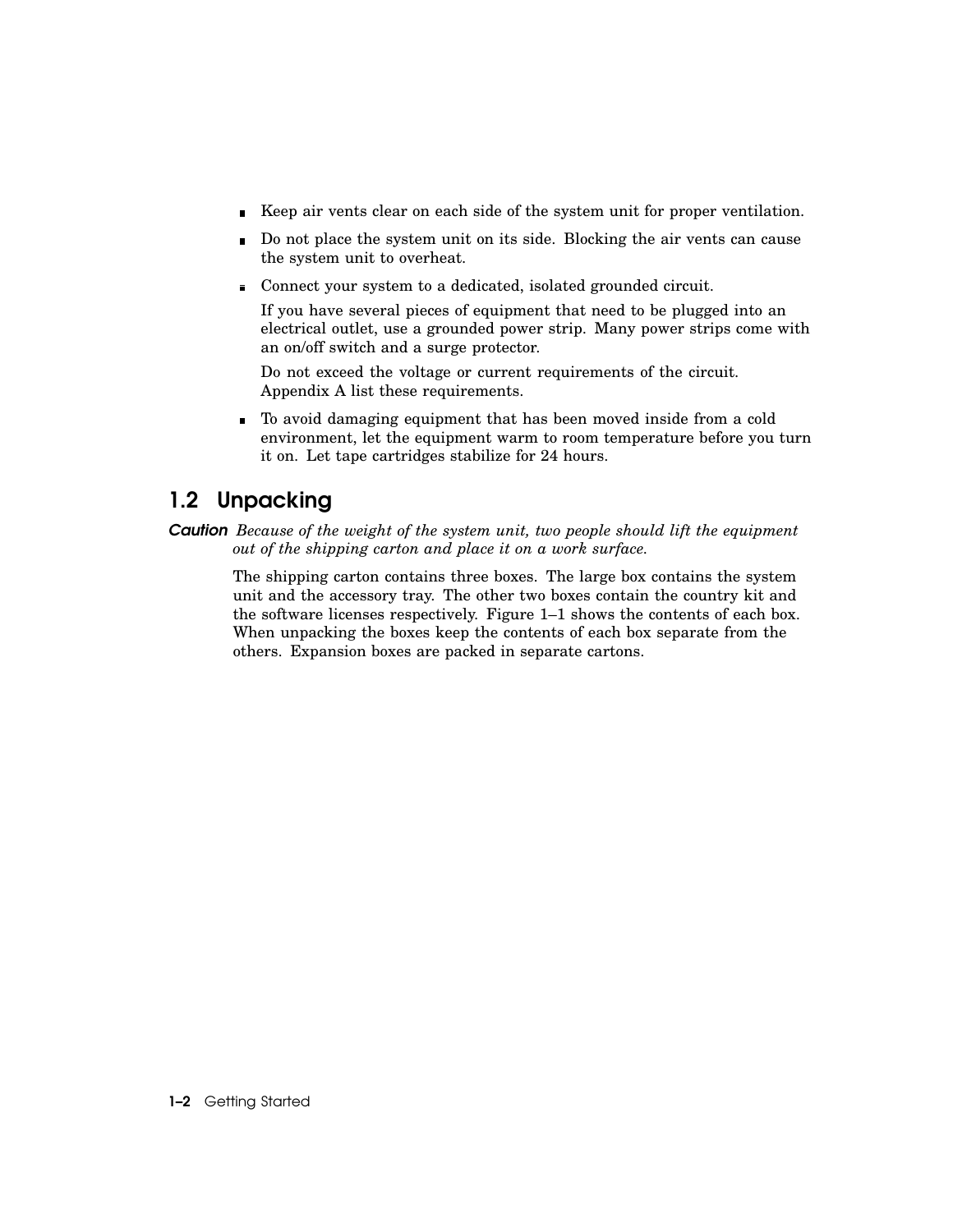#### Figure 1–1 Unpacking Your System



Getting Started 1-3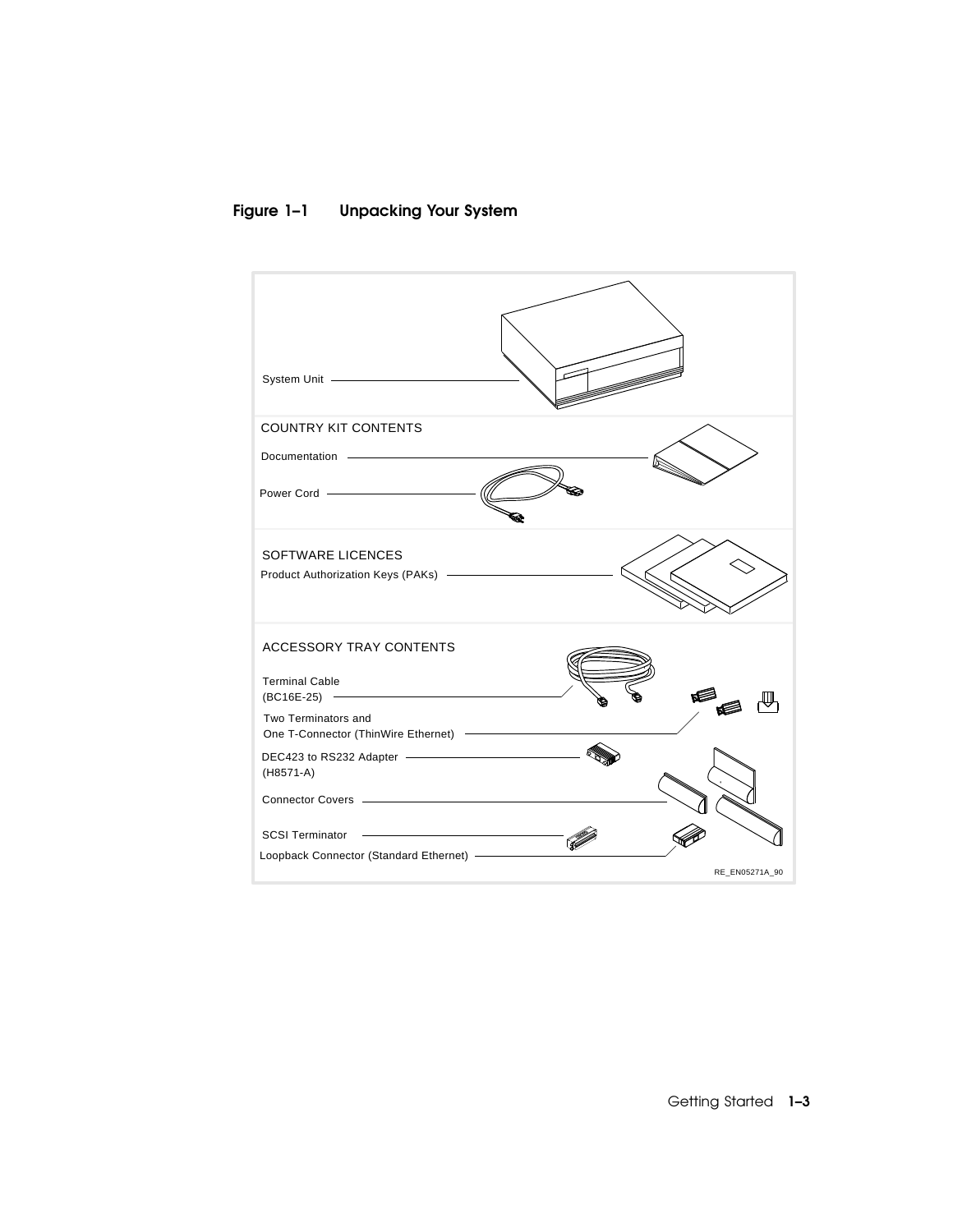Check the contents of the shipping carton against the shipping list to make sure that it contains everything you ordered.

Inform the delivery agent and your Digital Sales representative if any items are missing or damaged.

*Note Depending on how you set up your system, you may not use all the components supplied with your system. Unused parts should be stored safely for future use.*

Always repack the system unit in its original packing material when moving or relocating your system. This precaution will protect the hard disks from damage.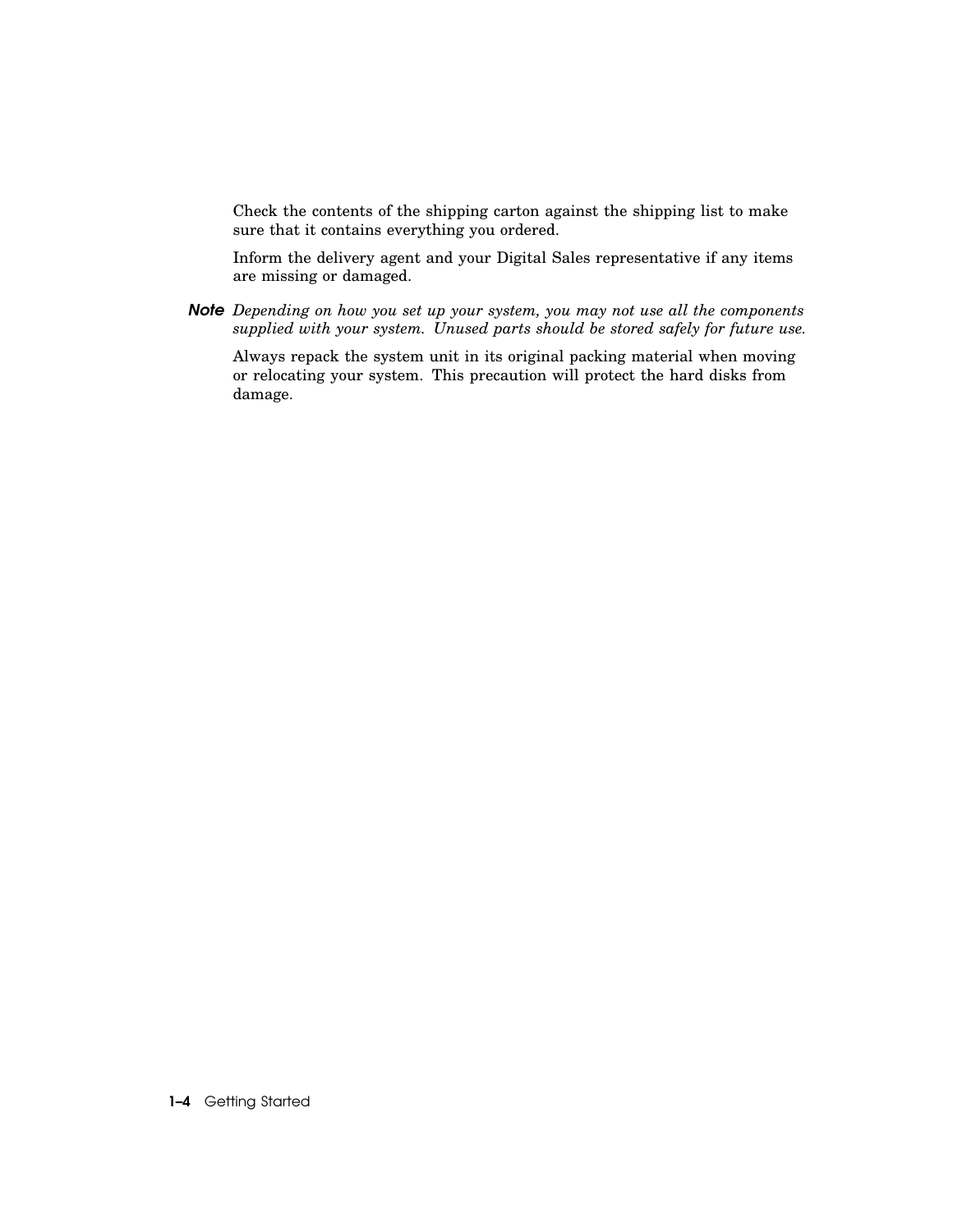2

## Installing Your DECsystem 5100

This chapter describes how to install your DECsystem 5100. It also describes how to connect the following:

- Connector covers
- ThinWire Ethernet T-connector and terminators  $\blacksquare$
- Standard Ethernet loopback connector  $\blacksquare$
- Console terminal
- System power cord

You must connect each of these items to successfully complete, and examine the results of, the power-up self-tests. Chapter 3 describes the power-up self-tests.

*Caution Do not block the air vents on either side of the system unit. Blocking these air vents can cause the system to overheat.*

Make sure that you have located the system unit correctly before you connect anything to it. Use the following guidelines:

- Place the system on a flat surface.
- **Leave space at the back of the system unit to allow you to connect the** cables.
- $\blacksquare$  Make sure that the system unit's on/off switch is set to the off (O) position. Figure 2–1 shows the location of the on/off switch.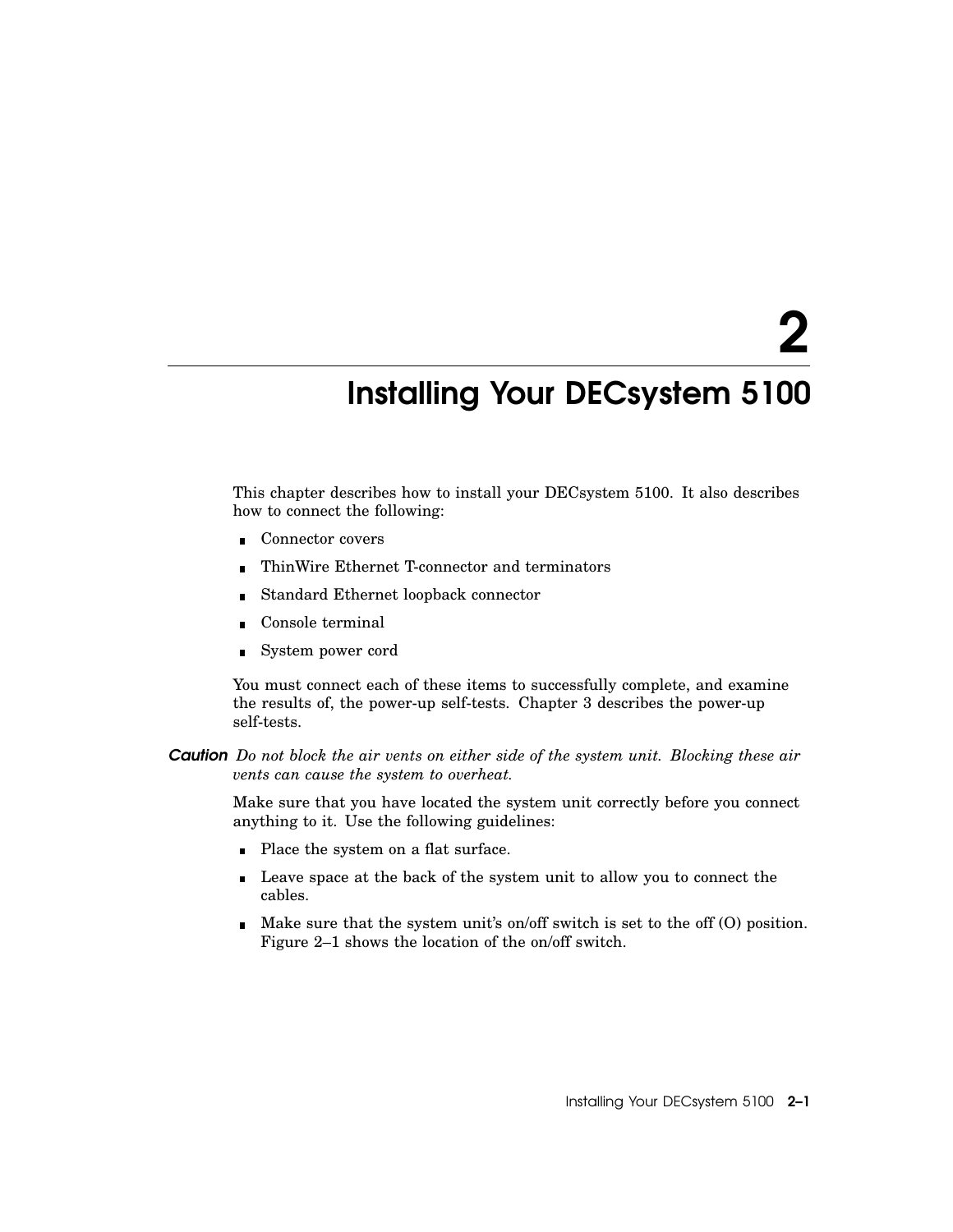### 2.1 Identifying the System Ports and Connectors

Figure 2–1 identifies all the system unit ports and connectors.

Figure 2–1 System Ports and Connectors

| On/Off Switch ————————————————————                                                                                                                                                                                                                                                                                                                                                       |
|------------------------------------------------------------------------------------------------------------------------------------------------------------------------------------------------------------------------------------------------------------------------------------------------------------------------------------------------------------------------------------------|
|                                                                                                                                                                                                                                                                                                                                                                                          |
|                                                                                                                                                                                                                                                                                                                                                                                          |
|                                                                                                                                                                                                                                                                                                                                                                                          |
| MMJ Ports 8 to 10 (Optional) -                                                                                                                                                                                                                                                                                                                                                           |
| MMJ Ports 4 to 7 (Optional) -                                                                                                                                                                                                                                                                                                                                                            |
| Standard Ethernet<br>Connector                                                                                                                                                                                                                                                                                                                                                           |
| Standard Ethernet Light -                                                                                                                                                                                                                                                                                                                                                                |
| Network Select Button -                                                                                                                                                                                                                                                                                                                                                                  |
| ThinWire Ethernet Light -                                                                                                                                                                                                                                                                                                                                                                |
| <b>ADESERVANT</b><br># ThinWire Ethernet ––––––<br>Connector                                                                                                                                                                                                                                                                                                                             |
| $\begin{picture}(120,111)(-0,0) \put(0,0){\line(1,0){15}} \put(15,0){\line(1,0){15}} \put(15,0){\line(1,0){15}} \put(15,0){\line(1,0){15}} \put(15,0){\line(1,0){15}} \put(15,0){\line(1,0){15}} \put(15,0){\line(1,0){15}} \put(15,0){\line(1,0){15}} \put(15,0){\line(1,0){15}} \put(15,0){\line(1,0){15}} \put(15,0){\line(1,0){15}} \put(15$<br>$\textcircled{}$ Halt/Reset Button - |
| $\rightleftarrows$ MMJ Port —————                                                                                                                                                                                                                                                                                                                                                        |
| $\stackrel{2}{\rightleftharpoons}$ MMJ Port ——————                                                                                                                                                                                                                                                                                                                                       |
| $\stackrel{3}{\longrightarrow}$ MMJ Port —                                                                                                                                                                                                                                                                                                                                               |
|                                                                                                                                                                                                                                                                                                                                                                                          |
|                                                                                                                                                                                                                                                                                                                                                                                          |
|                                                                                                                                                                                                                                                                                                                                                                                          |
| Diagnostic LEDs -                                                                                                                                                                                                                                                                                                                                                                        |
| RE EN05154A 90                                                                                                                                                                                                                                                                                                                                                                           |

2–2 Installing Your DECsystem 5100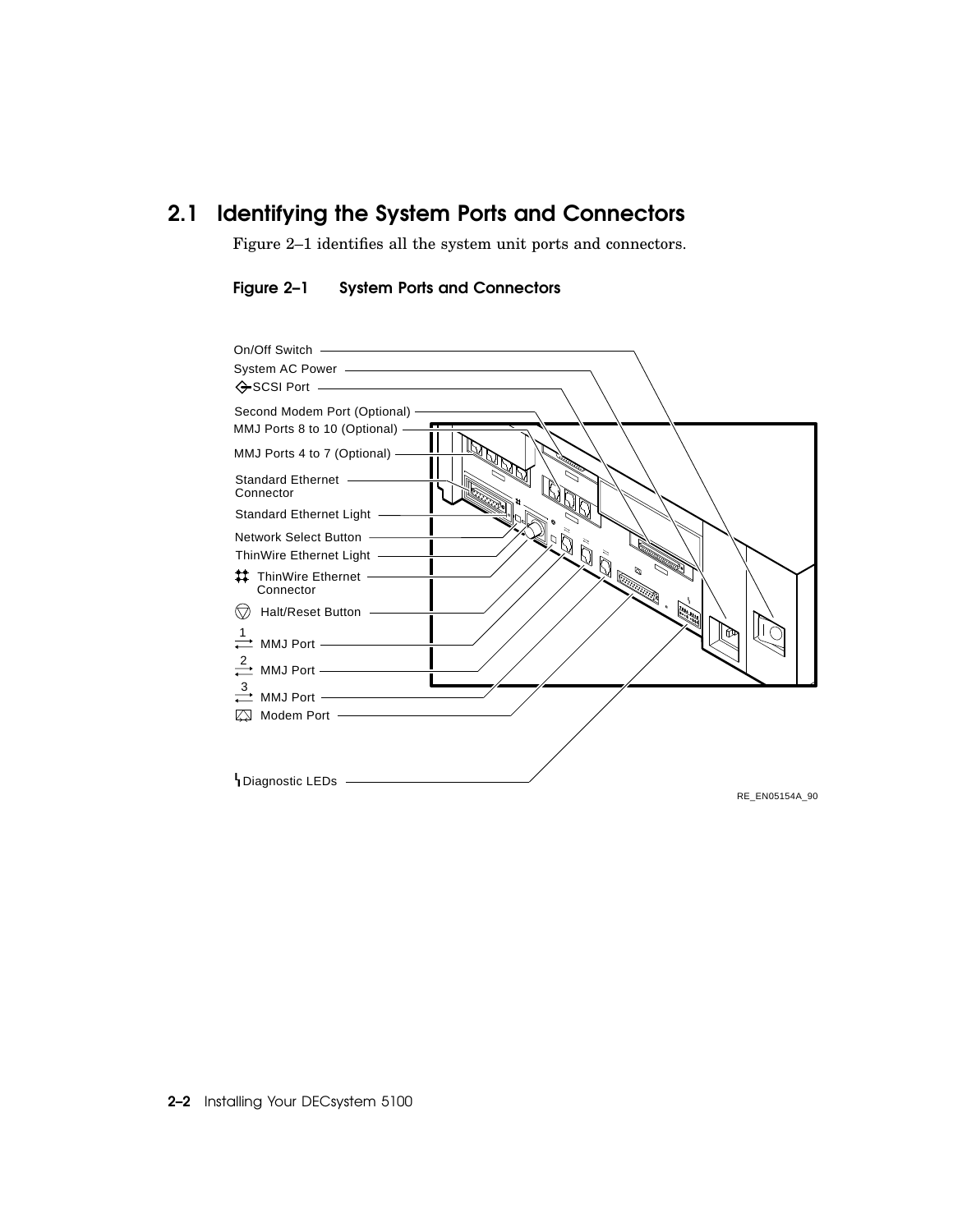#### 2.2 Installing Connector Covers

The three connector covers, provided with your system, protect the unused connectors on the back of the system unit. After you have identified the ports and connectors, you can install covers on the unused connectors as determined by your system configuration.

*Note If the DHT80 asynchronous module is installed, MMJ ports 4 to 8 are visible, see Figure 2–1.*

If the DHT80 asynchronous module is not installed, install cover 1 (PN. 74-38974-01), and cover 2 (PN. 74-38973-01). See Figure 2–2 A.

*Note Due to the construction of the covers, cover 2 must be installed first.*

If the DHT80 asynchronous module is installed, but you are not using the second modem port (see Figure 2–1), you can cover it, using cover 1. See Figure 2–2 B.

If you do not want to use the external SCSI interface, install cover 3 (PN. 74-38975-01). See Figure 2–2 A and B.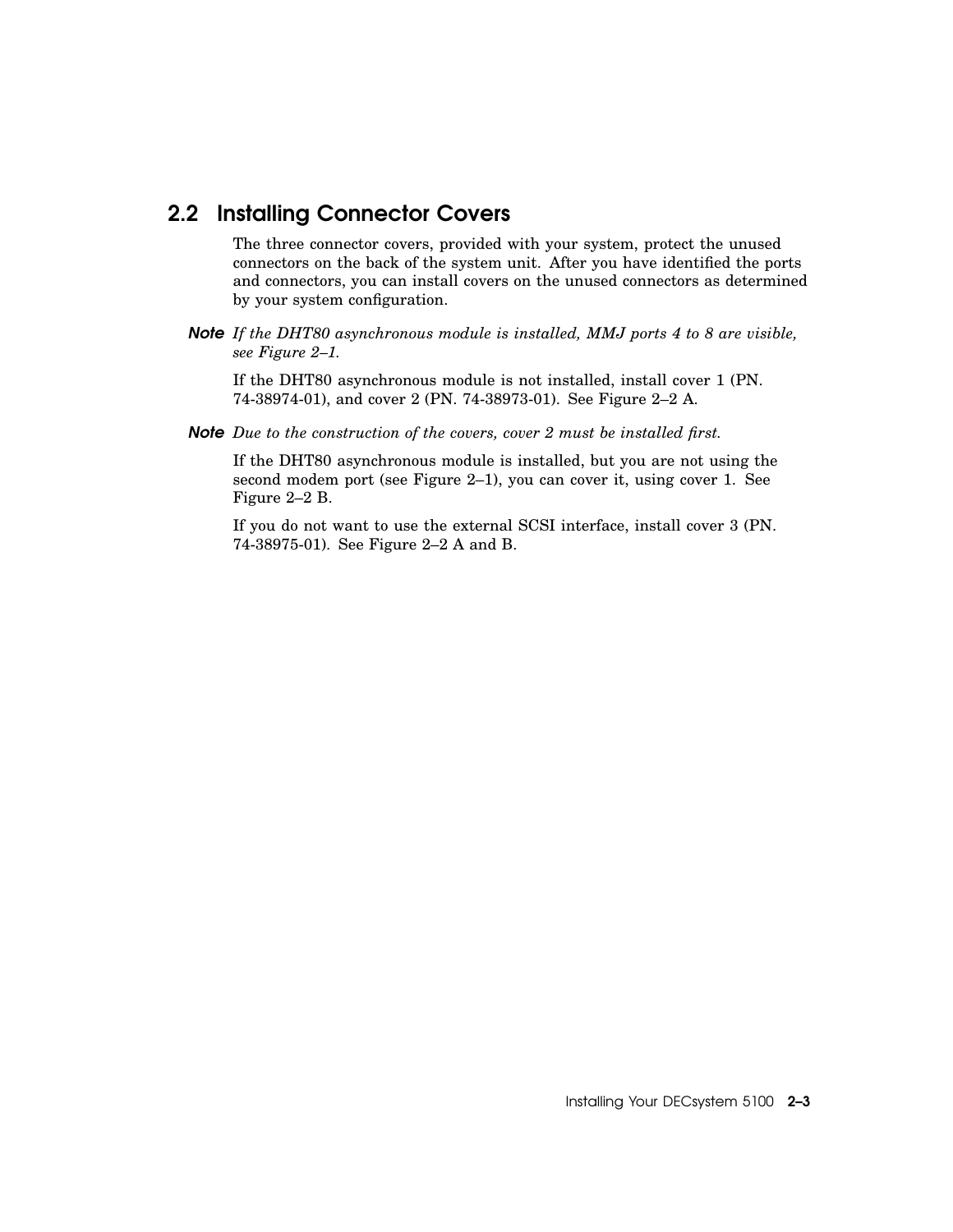

Figure 2–2 Installing Connector Covers

RE\_EN05210A\_90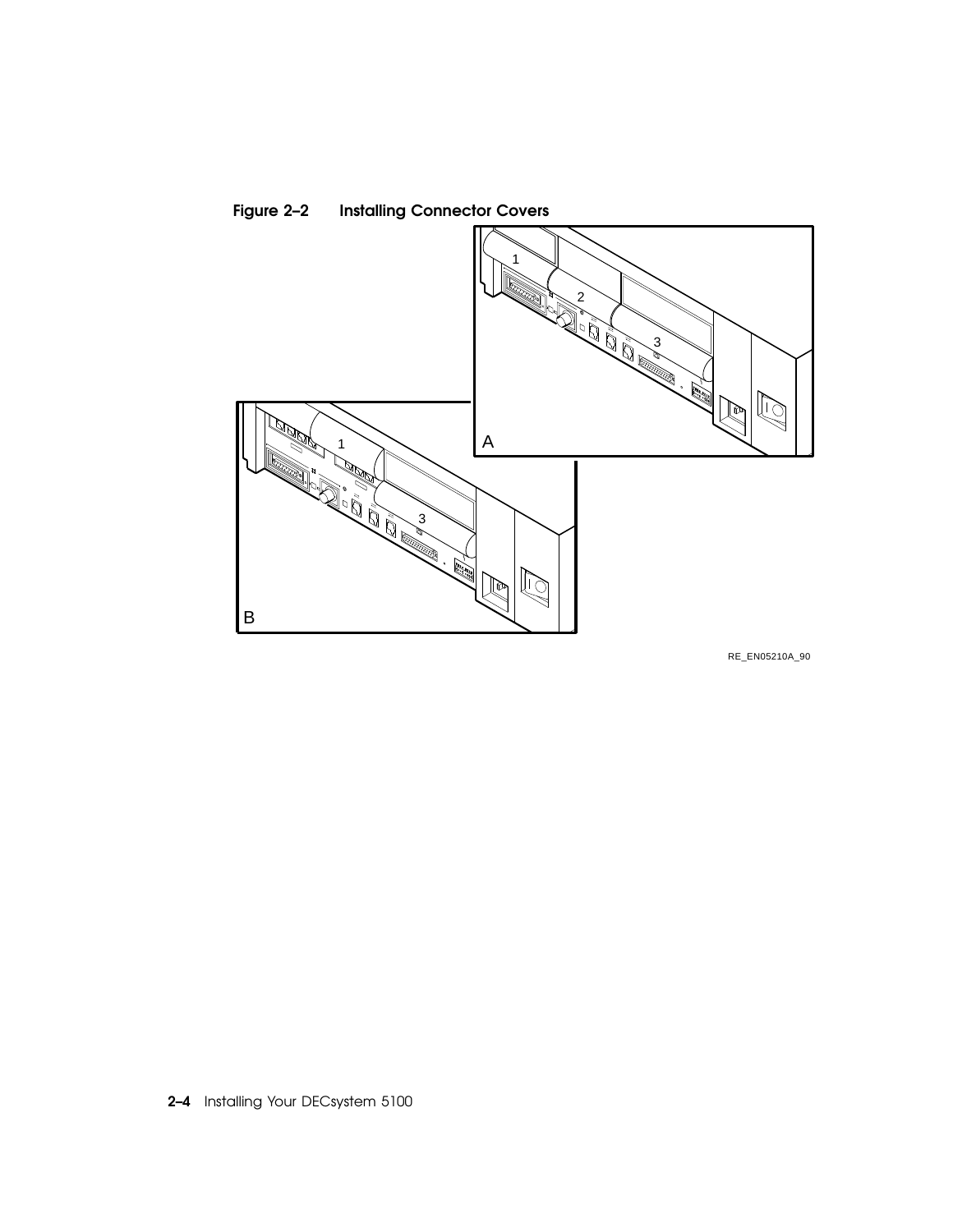#### 2.3 Connecting the Console Terminal to the System Unit

*Note Make sure that the on/off switch on the terminal is in the off (O) position.*

The terminal must be set at 9600 baud, with 8 bits, and no parity. On most terminals, this is the default setting. See your terminal documentation if you need information on setting up your terminal.

*Note If you connect the terminal cable to one of the MMJ ports on the back of a VT3xx terminal, you must set the port for DEC-423 operation. See your terminal documentation for details.*

Connect the terminal cable supplied with the system (see Figure 1–1) to MMJ port 3 on the back of the system unit. See Figure 2–3. Connect the other end of the console cable to the communications port on the terminal.





RE\_EN05158A\_90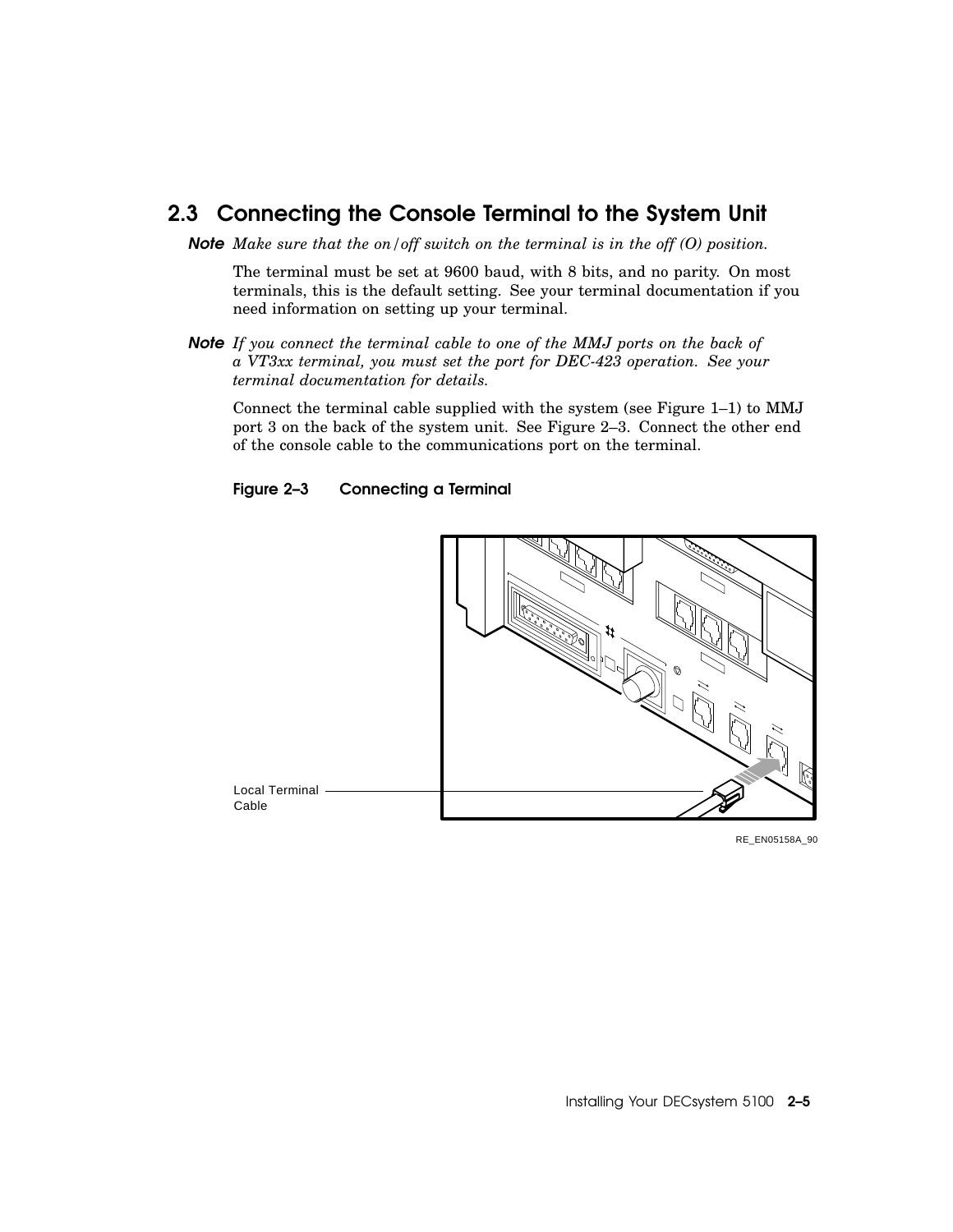#### 2.4 Connecting the System Unit Power Cord

*Note Make sure that the on/off switch on the back of the system unit is in the off (O) position.*

The system accepts power inputs in the ranges 100/120 VAC and 200/240 VAC at 50 or 60 Hertz. Within these limits the power supply is self-sensing and no selection or switching is required.

Connect the power cord supplied to the power socket on the back of the system unit. See Figure 2–4. Connect the other end of the power cord to a grounded power outlet.

#### Figure 2–4 Connecting the Power Cord



RE\_EN05155A\_90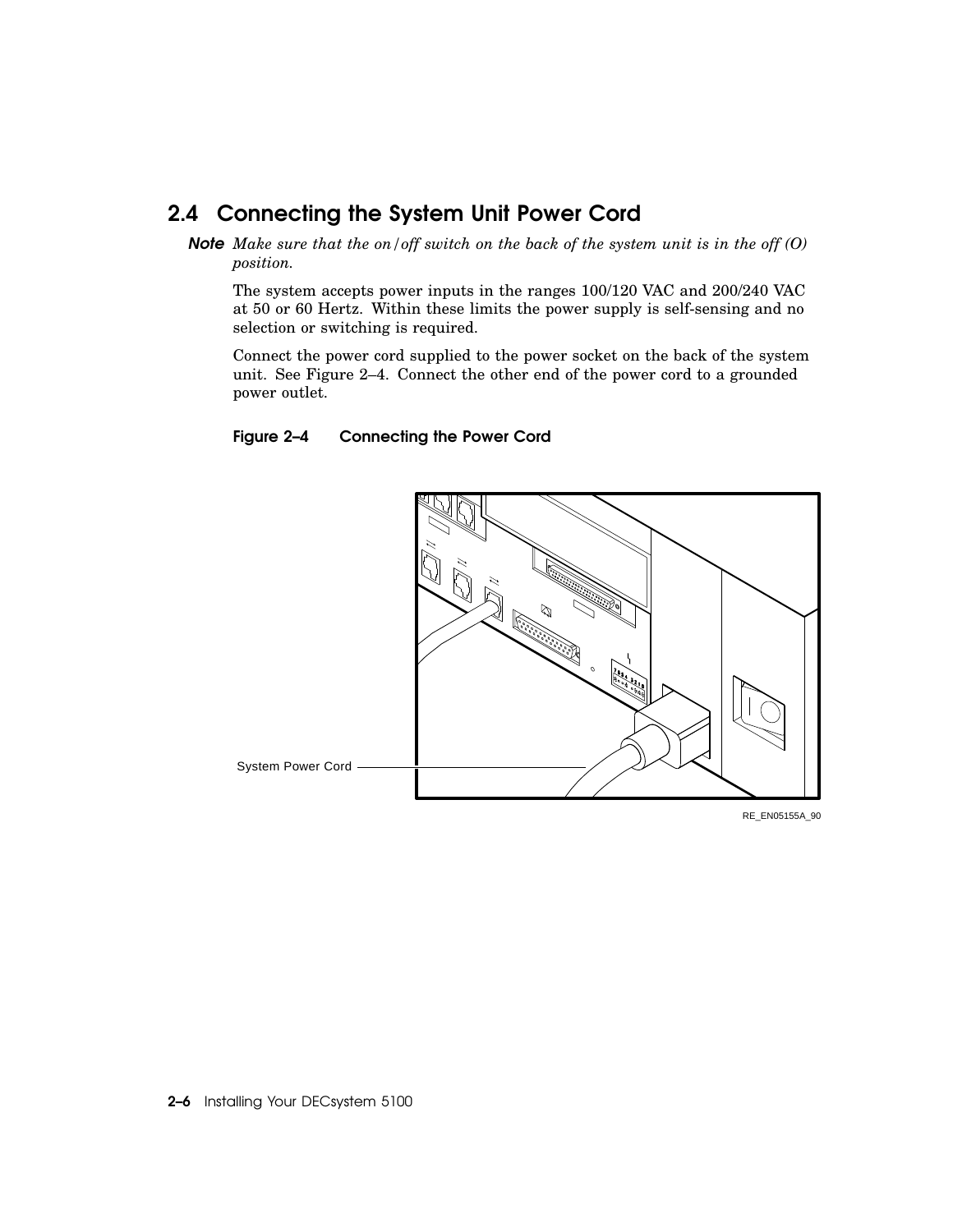3

## Starting Your DECsystem 5100

This chapter describes how to start your system and inspect the results of the power-up self-test.

*Caution To avoid damaging equipment that has been moved inside from a cold environment, let it warm to room temperature before turning it on.*

#### 3.1 Starting your System

Perform the following steps to start your DECsystem 5100:

- 1 Turn on the console terminal connected to MMJ port 3 (see your terminal documentation).
- *Note Allow time for the console terminal to complete its power-up sequence, otherwise you will not be able to view the system power-up self-test display.*
	- 2 Turn on the system unit by setting the on/off switch on the back of the system unit to the on  $(1)$  position.

It takes approximately one and a half minutes for the initial power-up display to appear. Section 3.2 shows an example of the power-up display.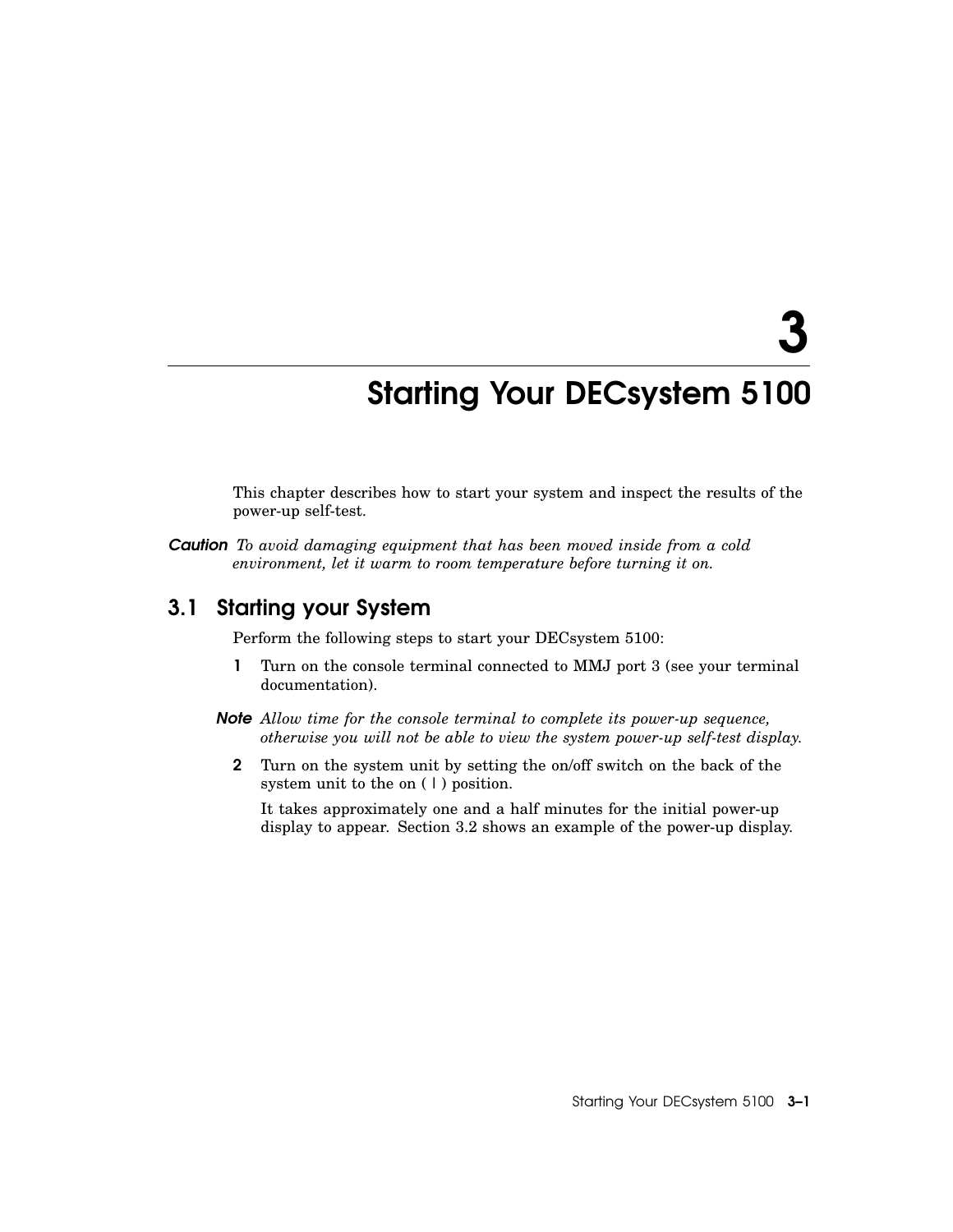#### 3.2 Checking the Power-Up Display

When you turn on the system unit, a power-up display is displayed on the console terminal screen. The power-up self-test consists of a series of tests, each test having an identification number. The system displays the number of the currently executing test followed by two periods. As you can see from the following example, test 26 is the first test to execute, and the test sequence counts down to test 3, the last test.

If you see a display similar to the following, your system has passed all the power-up self-tests.

```
26..25..24..23..22..21..20..19..18..17..16..15..14..13..12..11..10..9..
8..7..6..5..4..3..
```
The numbers in the power-up self-test display correspond to groups of tests for specific system functions.

#### **The Console Banner**

If the power-up self-test completes successfully, the system displays the console banner and prompt. The console banner is as follows:

KN230  $Vx.x$  1  $08-00-2b-55-55-55$  $0 \times 1000000$   $\bullet$  $\rightarrow$  4

The significance of each line in the console banner is as follows:

- **1** CPU name and the firmware version
- **2** Ethernet address
- 3 Internal memory size in hexadecimal format

Table 3–1 is a conversion table that translates hexadecimal memory sizes into decimal memory sizes.

Table 3–1 Memory Size Indication

| <b>Memory Size</b> | <b>Hexadecimal Value</b> |
|--------------------|--------------------------|
| 8Mb                | 0x800000                 |
| 16MB               | 0x1000000                |
| 24MB               | 0x1800000                |
| 32MB               | 0x2000000                |

(continued on next page)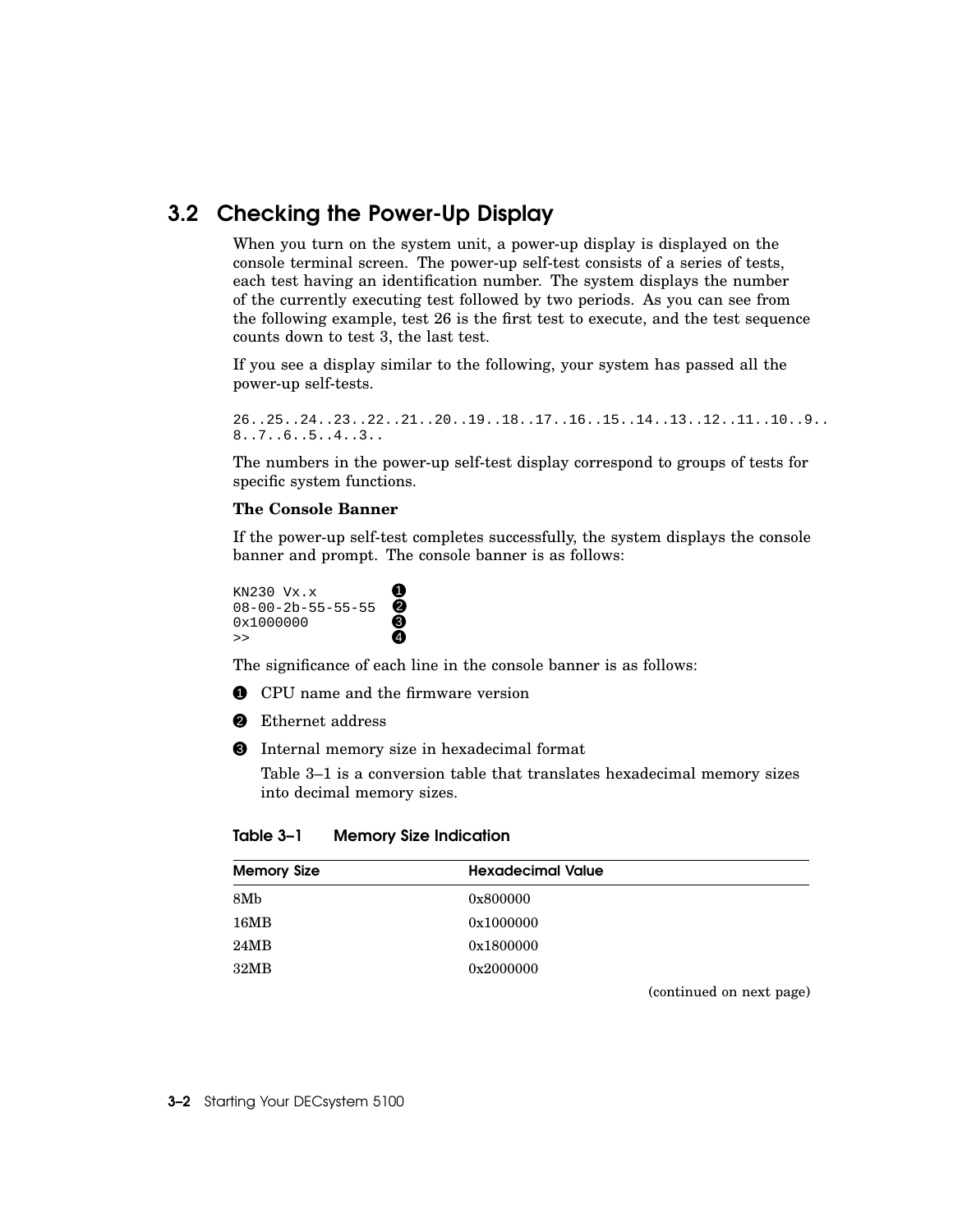Table 3–1 (Cont.) Memory Size Indication

| <b>Memory Size</b> | <b>Hexadecimal Value</b> |
|--------------------|--------------------------|
| 40MB               | 0x2800000                |
| 48MB               | 0x3000000                |
| 56MB               | 0x3800000                |
| 64MB               | 0x4000000                |
| 72MB               | 0x4800000                |
| <b>80MB</b>        | 0x5000000                |
| 96MB               | 0x6000000                |
| 104MB              | 0x6800000                |
| 128MB              | 0x8000000                |

#### 4 Console prompt

#### **The Unusable Memory Console Banner**

When the power-up diagnostics find unusable memory, the console banner message contains an information message showing the amount of unusable memory. The system console banner looks similar to the following:

```
KN230 Vx.x
08-00-2b-55-55-55
0x1000000
bad mem: 0x1400>>
```
**1** The size of the unusable memory, in hexadecimal format, found by the power-up diagnostics

You may still be able to use your system when you see a console banner of this type, depending on how much of the memory is unusable.

Starting Your DECsystem 5100 3–3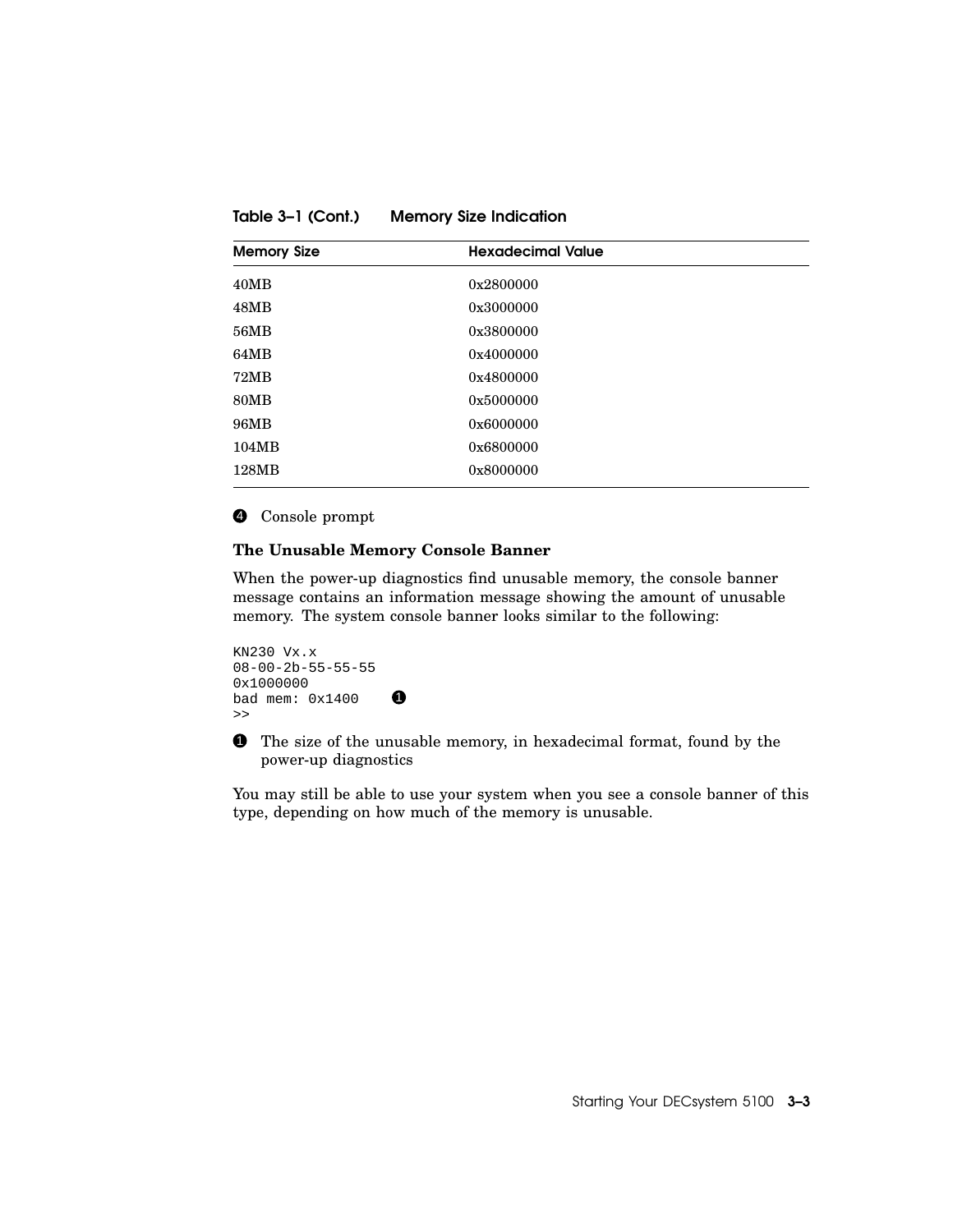#### 3.2.1 Unsuccessful Power-Up Self-Test Display

If one of the self-tests fails after you initially turn on the system, the power-up self-test halts after it displays the failing test number. The system displays the contents of certain system registers, then performs the remaining power-up self-tests. After completing the remaining tests in the sequence, the system displays the console prompt.

The following display shows a sample power-up self-test failure, with test group 21 failing:

26..25..24..23..22..21.. ?1f 03 ff 0001 P1= 00000000 P2= 00000000 P3= 00000000 P4= 00000000 P5= 00000000 P6= 00000000 P7= 00000000 P8= 00000000 P9= 00000000 P10=00000000 gp= 17bcbcfc sp= a000f7b0 fp=bfc00480 sr= 00000000 epc=bfc20a70 badvaddr=00060000 cause=3000000 20..19..18..17..16..15..14..13..12..11..10..9.. 8..7..6..5..4..3..  $\sim$ 

In the previous example, test 21 failed.

#### **If an Error Occurs**

If you see a power-up self-test display similar to the one shown in Section 3.2.1, perform the following checks:

- 1 Make sure that all external connections, cables, and power cords are secure.
- 2 Make sure that the standard Ethernet cable or ThinWire Ethernet cable, if installed, is properly connected.
- 3 If you have expansion boxes connected to your system, make sure that the SCSI cable is properly connected and that the last expansion box is properly terminated.

Run the power-up self-tests again. To run the power-up tests again, press the halt/reset button or enter the following command at the console prompt:

>> **test 0x0**

If the error remains, see the *DECsystem 5100 Operator's Guide* for information on troubleshooting, and on contacting your Digital Field Service representative.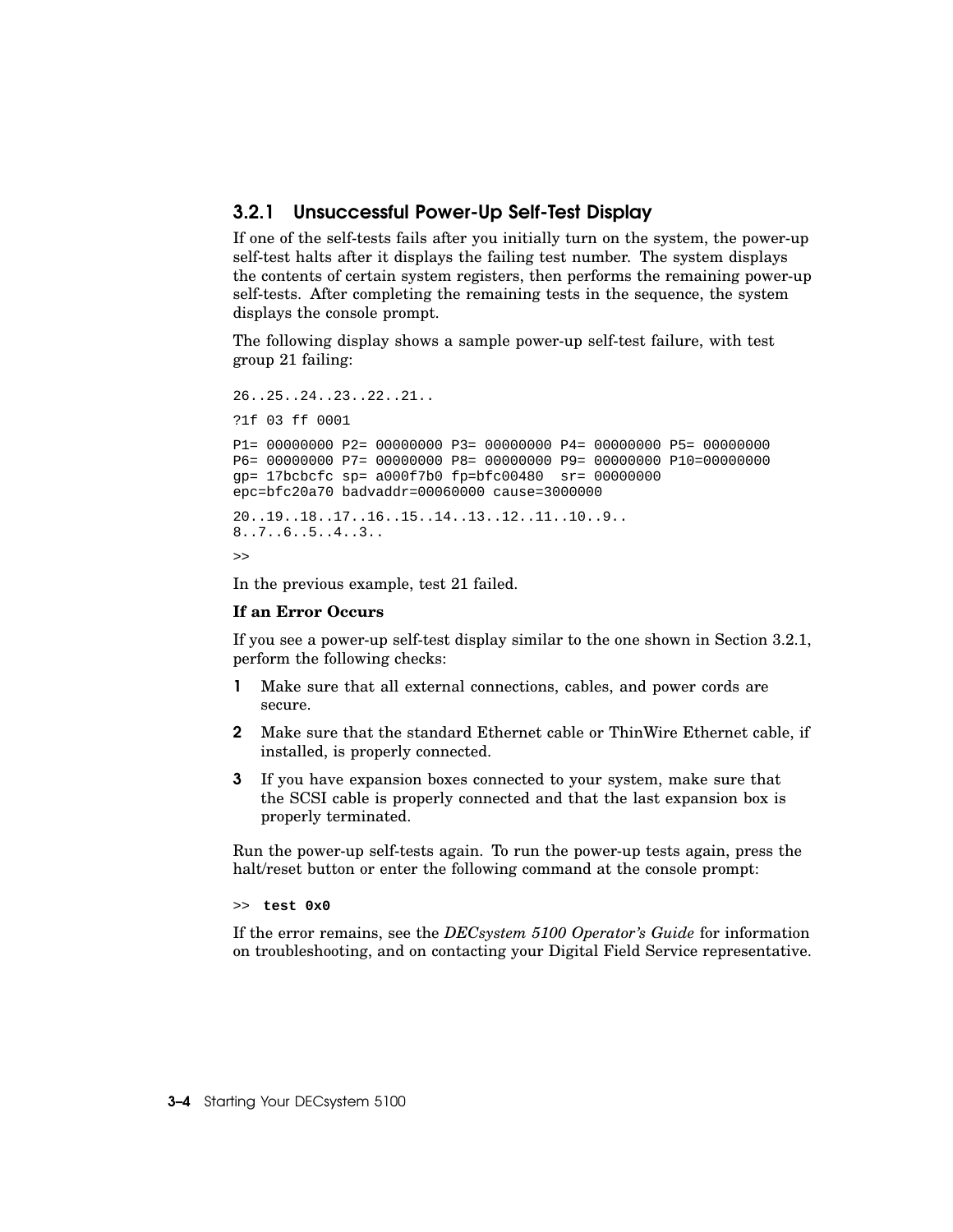4

## Installing Peripheral Devices

This chapter tells you how to install the peripheral devices for your DECsystem 5100.

You may connect various peripheral devices to your DECsystem 5100. Among the supported peripheral devices are the following:

- **SCSI Expansion boxes**
- Printers, terminals, and other devices that use DEC423 asynchronous  $\blacksquare$ connectors
- Modems and other devices that use RS232 synchronous connectors
- *Warning Turning on power before you are instructed to do so can cause personal injury and damage equipment.*
- *Caution Attaching a peripheral device to the wrong connector on the system unit can damage the system unit and the peripheral device.*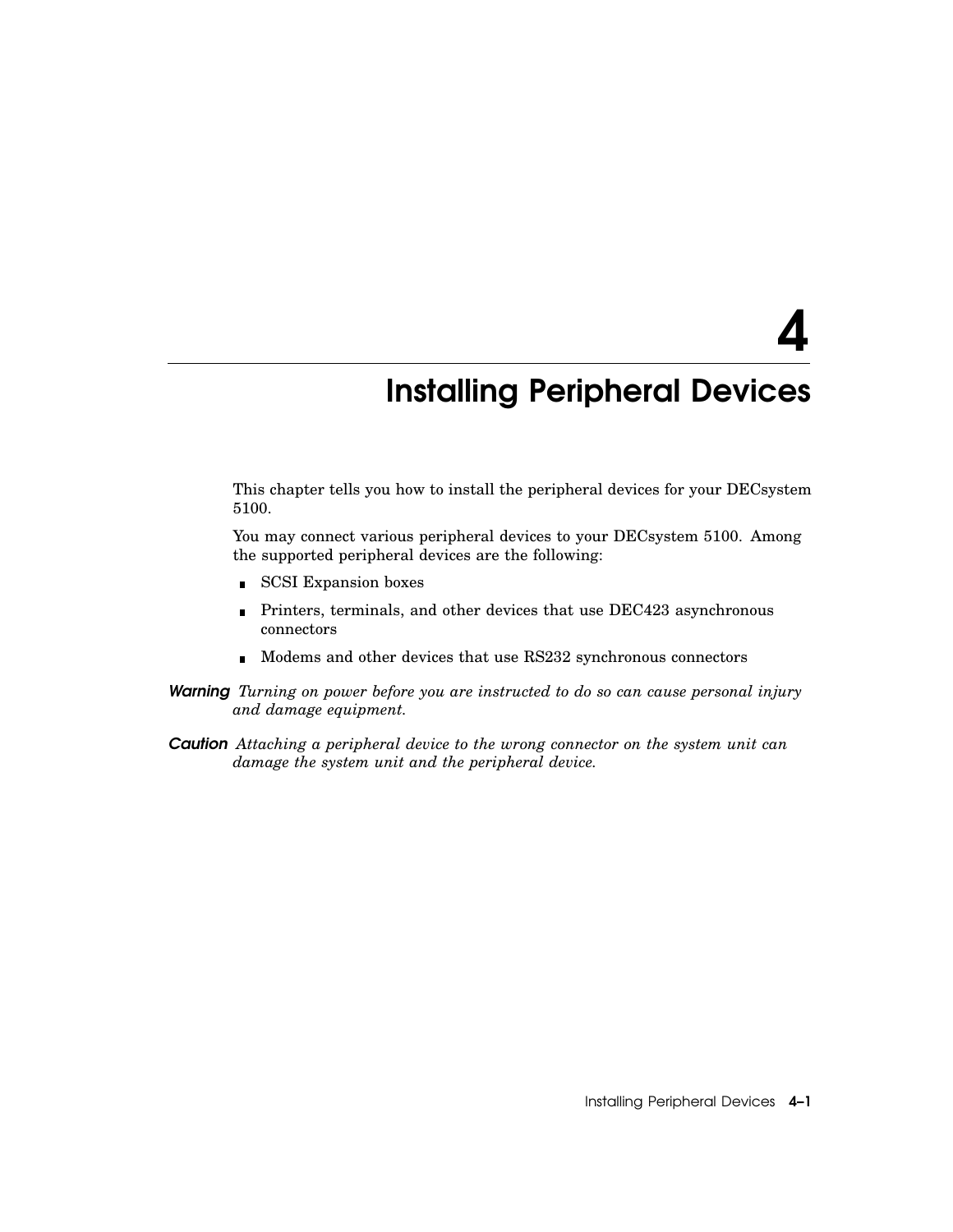#### 4.1 Guidelines for Connecting Expansion Boxes

Use the following guidelines when connecting expansion boxes:

- You can connect any combination of two expansion boxes. However, each device in the expansion boxes must have a unique SCSI ID.
- You must attach the 50-pin terminator that comes with your expansion box to an unused SCSI connector on the back of an expansion box.
- Plug All expansion boxes into the same grounded power strip or electrical outlet.
- *Caution Some expansion boxes are restricted to either 110 VAC, or 220 VAC operation. Make sure that the voltage requirement of any expansion box used is compatible with the supply voltage.*
	- Turn on all expansion boxes before you turn on your system unit.
		- This procedure ensures that the device in each expansion box is ready for use, and that the system firmware includes the device in its configuration.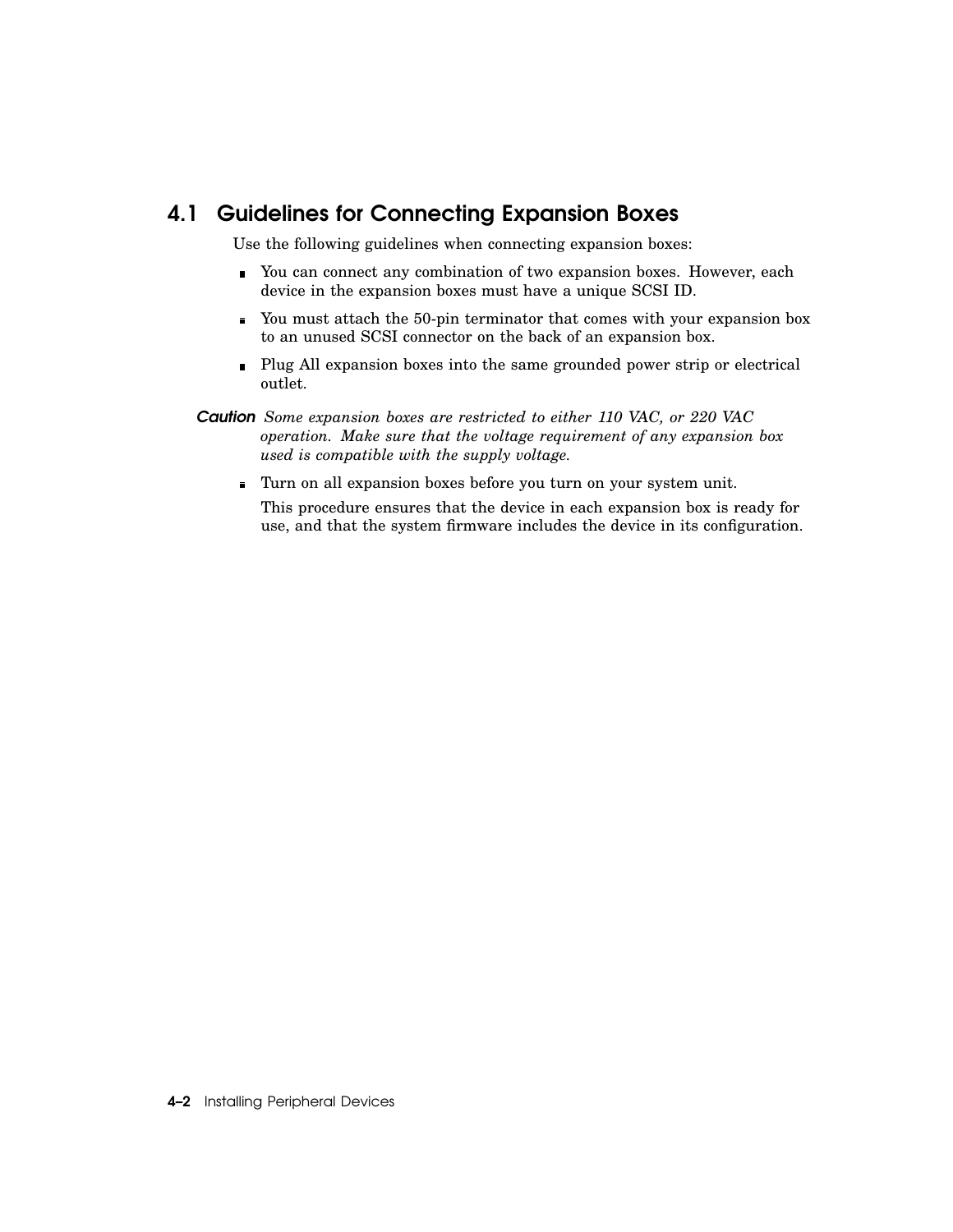#### 4.2 Determining Available SCSI IDs on Your System

You must determine which SCSI IDs are available for use before connecting an expansion box. Use the configuration display to determine this information.

#### 4.2.1 Reading the Configuration Display

Enter the following command at the console prompt (>>), and press Return to display the configuration table:

>> **conf -b**

The system displays its configuration, similar to the following:

*Note The terms SCSI ID and unit number have the same meaning and are interchangeable.*

```
hardware: revision 1
firmware: revision 1
ethernet hardware address: 08-00-2b-12-7f-58
option board: Asynch Comm, 8 ports
memory: total size 16MBs
scsi peripherals
 unit type product product removable/fixed
   0 disk RZ24 (c)DEC fixed 1<br>3 disk RZ24 (c)DEC fixed 1
   3 disk RZ24 (c)DEC fixed 1<br>7 host_adapter
   7 host adapter
>>
```
**1** SCSI IDs 0 and 3 are occupied by internal RZ24 hard disk drives.

2 SCSI ID 7 is reserved for the host adapter (KN230).

There are eight possible SCSI IDs, 0 to 7. In the previous example, three SCSI IDs (0, 3, and 7) are occupied. A new expansion box or internal device can occupy any one of the remaining five SCSI IDs (1, 2, 4, 5, or 6).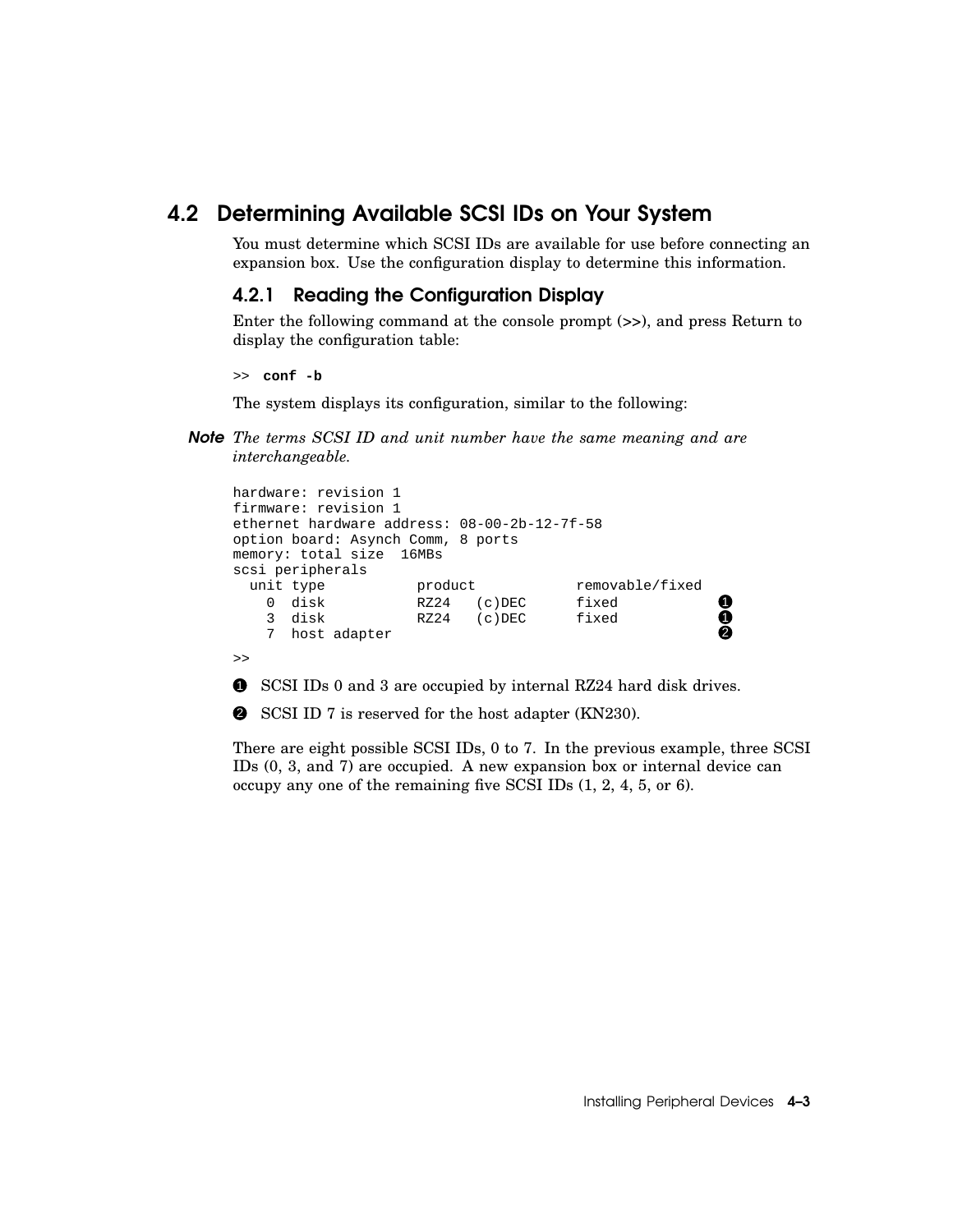#### 4.3 Preparing Your System for an Expansion Box

If you plan to add an expansion box to your system, you must first remove the SCSI cover.

- 1 Turn off your system by setting the on/off switch to the off (O) position.
- 2 Place your fingers under the locking tab on the SCSI port cover and lift the cover to release it. See Figure 4–1.



#### Figure 4–1 Removing the SCSI Cover

RE\_EN05163A\_90

Save the cover — you must reattach it if you disconnect all expansion boxes from the system unit.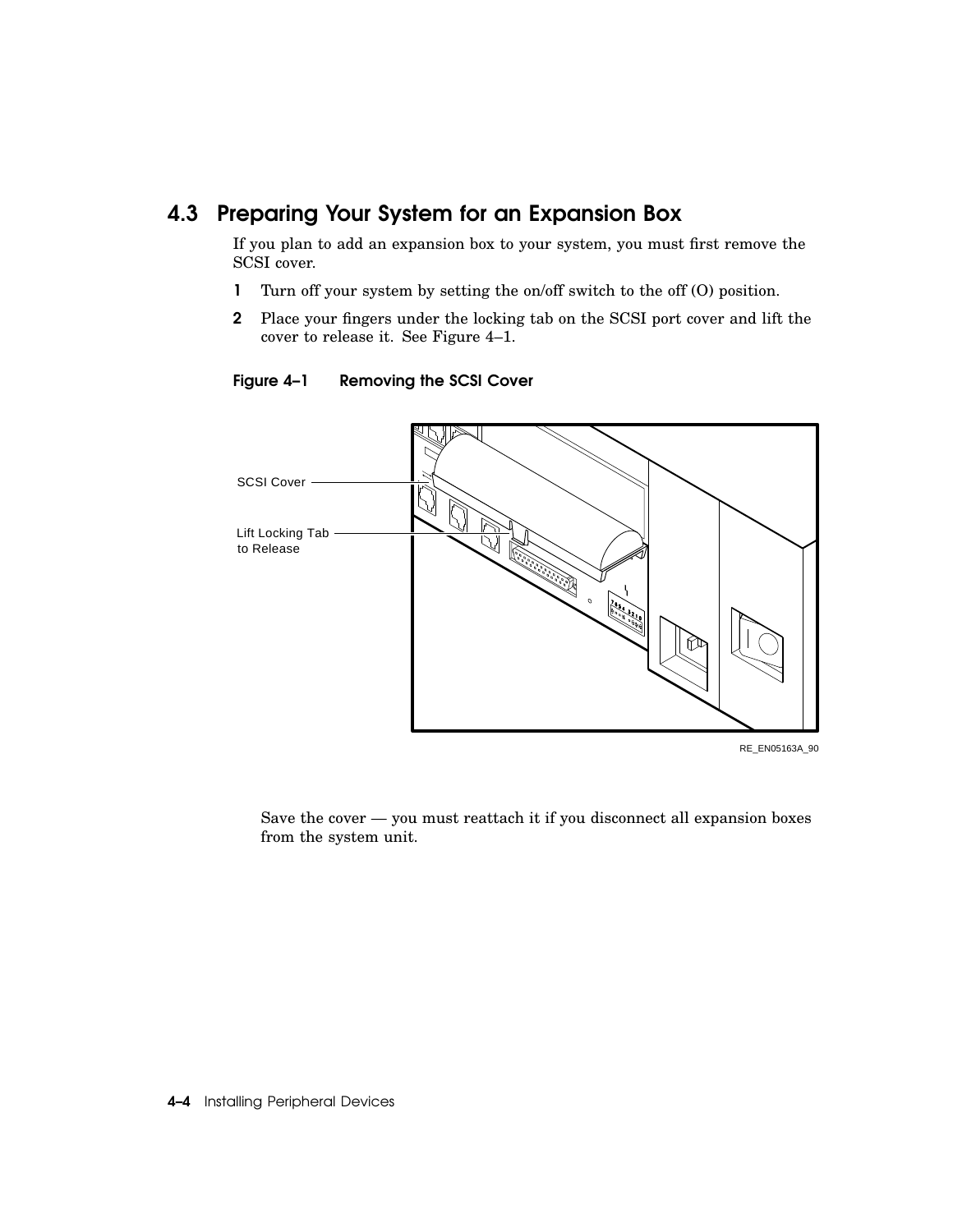#### 4.4 Unpacking an Expansion Box

Each expansion box is shipped from the factory with the following accessories:

- One 50-pin to 50-pin cable. Use this cable to connect the expansion box to the system unit or to other expansion boxes.
- One power cord.
- One 50-pin terminator. Use this to terminate the last expansion box.  $\blacksquare$
- One cable with a 68-pin connector at one end and a 50-pin connector at the  $\blacksquare$ other end. This cable is not used with DECsystem 5100.
- Some expansion boxes are shipped with test media. For example, the TK50Z tape drive expansion box is shipped with a blank tape.

Figure 4–2 shows all the parts that you need to set up your expansion box. Make sure that you have each part shown.





MLO-002749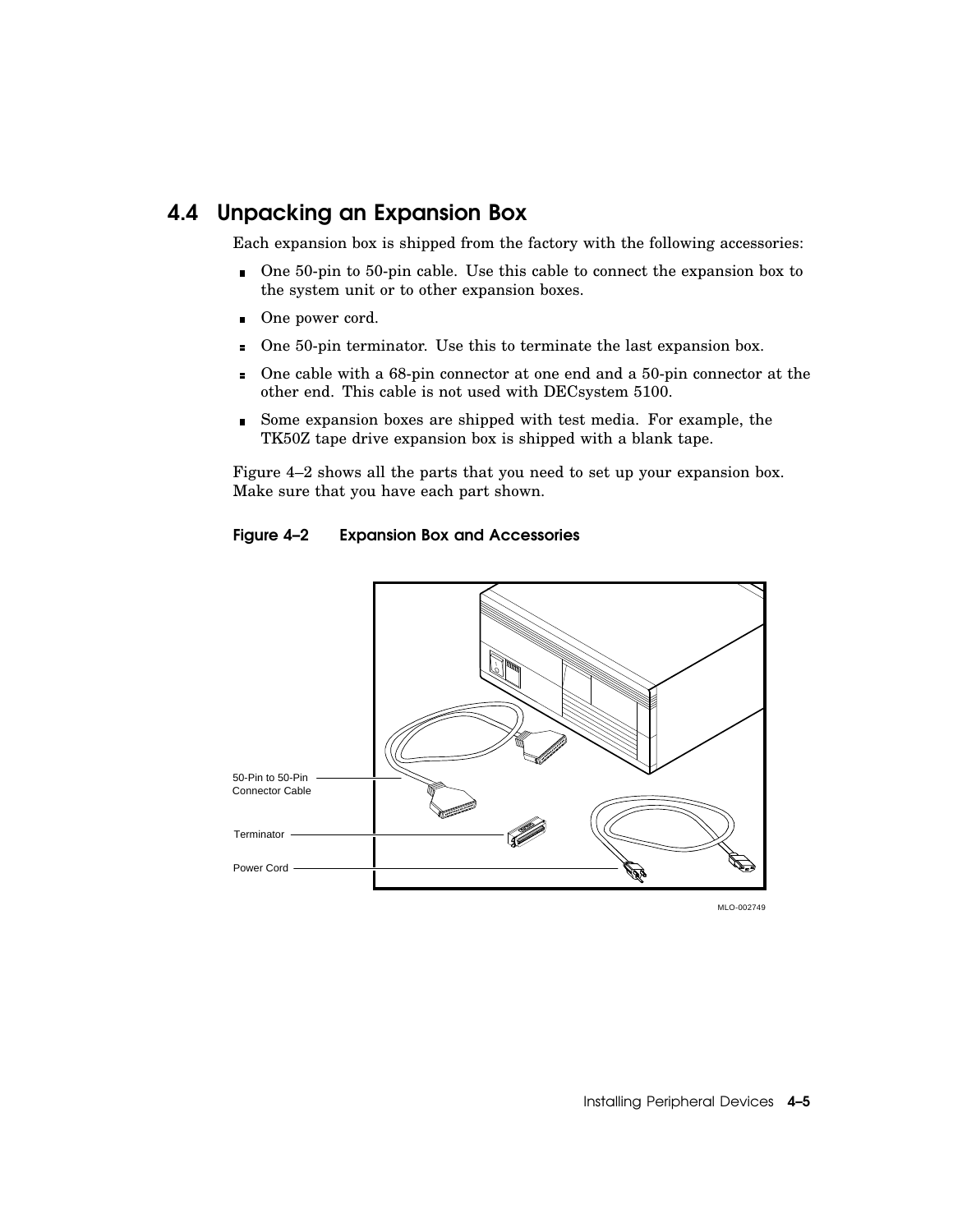#### 4.5 Connecting One Expansion Box

To connect a single expansion box to your system unit, perform the following steps:

- 1 Set the on/off switches on the system unit and expansion box to the off (O) position.
- 2 Turn the expansion box so that the back is facing you.
- 3 Verify the SCSI ID switch positions.

Each device is shipped from the factory with the SCSI switches set in a default position. See the documentation supplied with your expansion box to determine the default SCSI ID for that device.

- *Note Dual drive expansion boxes contain two devices and have two sets of SCSI ID switches that must be set to different IDs. Remember, no two devices on the SCSI bus can occupy the same SCSI ID. See the documentation supplied with your expansion box for more information on setting SCSI IDs.*
	- 4 Set the SCSI ID on the expansion box to an open ID if the default ID is occupied by another device on the bus.
	- 5 Connect the expansion box cable as follows:

Connect one end of the 50-pin to 50-pin connector cable to the SCSI port on the back of the system unit and snap the bail lock loops in place.

Connect the other end of the 50-pin to 50-pin connector cable to either port on the back of the expansion box and snap the bail lock loops in place.

6 Connect a 50-pin terminator to the unused port on the expansion box.

Figure 4–3 shows you what the 50-pin terminator looks like.

#### Figure 4–3 50-pin Terminator



*Caution Make sure that the the voltage requirement of the expansion box is compatible with the supply voltage.*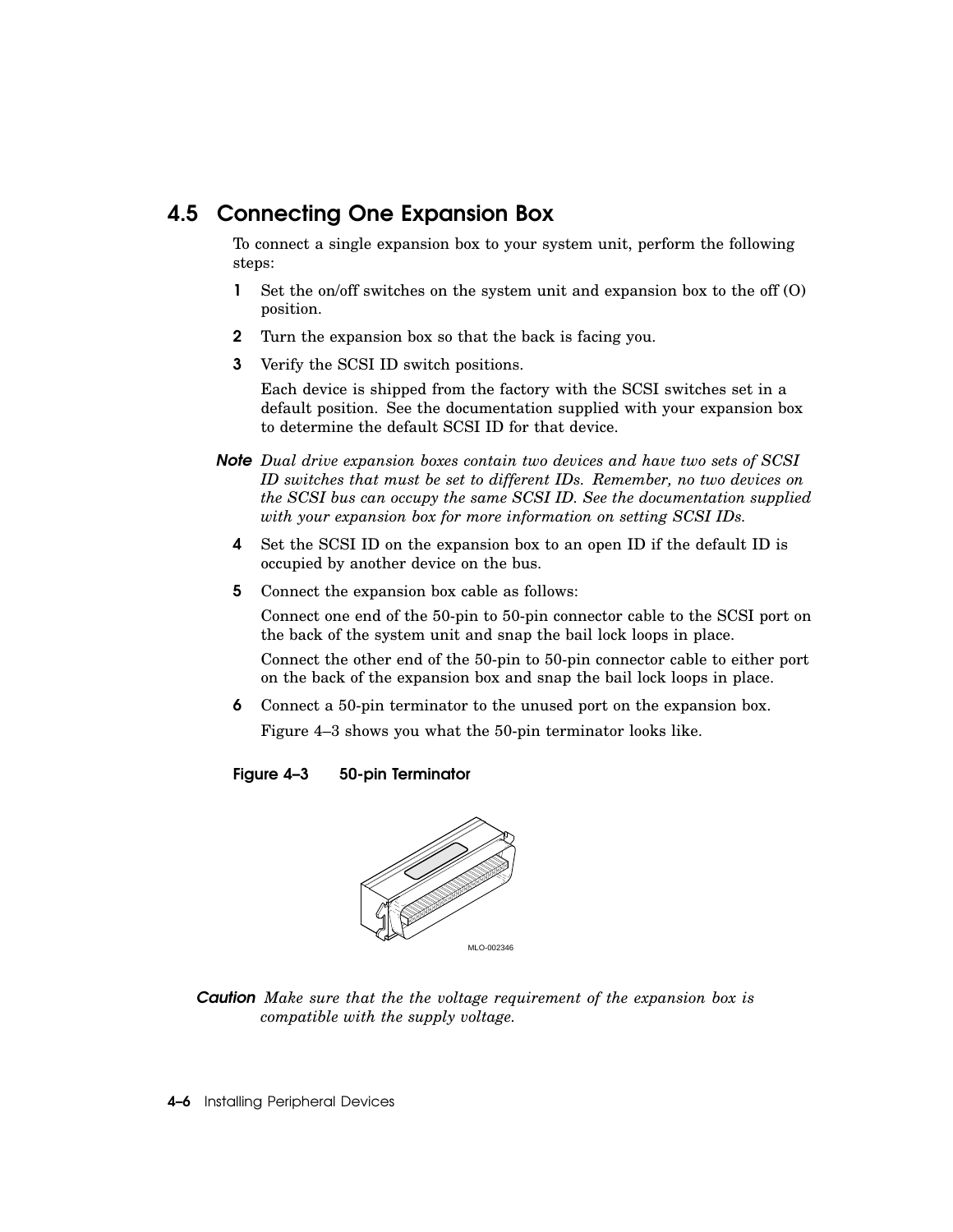7 Connect the power cord to the expansion box receptacle and plug the other end into an electrical outlet.

Figure 4–4 shows how to connect the SCSI cable from an expansion box to your system unit.



#### Figure 4–4 Connecting One Expansion Box

8 Enter the following command to determine whether the system has included the expansion box in the configuration display:

>> **conf -b**

If you connected the expansion box correctly, the resulting display has an extra line giving the unit number, device type, device name, and media type of the expansion box that you connected.

#### 4.6 Connecting Two Expansion Boxes

You can add an additional expansion box at a later time and daisy-chain the second box to the first. To daisy-chain (link two expansion boxes together in series), perform the following steps:

- 1 Make sure the on/off switches on the system unit and all expansion boxes are set to the off (O).
- 2 Remove the 50-pin terminator on the first expansion box. Store the terminator for future use.
- 3 Connect one end of the 50-pin to 50-pin connector cable to the second expansion box.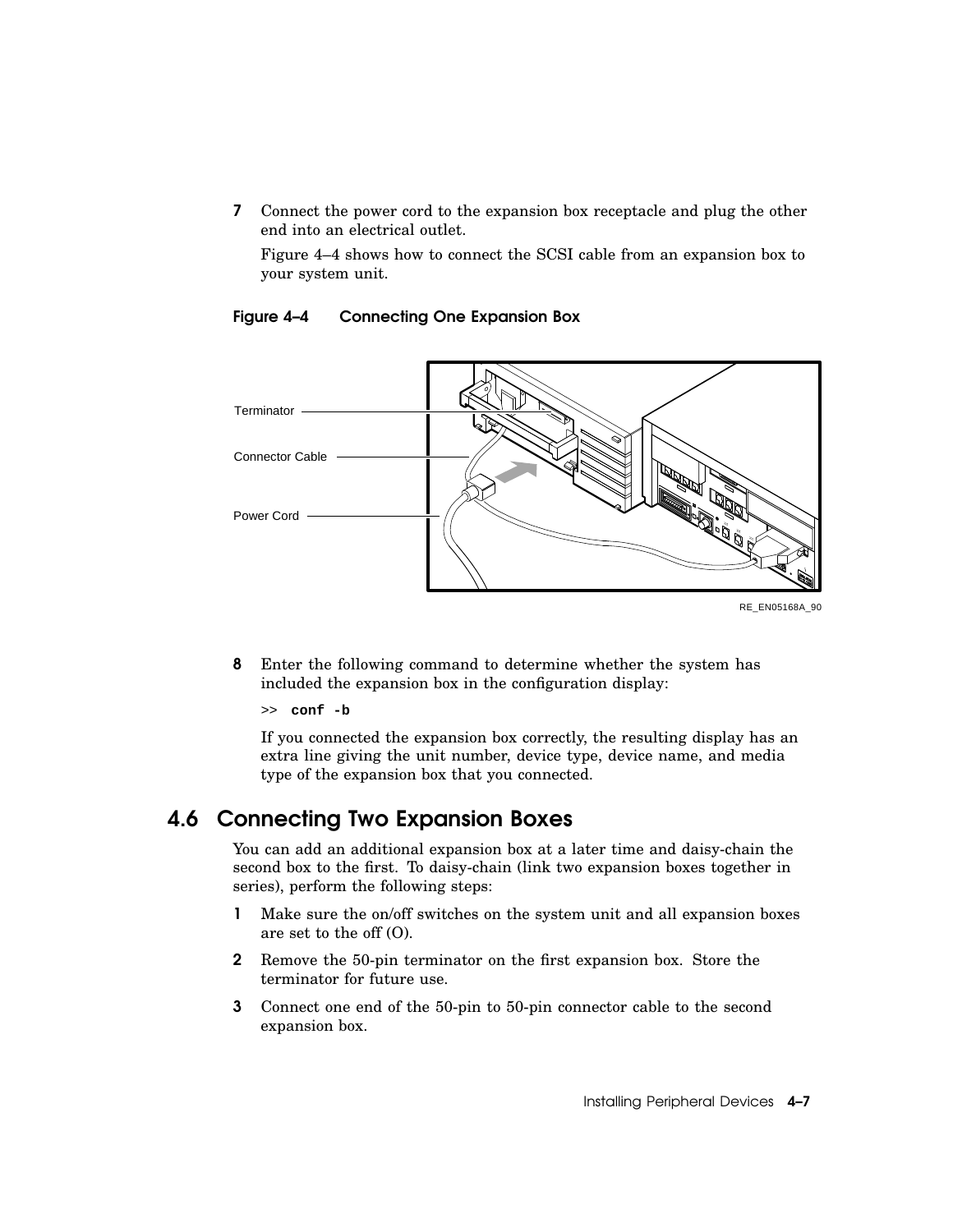- 4 If the default ID is occupied by another device on the bus, set the SCSI ID on the expansion box to an open ID.
- *Note Dual drive expansion boxes contain two devices and have two sets of SCSI ID switches that must be set to different IDs. Remember, no two devices on any single SCSI bus can occupy the same SCSI ID. See the documentation supplied with your expansion box for more information on setting SCSI IDs.*
	- 5 Connect the other end of the 50-pin to 50-pin connector cable to an available port on the first expansion box.
	- 6 Attach a 50-pin terminator to the unused SCSI port on the second expansion box.
	- 7 Connect the power cord of the second expansion box to the expansion power receptacle and plug the other end into an electrical outlet. Each expansion box needs its own source of power.

Figure 4–5 shows how to daisy-chain two expansion boxes.



#### Figure 4–5 Connecting Two Expansion Boxes

RE\_EN05156A\_90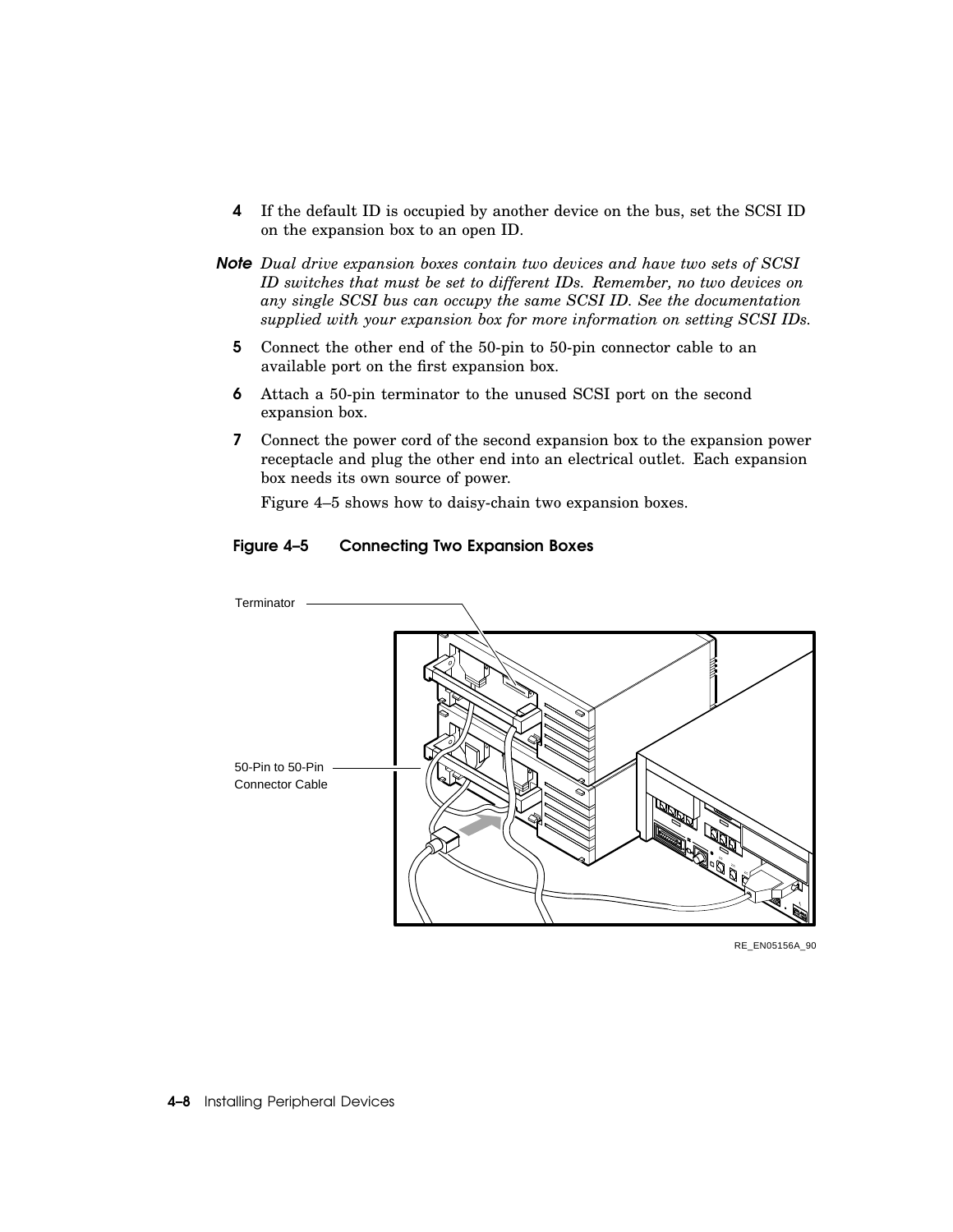8 Enter the following command to determine whether the system has included the expansion boxes in the configuration display:

>> **conf -b**

If you connected the expansion boxes correctly, the resulting display has two extra lines giving the unit numbers, device types, device names, and media types of the expansion boxes that you connected.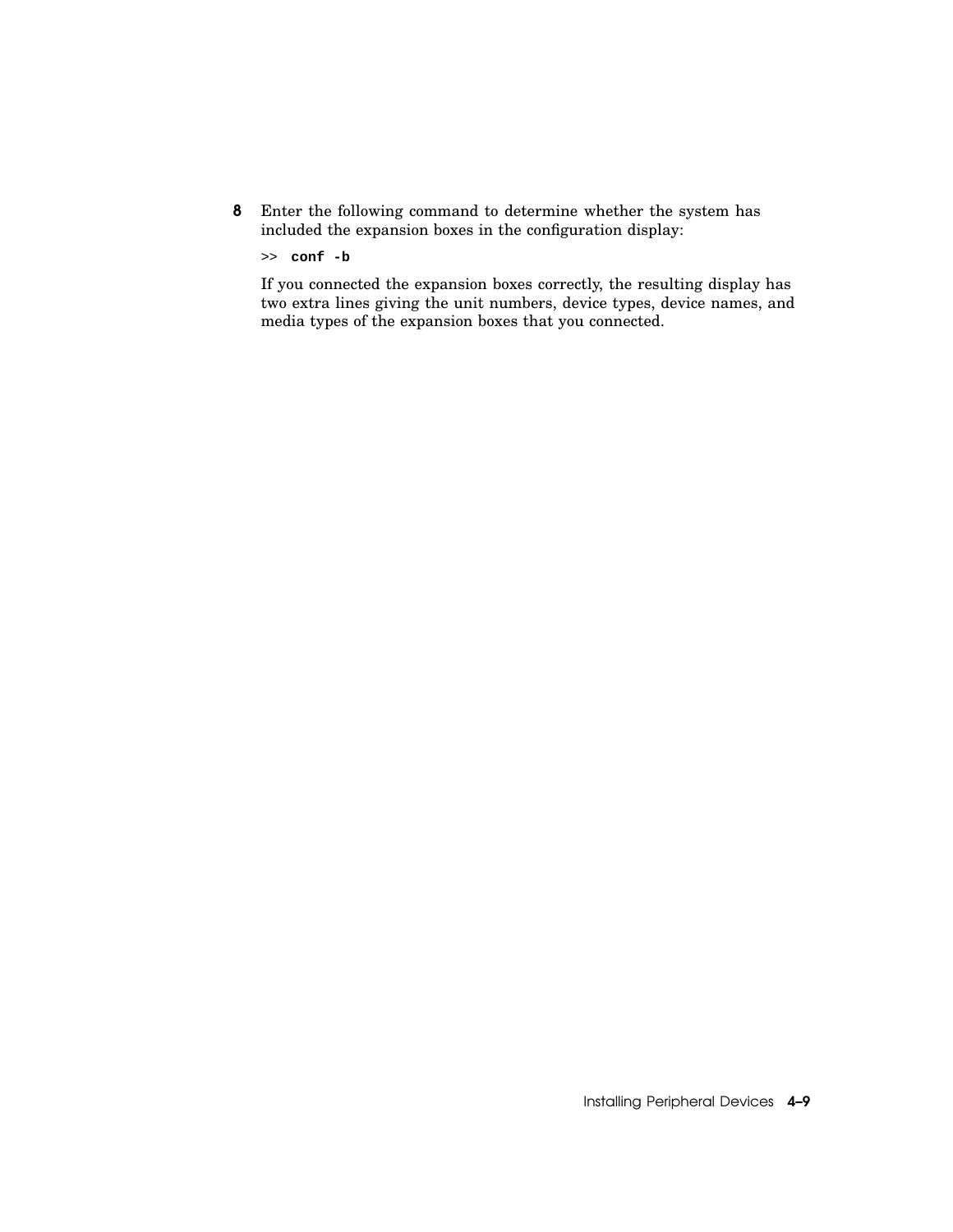#### 4.7 Connecting Peripherals

You can connect a wide variety of peripherals to your DECsystem 5100: terminals, printers, modems, or other devices that use either the RS232 25-pin D-sub connector or DEC423 MMJ connector.

The basic DECsystem 5100, without the DHT80 asynchronous module, provides three MMJ ports and one modem (25-pin D-sub) port. MMJ port 3 is reserved for the console terminal. You can use any of the other three ports to connect peripherals.

The optional DHT80 asynchronous module (if installed) provides a further seven MMJ ports, and a second modem port.

If you need a further DEC423 MMJ port and if you are not using one of the modem ports, you can convert the modem port to an MMJ port, using a DEC423 to RS232 adapter (H8571-A).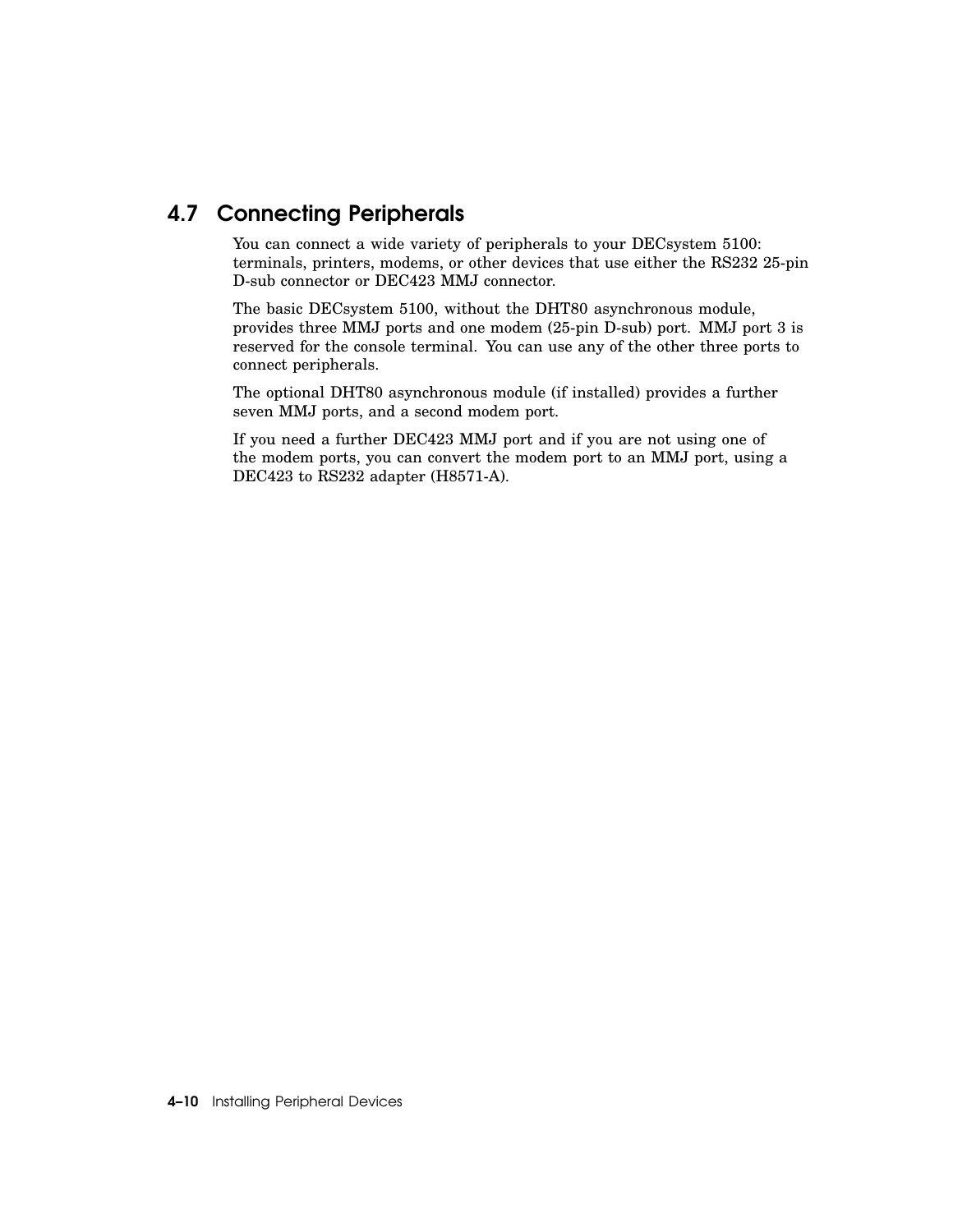#### 4.7.1 Connecting a Peripheral to a DEC423 MMJ Port

Your DECsystem 5100 has a minimum of three MMJ ports. MMJ port 3 is reserved for the console terminal. Use any of the other two MMJ ports to connect peripherals.

The optional DHT80 asynchronous module (if installed) provides a further seven MMJ ports.

The following procedure describes how to connect a peripheral to one of the MMJ ports on the back of the system unit:

*Note Some peripheral cables have grounding straps. You must connect these grounding straps to the grounding stud closest to the port that you are using.*

- 1 Turn off the DECsystem 5100 and the peripheral, by setting the on/off switches to the off (O) position.
- 2 Choose an unused MMJ port. If you are using all the MMJ ports, and you have a DEC423 to RS232 adapter, you can convert one of the modem ports to an MMJ port. Use Steps 2, 3, and 4 of the procedure outlined in Section 4.7.2 to connect the adapter, then return to this procedure at Step 3.
- 3 Press the MMJ connector, on the peripheral cable, into the chosen MMJ port until the tab on the connector clicks.
- 4 Turn on the peripheral by setting its on/off switch to the on ( | ) position.
- 5 Turn on the DECsystem 5100 by setting its on/off switch to the on ( | ) position.

Figure 4–6 shows how to connect an MMJ cable to MMJ port 8 on the DHT80 asynchronous module.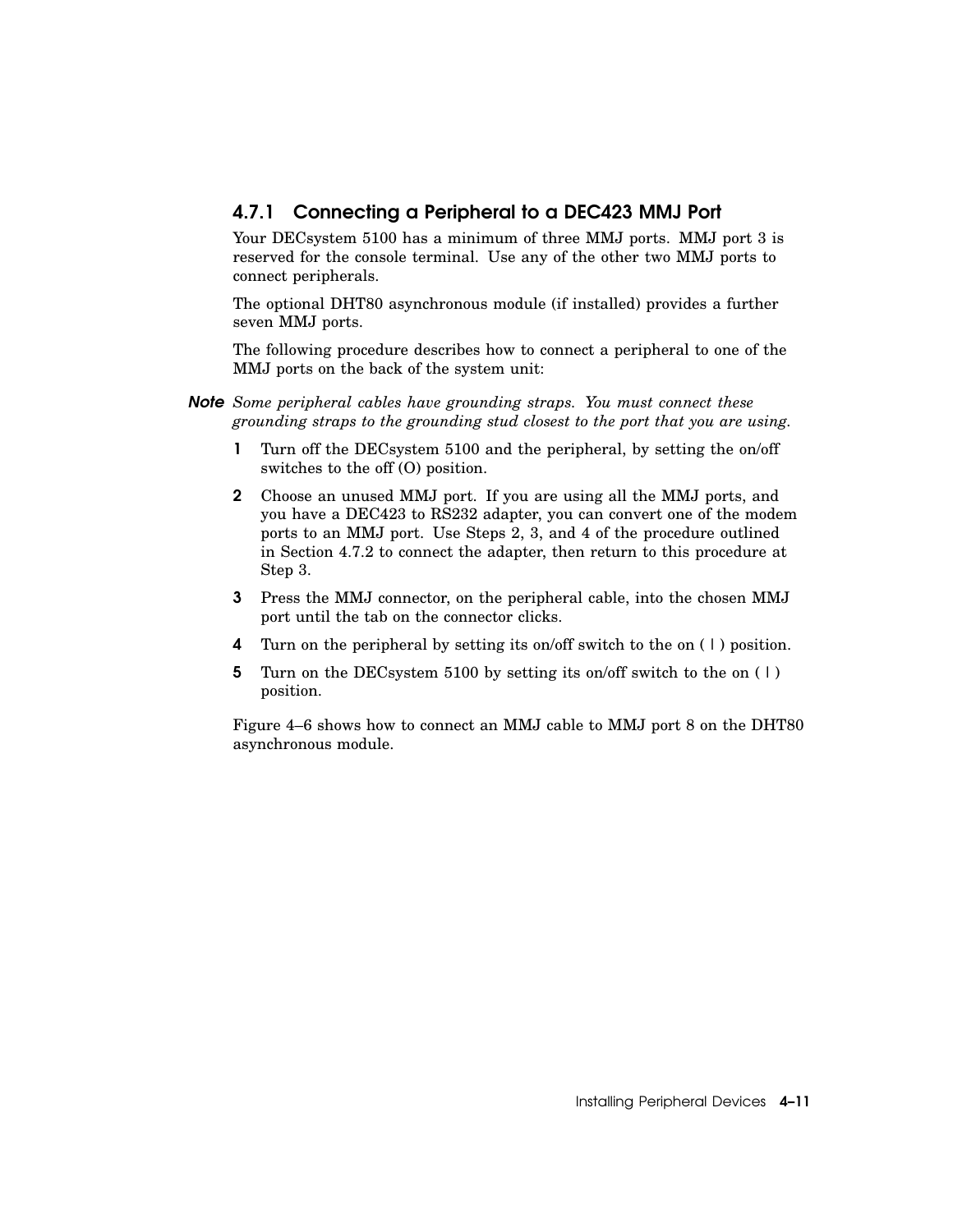



RE\_EN05207A\_90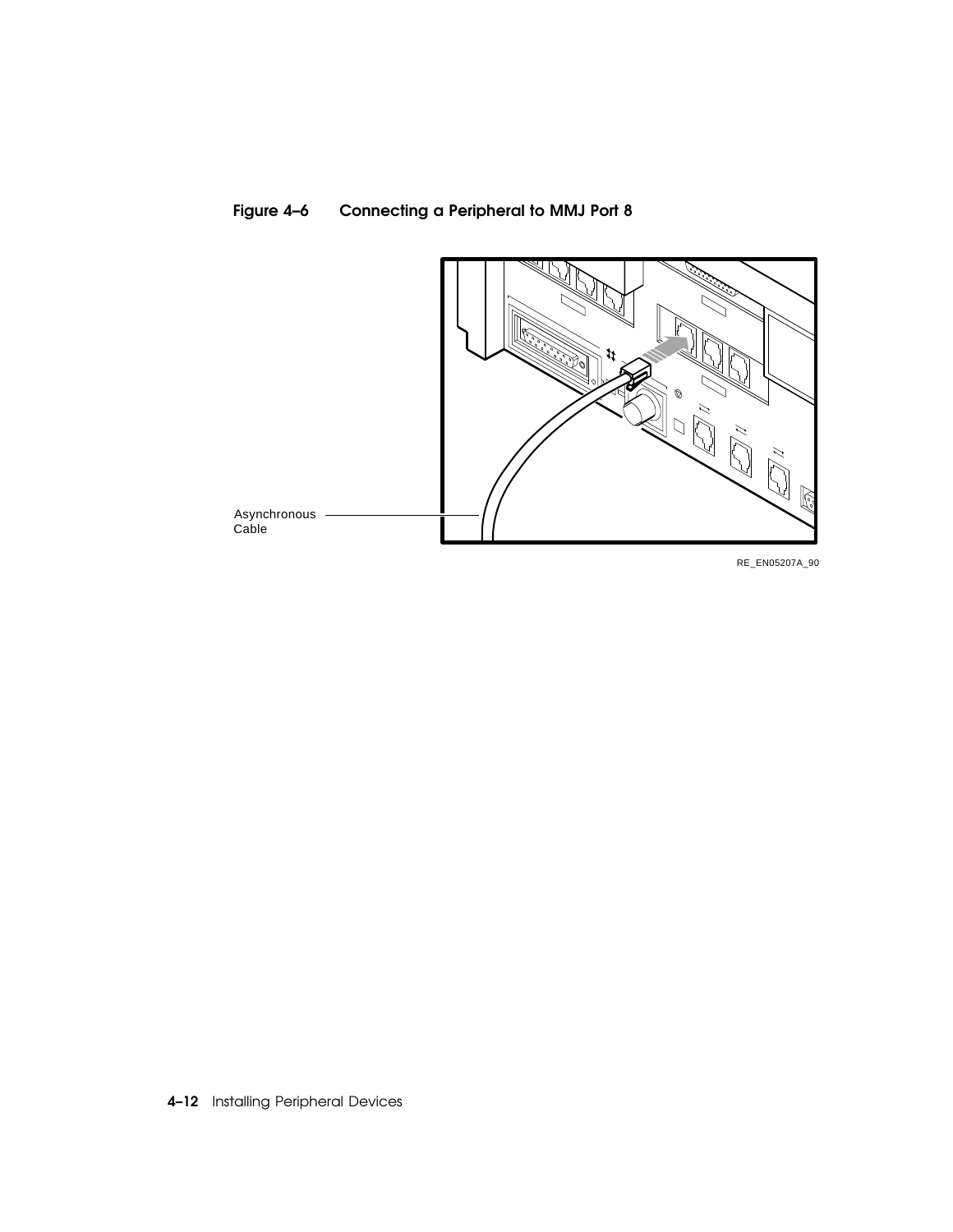#### 4.7.2 Connecting a Peripheral to a Modem Port

The basic DECsystem 5100 has one modem port, situated between MMJ port 3 and the status LED display. The optional DHT80 asynchronous module (if installed) provides a second modem port.

The following procedure describes how to connect a peripheral to one of the modem ports on the back of the system unit:

- 1 Turn off the DECsystem 5100 and the peripheral, by setting the on/off switches to the off (O) position.
- 2 Choose an unused modem port.
- 3 Press the 25-pin D-sub connector on the peripheral cable into the chosen modem port.
- 4 If the connector has screws on either side, tighten them with a small screwdriver.
- 5 Turn on the peripheral by setting its on/off switch to the on ( | ) position.
- 6 Turn on the DECsystem 5100 by setting its on/off switch to the on  $(1)$ position.

Figure 4–7 shows how to connect a peripheral cable to the modem port.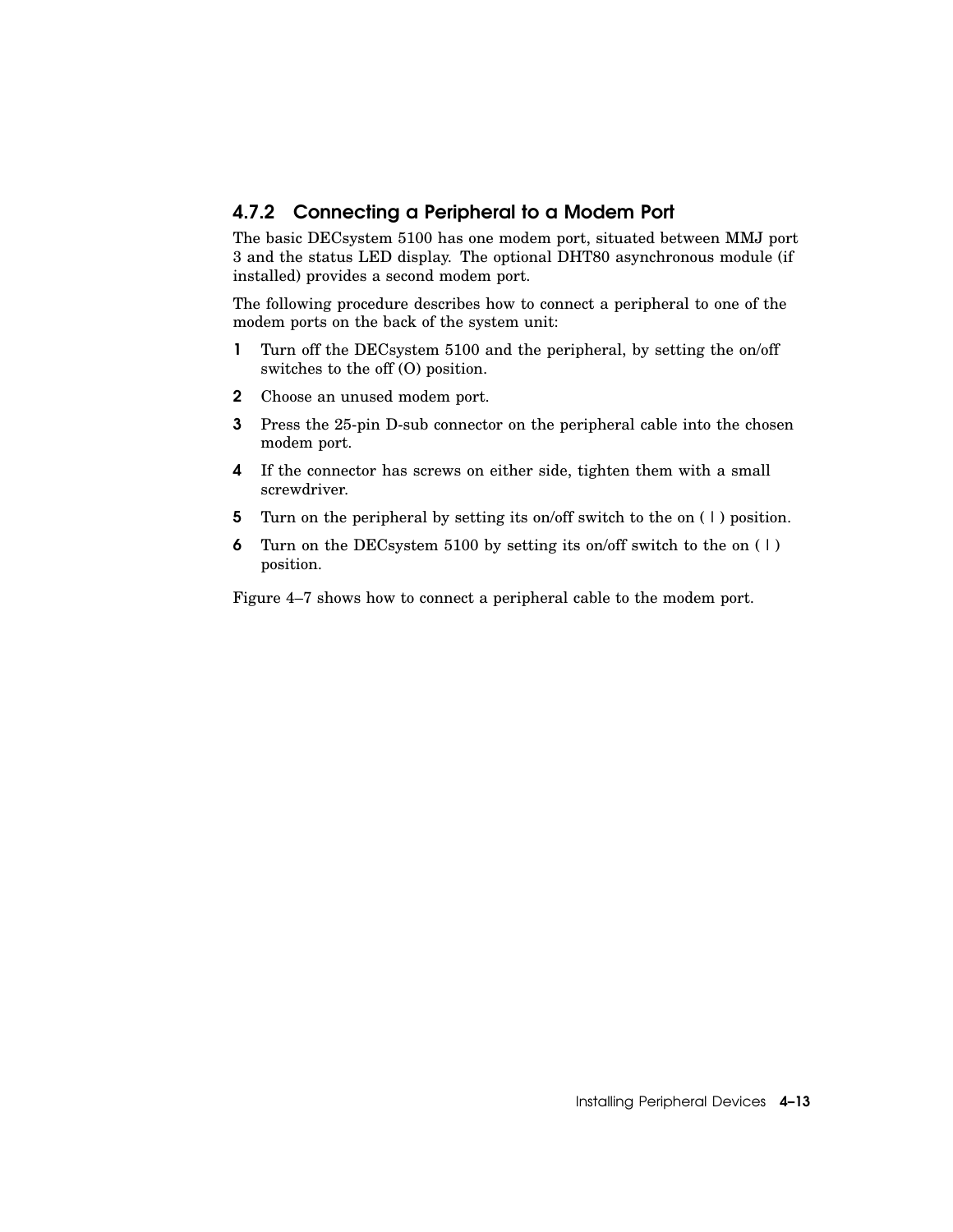

Figure 4–7 Connecting a Peripheral to the Modem Port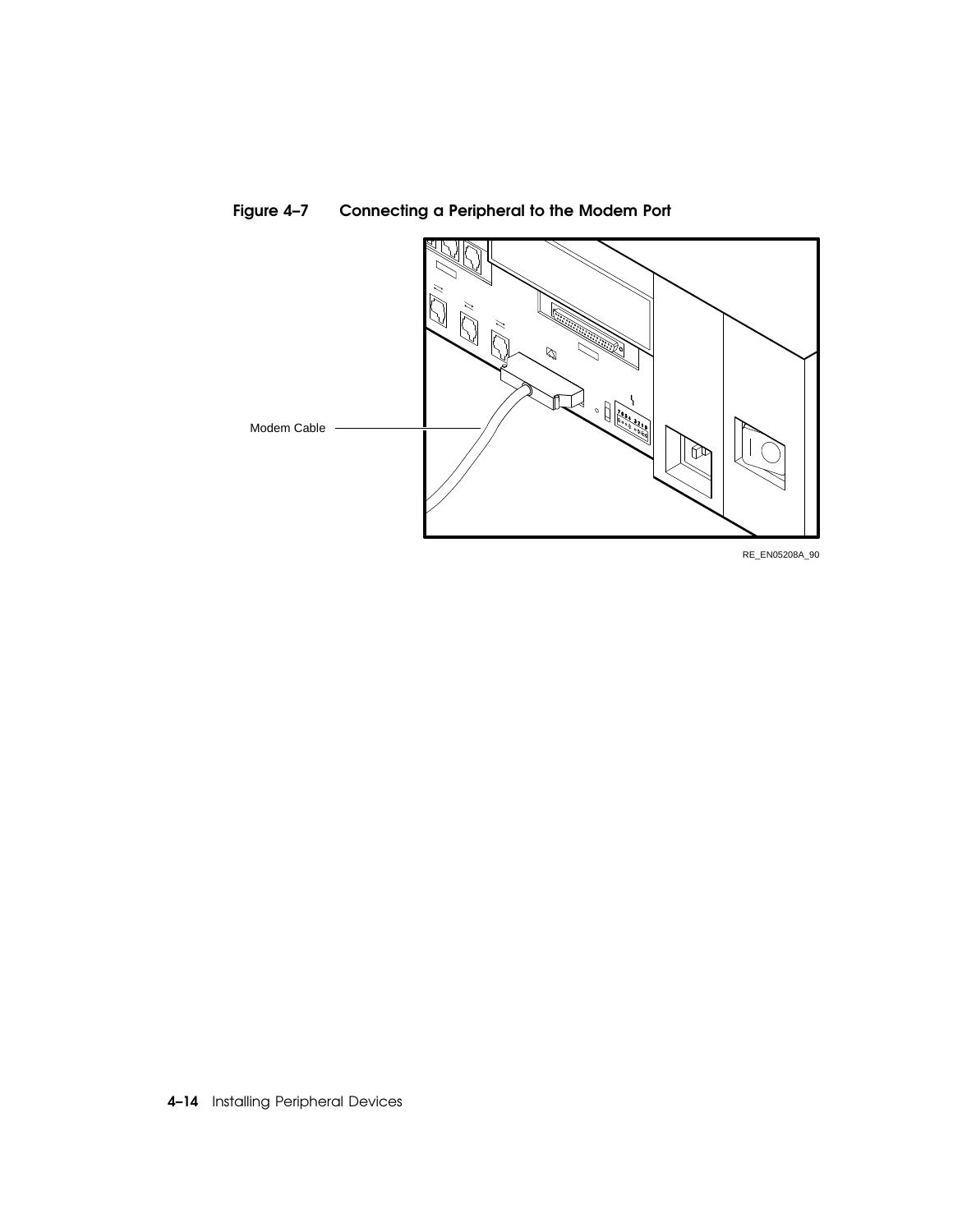Figure 4–8 shows how to connect a peripheral cable to the optional modem port on the DHT80 asynchronous module.

Figure 4–8 Connecting a Peripheral to the Optional Modem Port



RE\_EN05209A\_90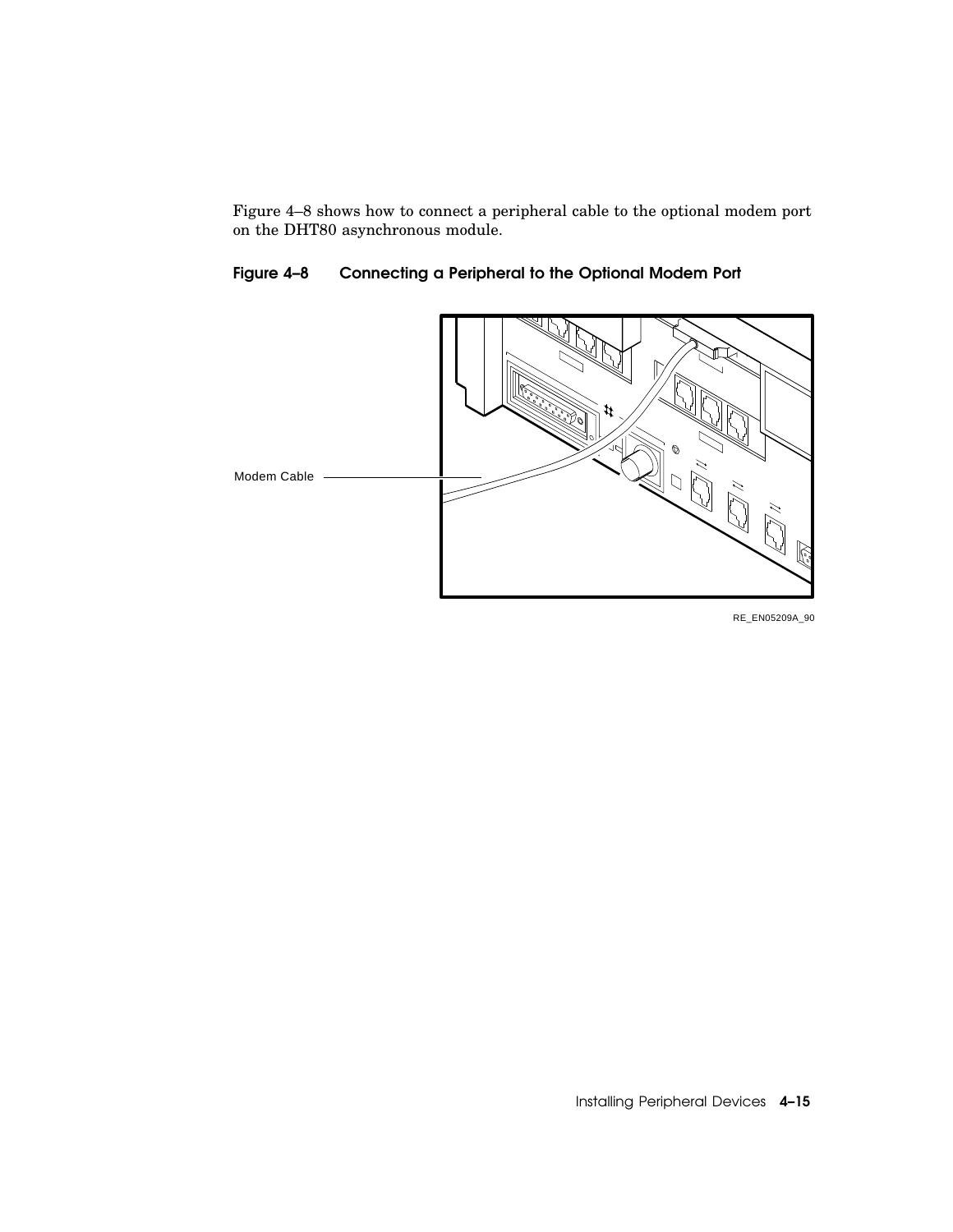## Connecting to a Network

This chapter contains information on how to:

- Connect and test your system with a T-connector and loopback connector in preparation for connecting to a network
- Create a simple daisy-chain work group

When you daisy-chain systems together to form a work group, you connect systems together sequentially with cables and connectors.

Connecting a system to a ThinWire Ethernet network or a Standard Ethernet network takes only a few minutes for an experienced user, slightly longer for a new user.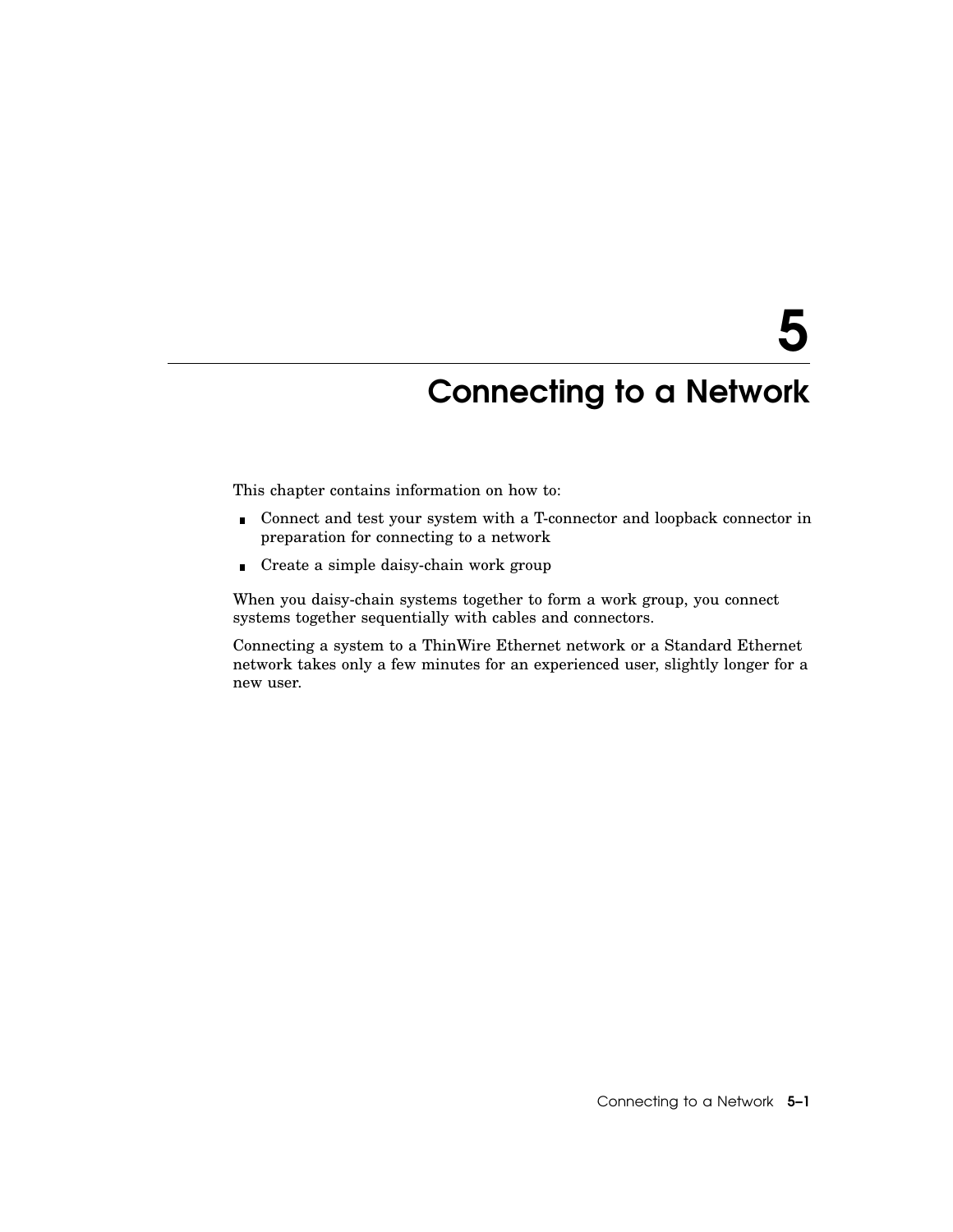#### 5.1 A Brief Introduction to Networks

Networks are useful to people who need to work together and share information. People like working cooperatively on projects; they need to communicate and exchange information, share common databases, share files and disk storage, share printers, or use a mail system. DIGITAL networking lets them do all these.

For network installation instructions, proceed to Section 5.2. For users who want more background, here are a few networking definitions to help you get started:

- **Network**—A network is a group of computers, connected by  $\blacksquare$ communications lines, that share information and resources. A network can span a small office, a department, a building, a country, or it can be worldwide. DIGITAL hardware and DECnet software enable computers to form a network.
- **Local Area Network** (LAN)—A local area network is a high-speed communications network that covers a limited geographical area, such as an office area, a department, a building, or a campus (group of buildings).
- **Ethernet**—Ethernet is the DIGITAL local area network. In 1980, Digital Equipment Corporation, Xerox Corporation, and Intel Corporation came up with a specification for the Ethernet local area network. The specification includes information on how to connect devices to a coaxial cable, how to configure nodes, the maximum number of nodes, and the distance between nodes.
- **ThinWire Ethernet**—All DIGITAL Ethernet products can connect to ThinWire cable. ThinWire cable can be used in any size environment; it is flexible, fully compatible with standard Ethernet, inexpensive, and offers 10 megabit-per-second communication. ThinWire is ideal for small daisy-chain standalone networks in which the users share resources, such as printers and storage devices.
- **Standard Ethernet**—Standard Ethernet coaxial cable is used to connect wiring centers and computer facilities, floors of buildings, and standalone ThinWire segments. It is of rugged construction, reliable, and immune to external factors that might otherwise limit high-speed 10 megabit-persecond data communication.
- **DECnet**—DECnet networking software enables many DIGITAL computer systems to form a network. It runs on systems in both local area networks and wide-area networks.
- **DECnet–ULTRIX**—ULTRIX–32 software is DIGITAL's version of the UNIX operating system. DECnet–ULTRIX provides an Ethernet-based communication link between the VMS and ULTRIX operating systems.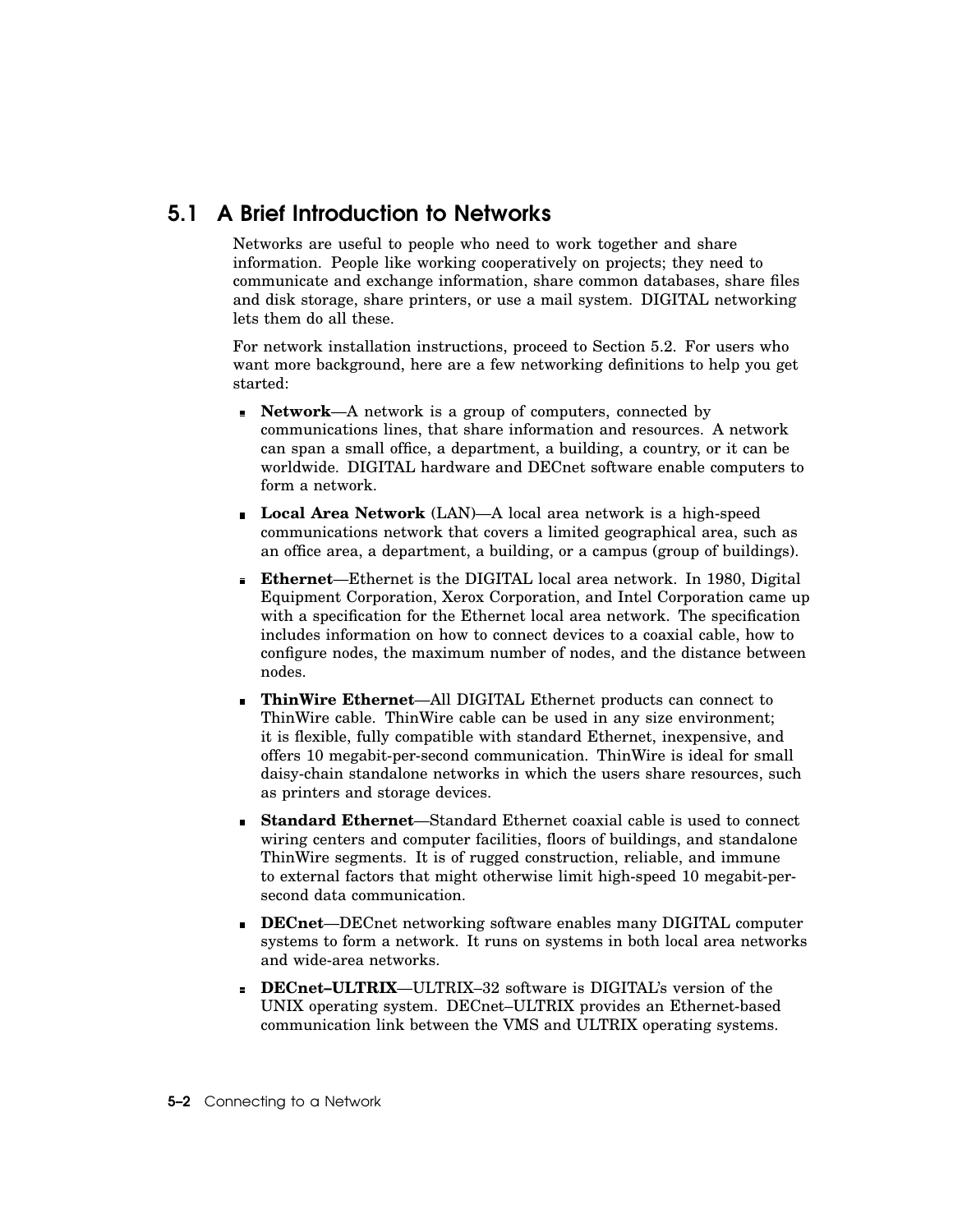ULTRIX-32 also uses Transmission Control Protocol/Internet Protocols (TCP/IP) to facilitate interaction with Internet networks.

- **Work group**—A work group consists of cooperating systems; Ethernet cable connects each of the computers together. Work groups are formed using ULTRIX-32 software or VAX/VMS and DECnet software.
- **DECconnect**—DECconnect is a family of networking products that includes network electronics, cabling and connections.

#### 5.2 Selecting Your Ethernet Option

All Ethernet connections are either ThinWire or standard Ethernet. ThinWire Ethernet is generally used for geographically small (local area) networks. Standard Ethernet is generally used for geographically large networks.

Your DECsystem 5100 has a network select button that determines the type of Ethernet connection used. You must set this button to the correct position before connecting your system to the network.

The button positions corresponding to the network connection types are as follows:

- $\blacksquare$  In ThinWire Ethernet
- Out standard Ethernet

Use the tip of a pen or a similar pointed instrument to change the position of this button.

When you turn on your system, with the button set to the in position, the green light to the right of the ThinWire connector should be on, indicating that you are ready to connect to ThinWire Ethernet.

When you turn on your system, with the button set to the out position, the green light to the left of the ThinWire connector should be on, indicating that you are ready to connect to standard Ethernet.

Figure 5–1 shows the location of the network select button and the ThinWire and standard Ethernet lights.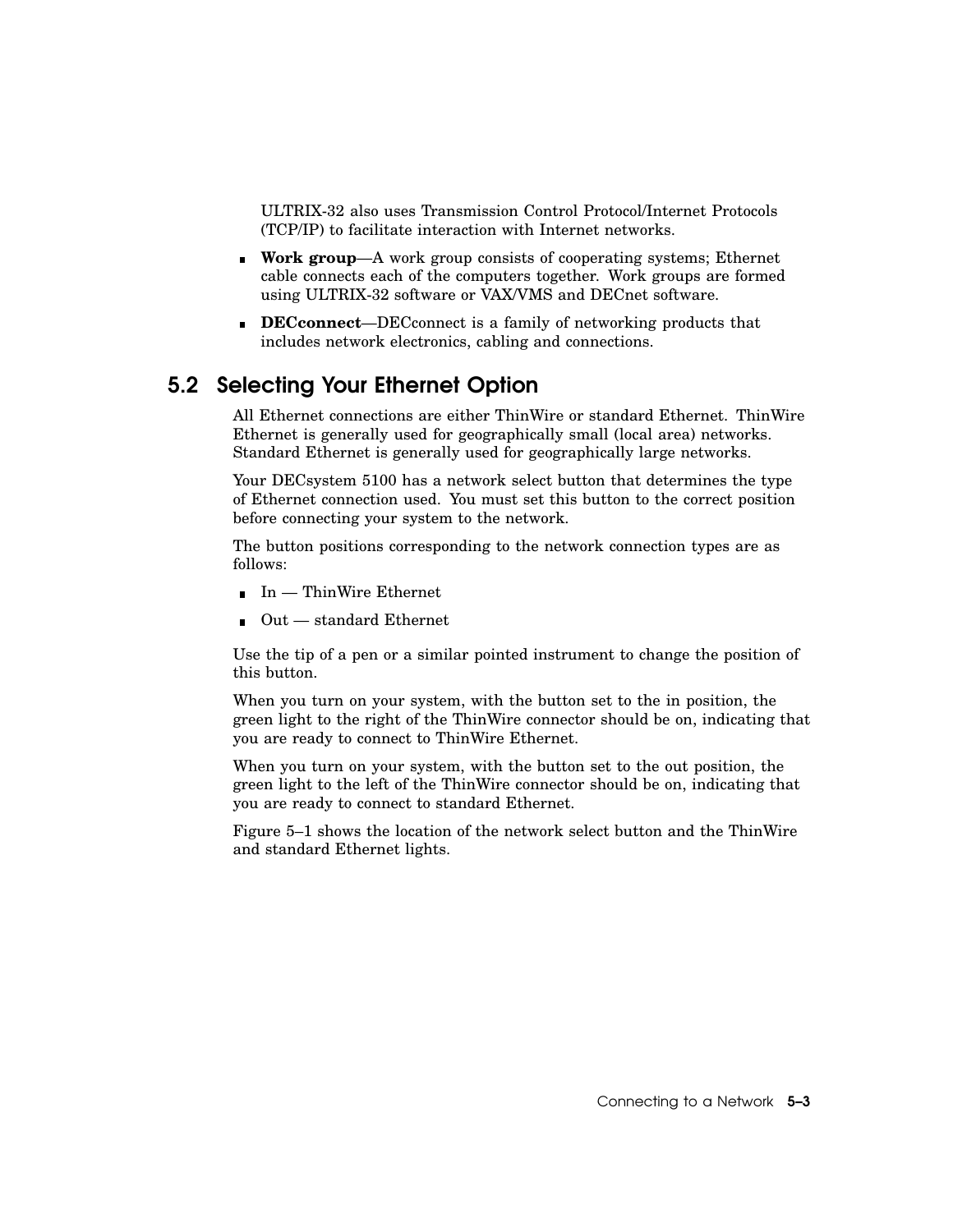

#### Figure 5–1 Network Select Button and Ethernet Lights

RE\_EN05157A\_90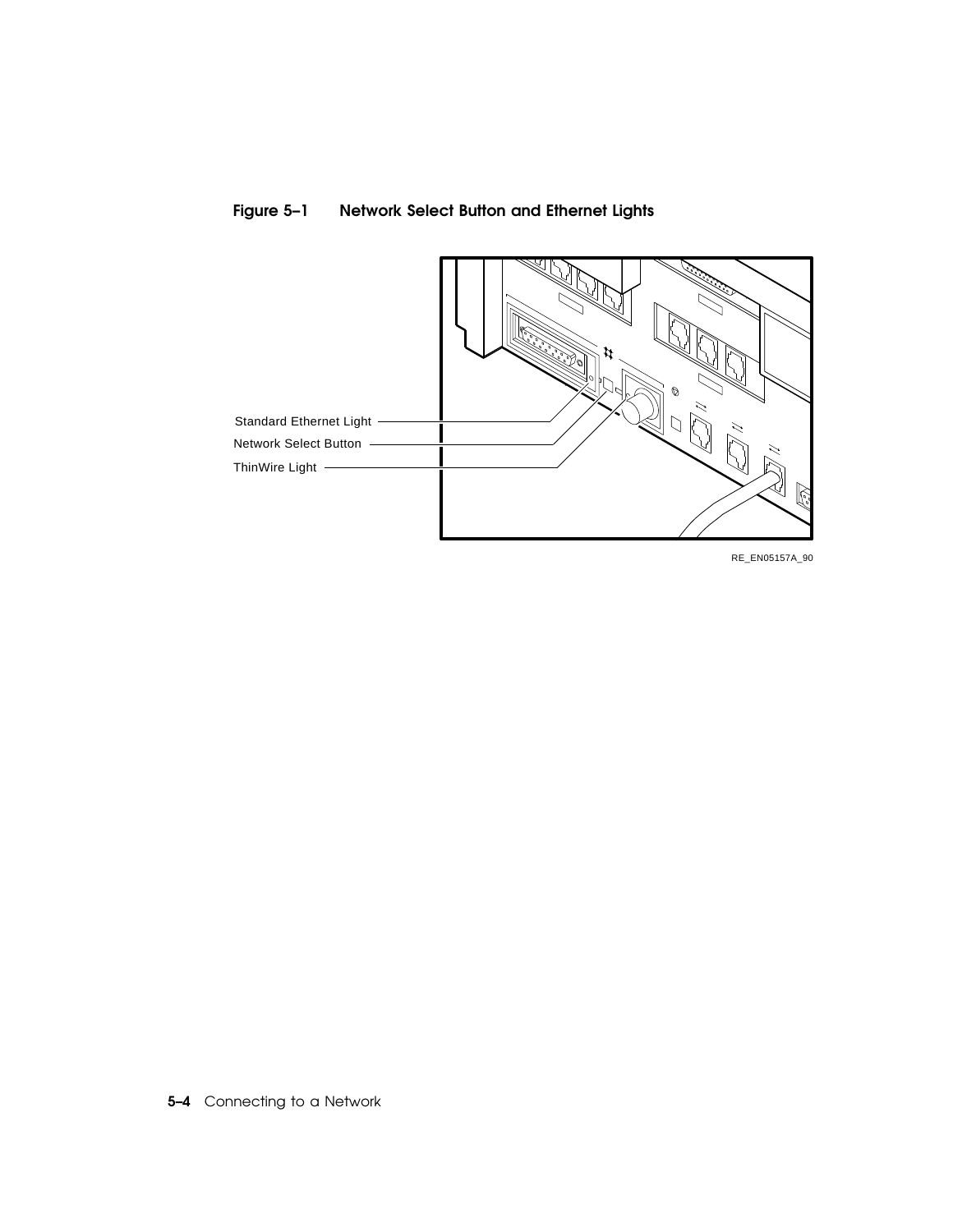#### 5.3 Connecting Your System to ThinWire Ethernet Cable

To connect a DECsystem 5100 to ThinWire Ethernet cable:

- 1 Set your system unit on/off switch to the off (O) position.
- 2 Attach ThinWire cable to one side of the T-connector.
- 3 If your system is the first or last system in a single ThinWire segment, leave the terminator attached to one side of the T-connector.

A segment is a length of cable made up of one or more cable sections connected with barrel connectors or T-connectors.

4 If your system is not the first or last system and you want to connect another system to the ThinWire cable, add another section of cable to the T-connector. See Figure 5–2.

#### Figure 5–2 Adding ThinWire Cable



5 Make sure that a T-connector is attached to the back of your system. Push the T-connector onto the system unit BNC connector and then turn it clockwise until it locks in place. See Figure 5–3.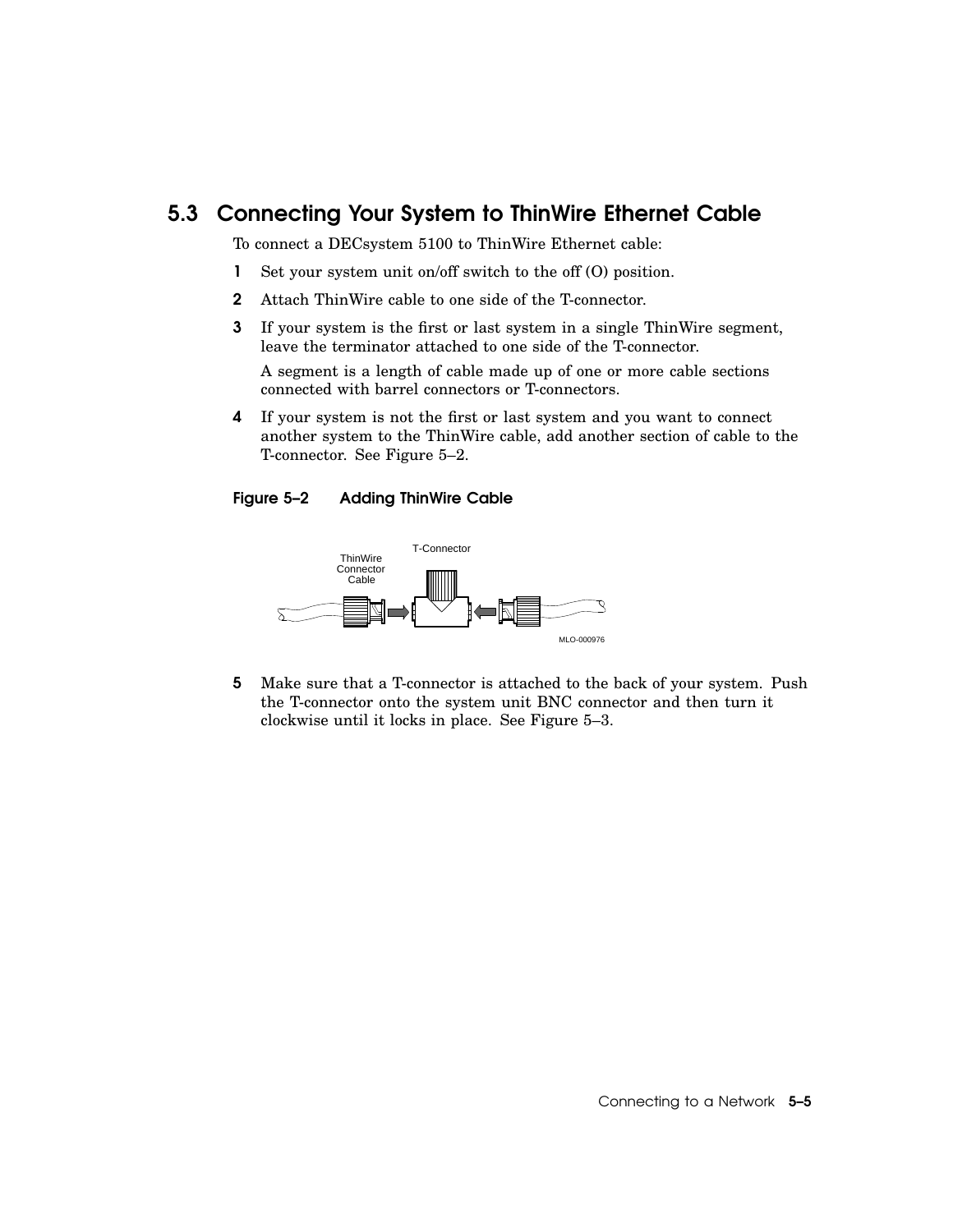



RE\_EN05165A\_90

#### 5.4 Connecting to a Standard Ethernet Network

If you are connecting a work group to an existing network, ask the network coordinator for the best way to connect your work group to the larger network. Have the network coordinator make sure that all node names and node addresses are unique and do not already exist in the larger network.

#### 5.4.1 Setting the Network Select Button for Standard Ethernet

To use standard Ethernet on your system, set the network select button on the back of the system unit to the out position. When you turn on your system, the green light beside the standard Ethernet connector comes on and the light beside the ThinWire Ethernet is off. You are ready to connect to standard Ethernet.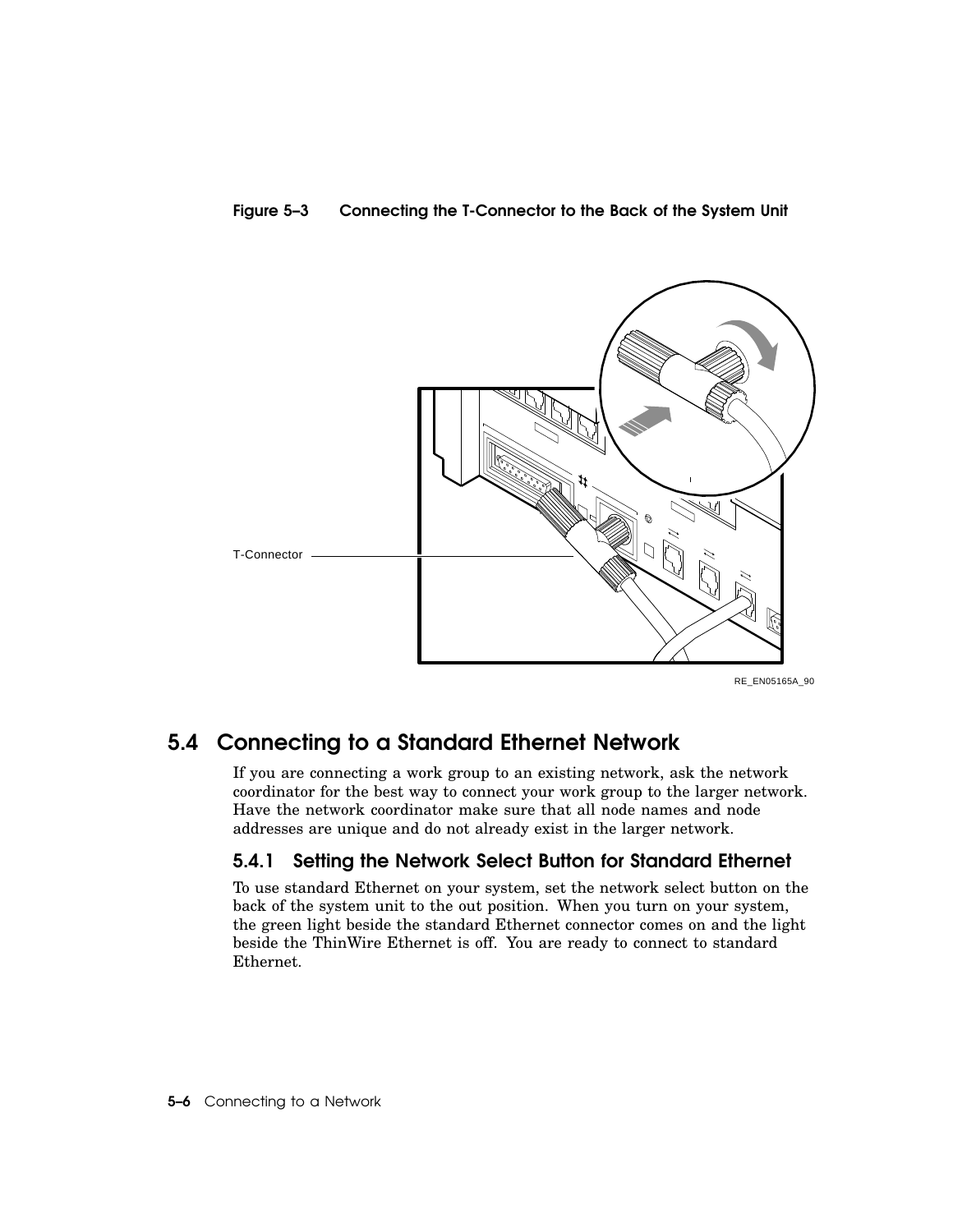#### 5.4.2 Connecting a Transceiver Cable to Your System

A transceiver cable is the physical connection between a standard Ethernet network interface and a DECsystem 5100. You use a transceiver cable when you want to connect your system to an H4000 transceiver or DELNI which is attached to the standard Ethernet cable. To connect a transceiver cable to your system:

- 1 Set the system unit on/off switch to the off (O) position.
- 2 Attach the 15-pin connector on the standard Ethernet transceiver cable to the back of the system unit.
- 3 Use a screwdriver to move the sliding lock (part of standard Ethernet connector) and make the standard Ethernet connection secure.

Figure 5–4 shows the correct connection.

#### Figure 5–4 Connecting a Transceiver Cable



RE\_EN05166A\_90

#### 5.5 Creating a Daisy-Chained Work Group

A daisy-chained work group is created by serially connecting several systems together on the same ThinWire segment. This segment can function as a standalone network or it can be connected to a larger network.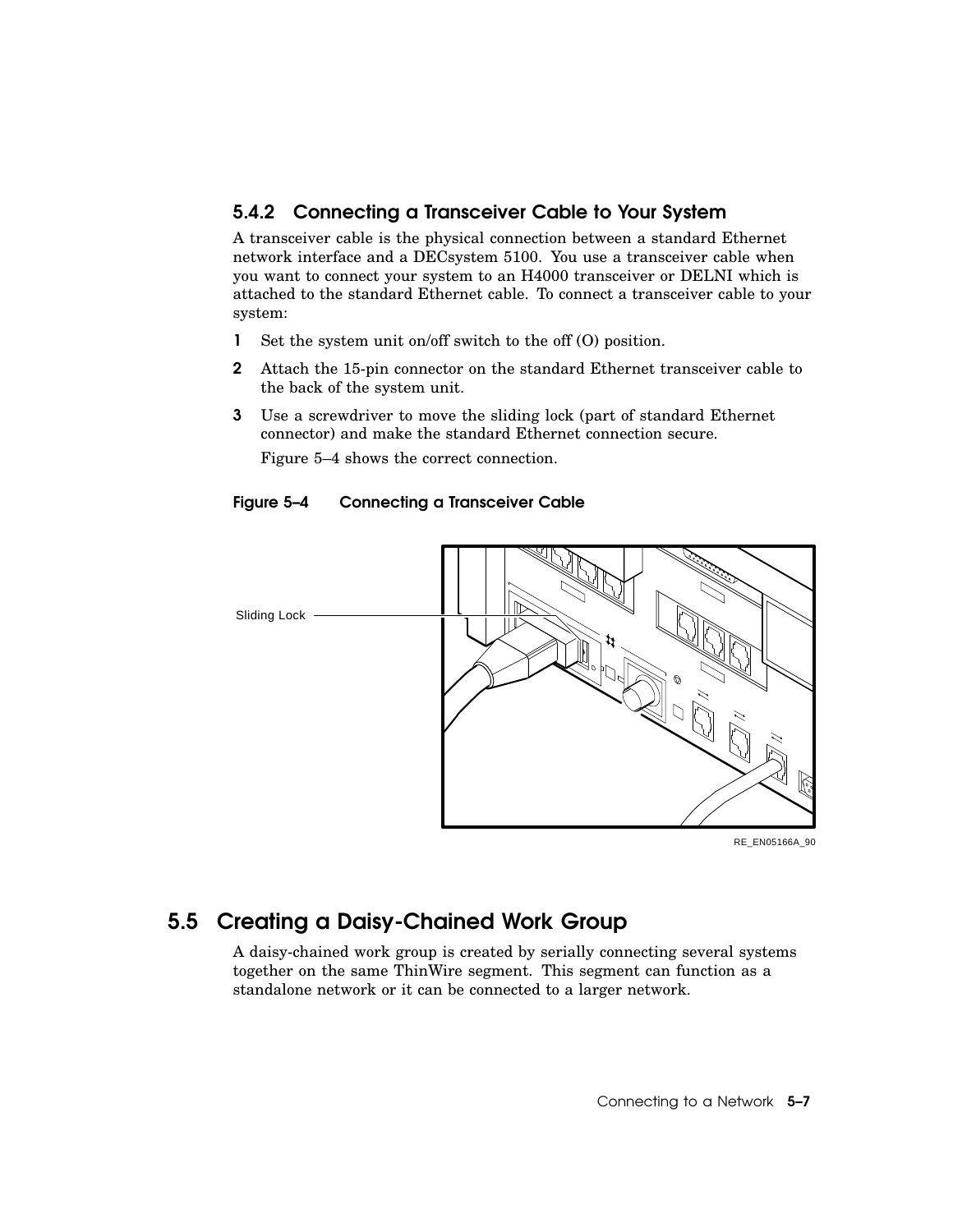The daisy-chain configuration lowers the cost of wiring, but there is a risk that someone might improperly unplug a system and make the network connections inoperative between systems on the same ThinWire segment.

#### 5.5.1 Connecting Your System to a DECconnect Faceplate

If your office has been wired with DIGITAL DECconnect products, then connect your system to the DECconnect faceplate in your office. A faceplate is a wall receptacle that provides a single network connection for your system.

DECconnect cabling components support network configurations ranging from simple standalone ThinWire networks to multi-media LANs that connect PCs, workstations, and other VAX systems. No matter how large or how small your network, the most visible DECconnect component in your office is the faceplate.

- A faceplate may contain a single ThinWire BNC connector which permits several systems, including DECsystem 5100s, to be daisy-chained one to the other on the office side of the faceplate.
- A faceplate may contain a ThinWire Ethernet daisy-chain connector which permits behind-the-wall daisy-chaining of multiple faceplates to a single segment of ThinWire cable. One system can be attached to each faceplate.

Your network coordinator will know which type of DECconnect faceplate you have in your office.

To connect your system, attach one end of the ThinWire cable to the office side of the DECconnect faceplate. Attach the other end of the ThinWire cable to the ThinWire port on the back of your system unit.

Figure 5–5 shows a DECsystem 5100 plugged into a DECconnect office faceplate.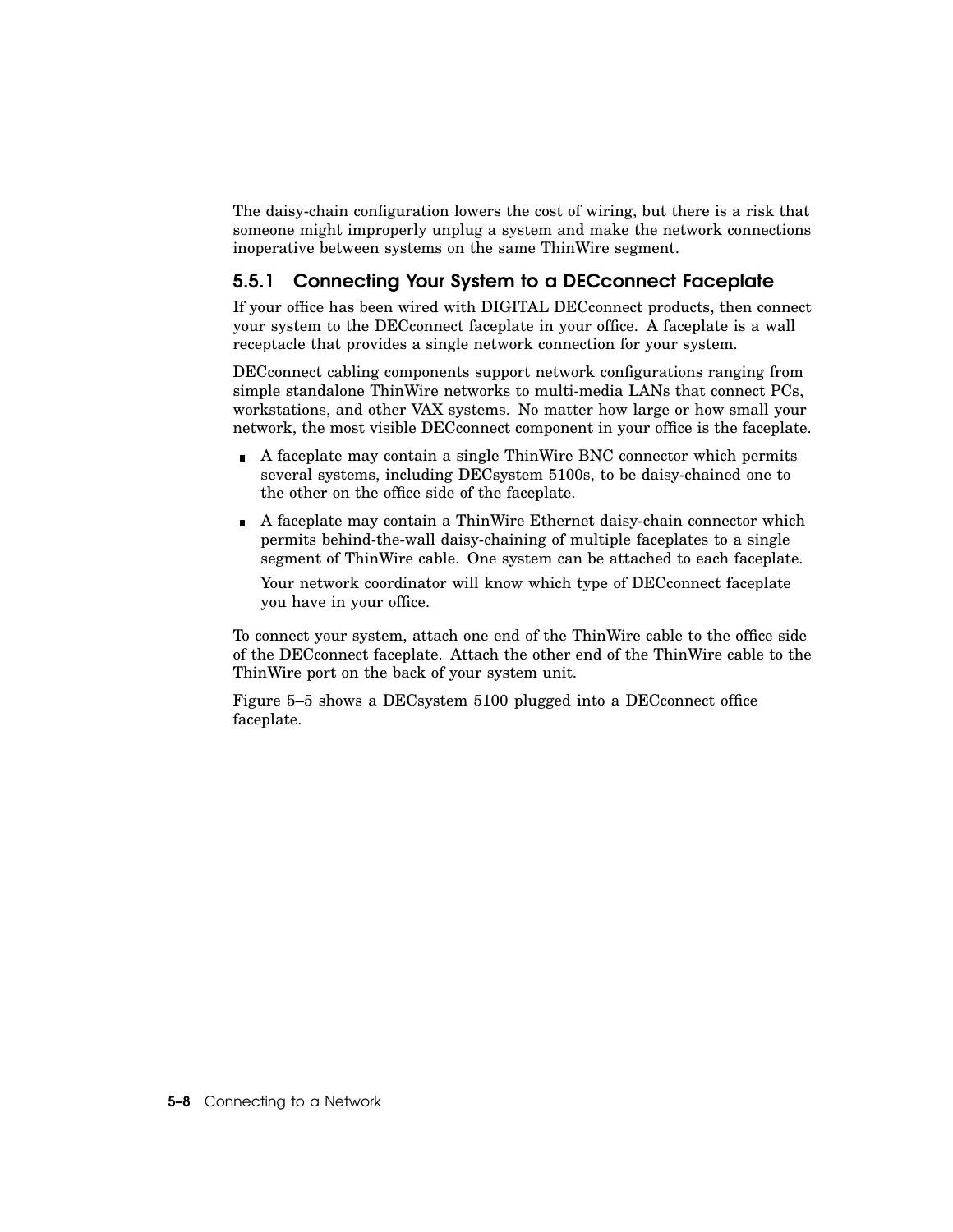#### Figure 5–5 Connecting Your System to a DECconnect Faceplate



#### 5.6 Completing Your Ethernet Installation

Once you have connected either your standard Ethernet cable, or your ThinWire Ethernet cable, ask your system manager or the person responsible for the work group to include your DECsystem 5100 in that work group.

To include your system in the network, your system manager must know your system's Ethernet address. Enter the following command at the console prompt to view the configuration display, which contains your Ethernet address:

>> **conf -b**

Look for a line similar to the following in the resulting display:

```
ethernet hardware address: 08-00-2b-12-7f-58
```
Connecting to a Network 5–9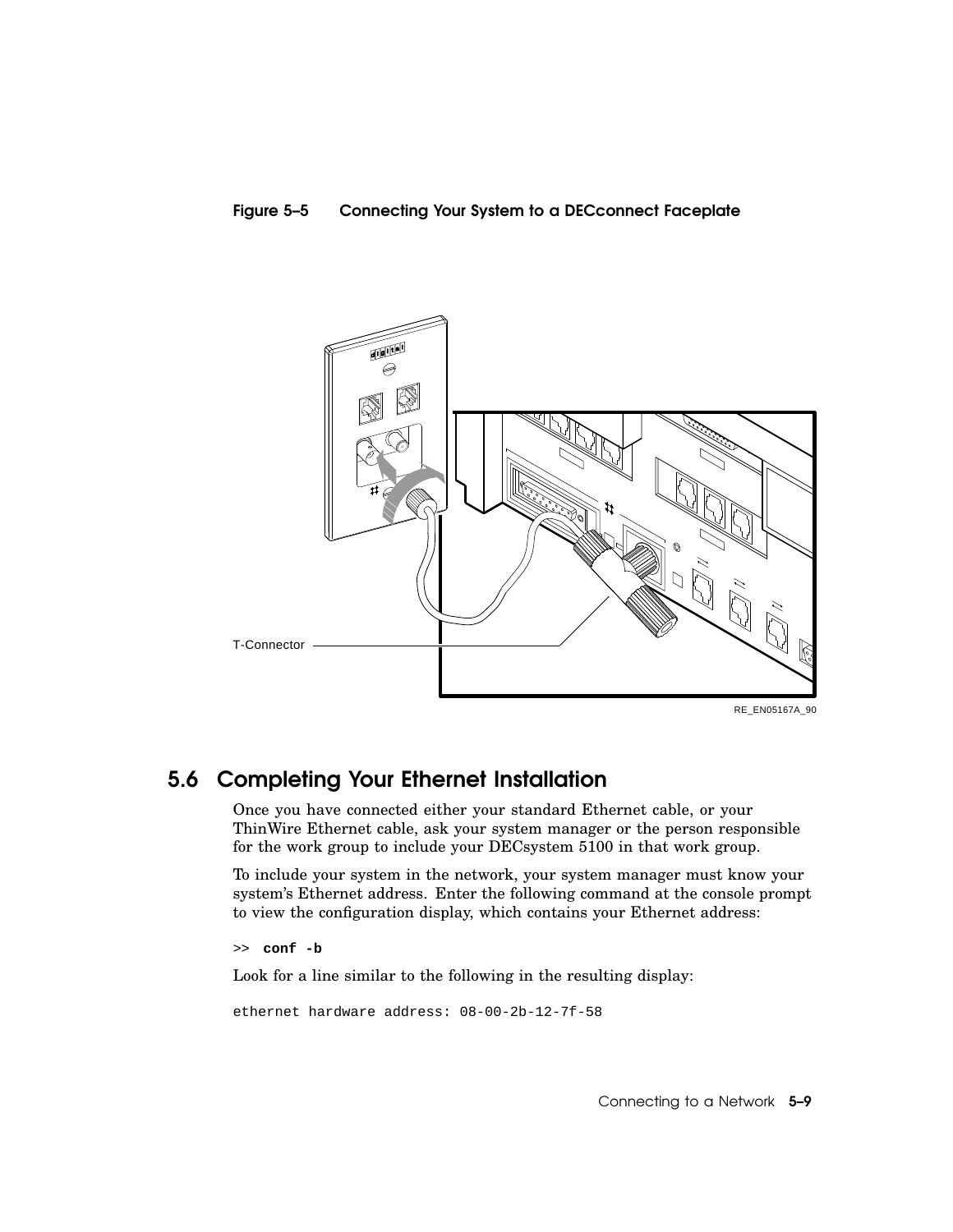In the previous example, the hexadecimal number 08-00-2b-12-7f-58 is the Ethernet address. The Ethernet address of your system may be different but has the same format (xx-xx-xx-xx-xx-xx).

Write down this number and give it to your system manager.

#### 5.6.1 If the Network Installation Fails

If you do not succeed in connecting and including your DECsystem 5100 in the work group, contact your Digital Field Service representative.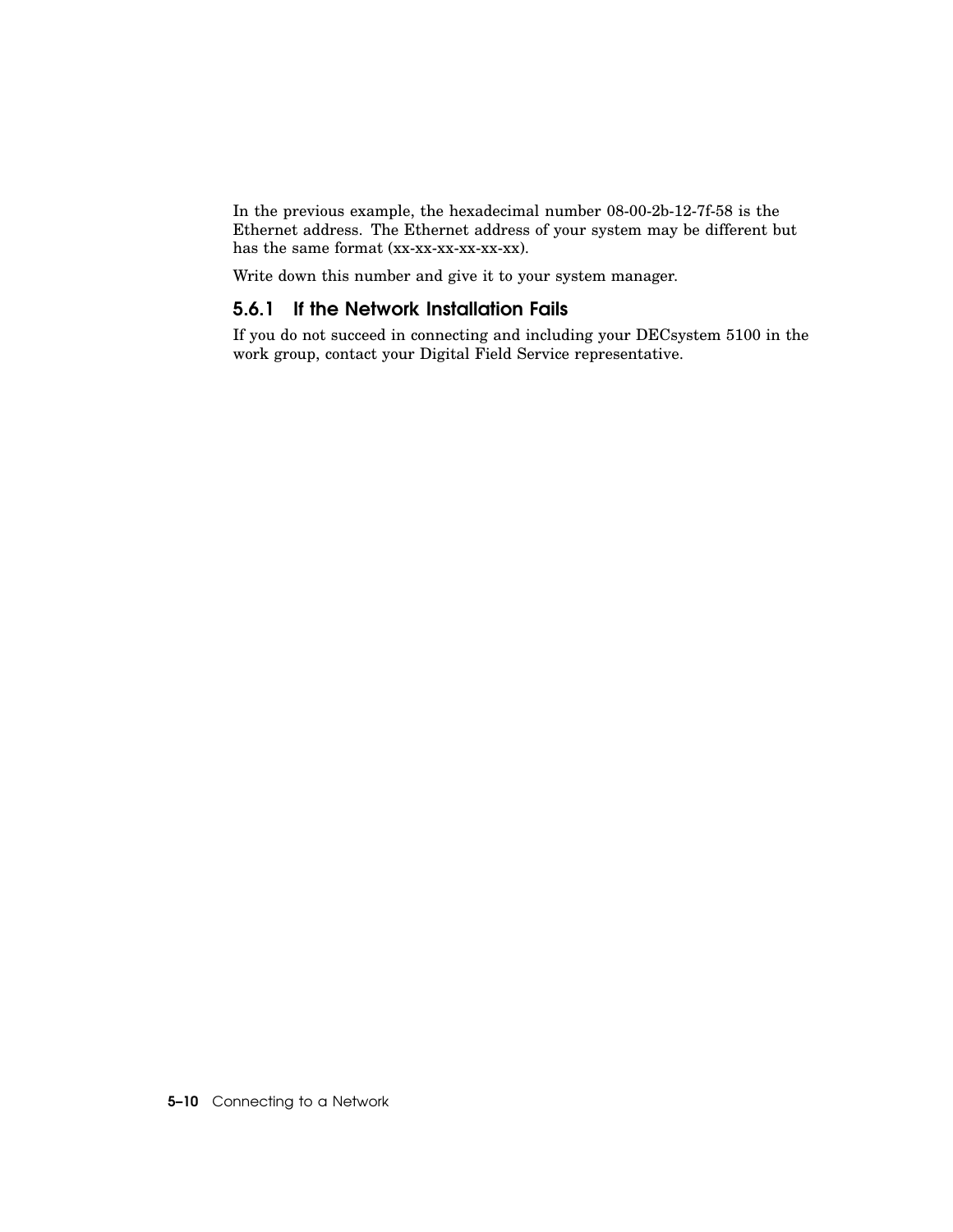# 6

## Installing Software

This chapter tells you how to:

- Gather the information you need to begin installing your DECsystem 5100 ULTRIX operating system
- **Install your applications software**

#### 6.1 Installing Your DECsystem 5100 Software on Hard Disk

#### 6.1.1 Using a Tape Drive

When using a tape drive to install your DECsystem 5100 software on a hard disk, you need:

- A TZ30 tape drive or a TK50Z tape drive expansion box
- The *ULTRIX TK50 Tape Cartridge Kit*
- An internal hard disk drive (RZ24), or a disk drive expansion box (RZ55,  $\blacksquare$ RZ56, or RZ57)
- *Note Your hard disk is formatted (ready to receive information) when you receive it from the factory.*

In addition, you need to know the following:

- The unit number of your tape drive
- How to use tape cartridges

See the *DECsystem 5100 Operator's Guide* or the documentation that came with your tape drive for instructions on using tape cartridges.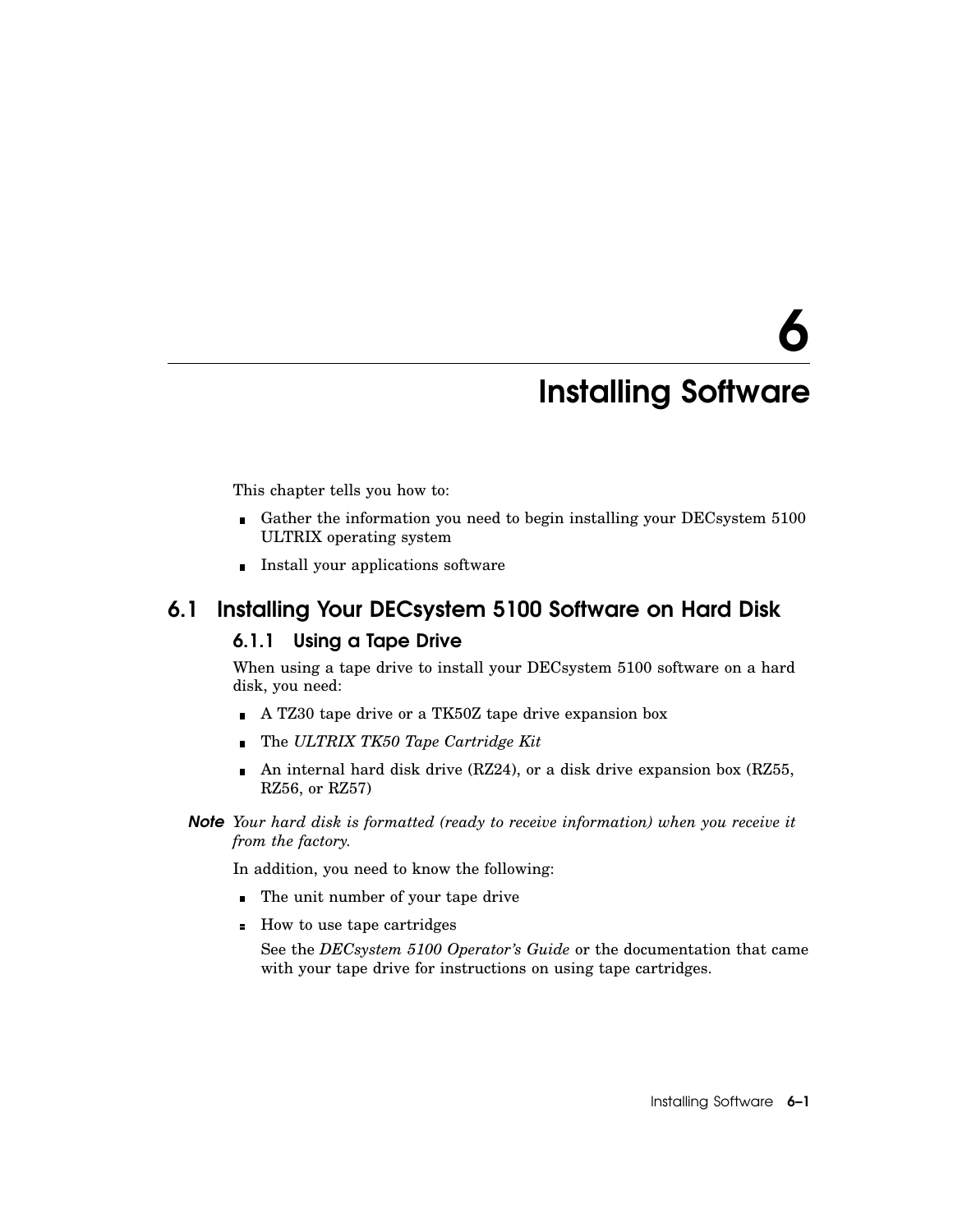To find the unit number of your tape drive:

1 Enter the following command at the console prompt (>>) and press Return.

```
>> conf -b
```
The system displays its configuration, similar to the following:

```
hardware: revision 1
firmware: revision 1
ethernet hardware address: 08-00-2b-12-7f-58
option board: Asynch Comm, 8 ports
memory: total size 16MBs
scsi peripherals
  unit type \begin{array}{ccc} \text{product} & \text{removable/fixed} \\ 0 & \text{disk} & \text{R256} & \text{(C) DEC} & \text{fixed} \end{array}RZ56 (C) DEC fixed
    3 tape TZK50 removable
    5 tape TZ30 removable
    7 host adapter
>>
```
2 Examine the configuration display for either of the following lines, and make a note of the unit number associated with it:

|    | 5. | tape | TZ30  | removable |
|----|----|------|-------|-----------|
| or |    |      |       |           |
|    | 3  | tape | TZK50 | removable |

In the configuration display shown previously, you can see that the TZ30 tape drive has the unit number 5, and the TK50Z tape drive expansion box has the unit number 3.

To install your ULTRIX-32 software, see Section 6.2.

#### 6.1.2 Using Ethernet

When using Ethernet to install your ULTRIX-32 software on a hard disk, you need to have the following:

- A connection to Ethernet
- $\blacksquare$ An internal hard disk drive (RZ24), or a disk drive expansion box (RZ55, RZ56, or RZ57).

To install your ULTRIX-32 software, see Section 6.2.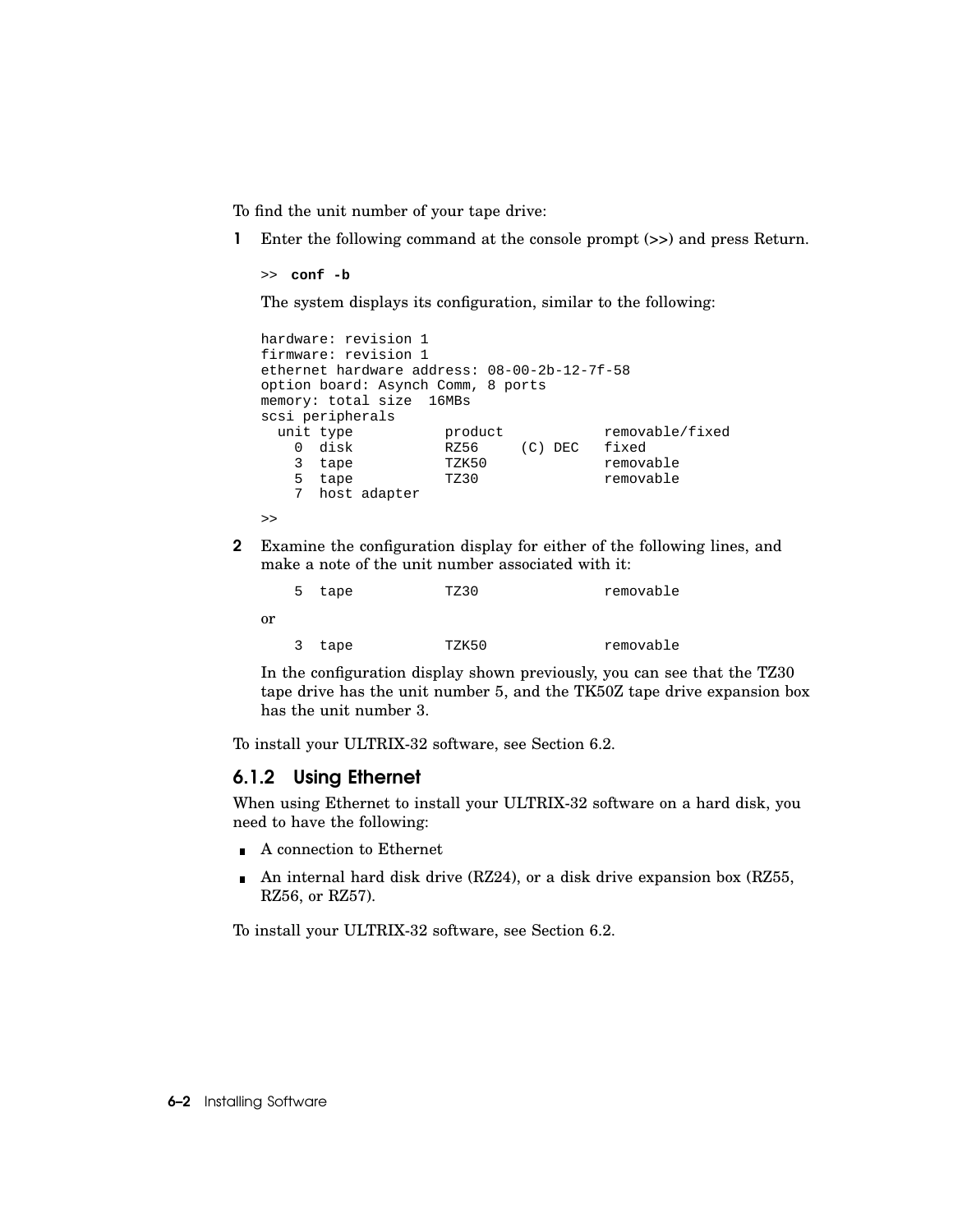#### 6.2 Where to Go from Here

The *ULTRIX Documentation Overview for RISC Processors* describes the documentation kits available for your DECsystem 5100.

#### 6.2.1 Installing the ULTRIX-32 (RISC) Software

Read the release notes and follow the instructions provided in the installation guides that came with the software product.

#### 6.2.2 Installing Application Software Products

Follow the instructions provided in the installation guides that came with the software product.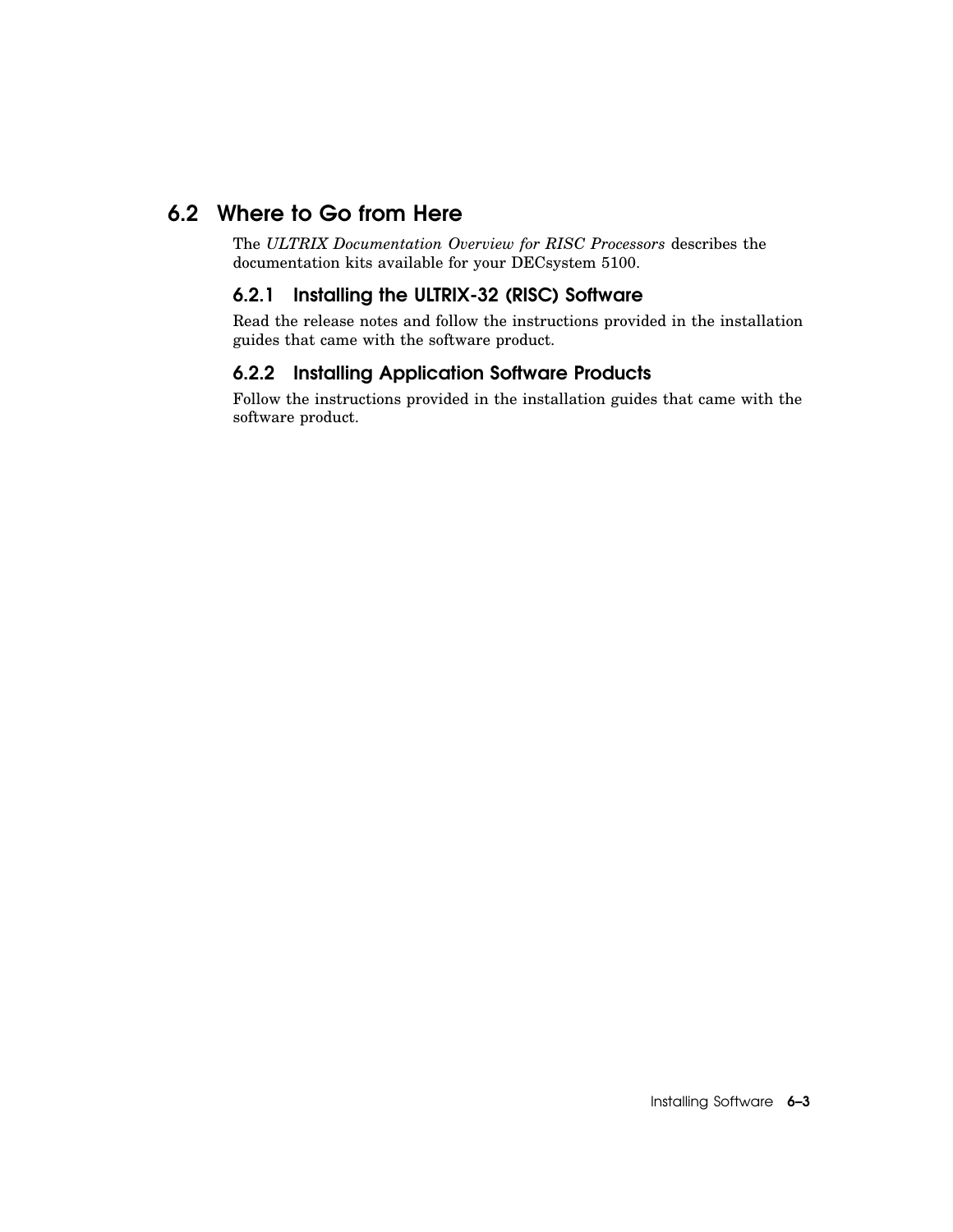A

## System Specifications

| Subject                  | <b>Description</b>                                                                                                                                                     |
|--------------------------|------------------------------------------------------------------------------------------------------------------------------------------------------------------------|
| Processor                | KN230 (20MHz)                                                                                                                                                          |
| <b>EPROM</b>             | 256KB                                                                                                                                                                  |
| <b>EEPROM</b>            | 32KB                                                                                                                                                                   |
| <b>Instruction Cache</b> | 64KB                                                                                                                                                                   |
| Data Cache               | 64KB                                                                                                                                                                   |
| DRAM memory              | 8MB, expandable to 32MB or 128MB                                                                                                                                       |
| Hard disk                | RZ23 (102MB) or RZ24 (209MB), 5 devices maximum $1$                                                                                                                    |
| Tape drive               | <b>TZ30</b>                                                                                                                                                            |
| Diskette drive           | RX23 <sup>1</sup>                                                                                                                                                      |
| Terminals                | Supports the VT Series                                                                                                                                                 |
| Interfaces               | 1 SCSI port, 1 ThinWire Ethernet port <sup>2</sup> , 1 standard Ethernet port <sup>2</sup> , 4 to 12<br>asynchronous lines (two of which are full modem control lines) |
| Input voltage            | Automatically adjusting AC input. Range: 100-120 VAC to 220-240 VAC                                                                                                    |
| Input current            | Typically 3.2 A in a 110 VAC circuit; 1.9 A in a 220 VAC circuit                                                                                                       |
| Power                    | Typically 230 W                                                                                                                                                        |
| Frequency                | $47$ to 63 Hz                                                                                                                                                          |

#### Table A–1 System Specifications

<sup>1</sup>Depends on configuration

 ${\rm ^2Both}$  Ethernet types cannot be used simultaneously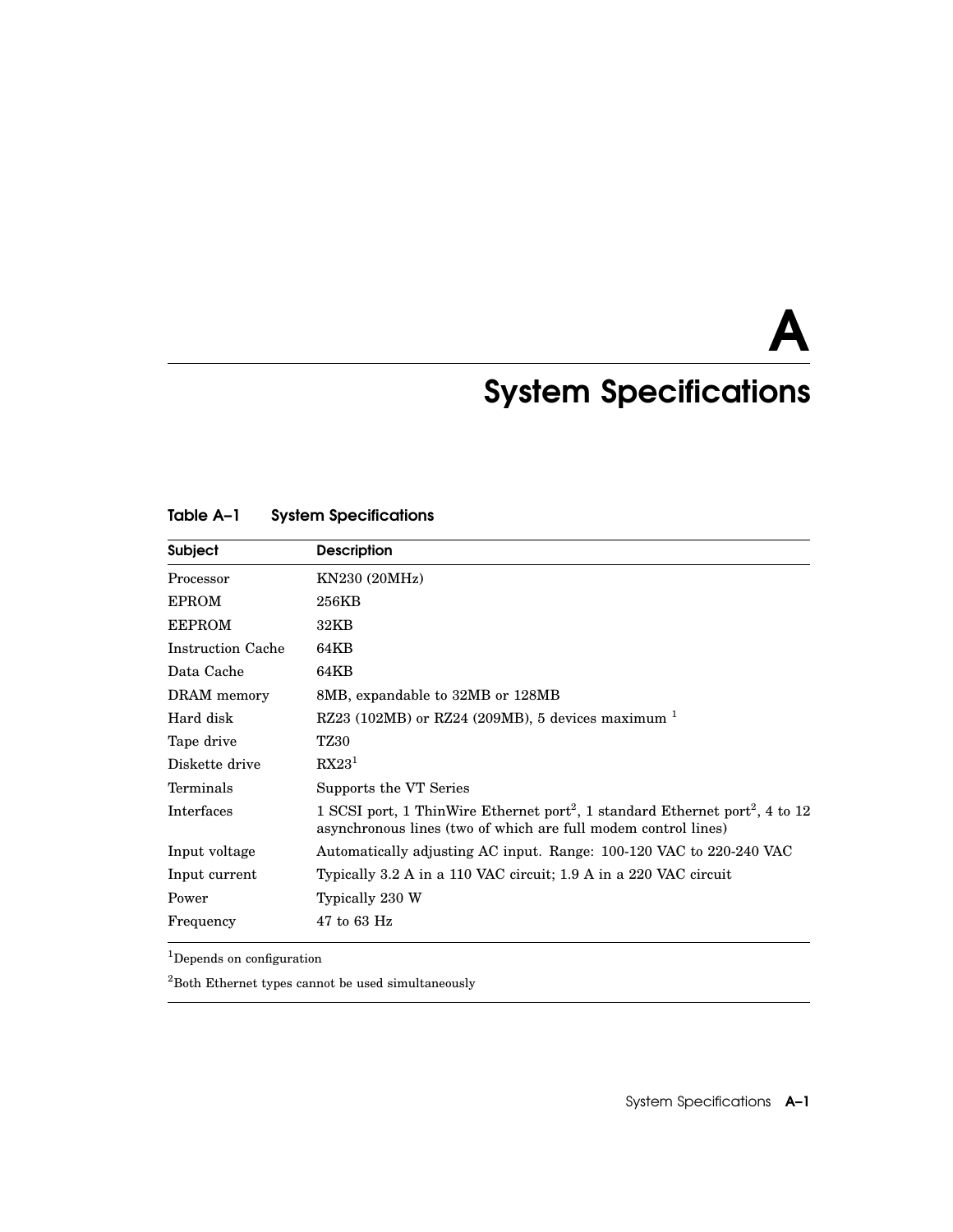| Table A-2 | <b>System Unit Metrics</b> |  |  |
|-----------|----------------------------|--|--|
|-----------|----------------------------|--|--|

| Weight <sup>1</sup> | Height    | Width      | <b>Depth</b>       |  |
|---------------------|-----------|------------|--------------------|--|
| $20.5 \text{ kg}$   | 14.99 cm  | $46.38$ cm | $40.00 \text{ cm}$ |  |
| 45 lb               | $5.90$ in | $18.26$ in | $15.75$ in         |  |

 $^{\rm 1}$  Depends on configuration

#### Table A–3 System Storage Conditions

| Temperature range            | $5^{\circ}$ C to $50^{\circ}$ C (41°F to 122°F) |
|------------------------------|-------------------------------------------------|
| Relative humidity            | 10% to 95% at 66 $\degree$ C (noncondensing)    |
| Altitude                     | 0 to 2400 m $(0 \text{ to } 8000 \text{ ft})$   |
| Maximum wet bulb temperature | $32^{\circ}$ C (90 $^{\circ}$ F)                |
| Minimum dew point            | $2^{\circ}$ C (36 $^{\circ}$ F)                 |

#### Table A–4 System Operating Conditions and Nonoperating Conditions

| <b>Operating Conditions</b>    |                                                                                                                              |
|--------------------------------|------------------------------------------------------------------------------------------------------------------------------|
| Temperature range              | $10^{\circ}$ C (50° F) to 32° C (90° F) with TZ30 tape drive;<br>otherwise $10^{\circ}$ C (50° F) to $40^{\circ}$ C (104° F) |
| Temperature change rate        | $11^{\circ}$ C (20° F) degree per hour maximum                                                                               |
| Relative humidity              | $10\%$ to 90% noncondensing                                                                                                  |
| Maximum wet bulb temperature   | $28^{\circ}$ C (82 $^{\circ}$ F)                                                                                             |
| Minimum dew point              | $2^{\circ}$ C (36 $^{\circ}$ F)                                                                                              |
| Altitude                       | 2400 m (8000 ft) at $36^{\circ}$ C (96 $^{\circ}$ F)                                                                         |
| <b>Nonoperating Conditions</b> |                                                                                                                              |
| Temperature range              | $-40^{\circ}$ C ( $-40^{\circ}$ F) to 66° C (151° F)                                                                         |
| Relative humidity              | 10% to 95% at 66 $^{\circ}$ C (151 $^{\circ}$ F)                                                                             |
| Altitude                       | 4900 m $(16,000 \text{ ft})$                                                                                                 |
| Maximum wet bulb temperature   | $28^{\circ}$ C (82 $^{\circ}$ F)                                                                                             |
| Minimum dew point              | $2^{\circ}$ C (36 $^{\circ}$ F)                                                                                              |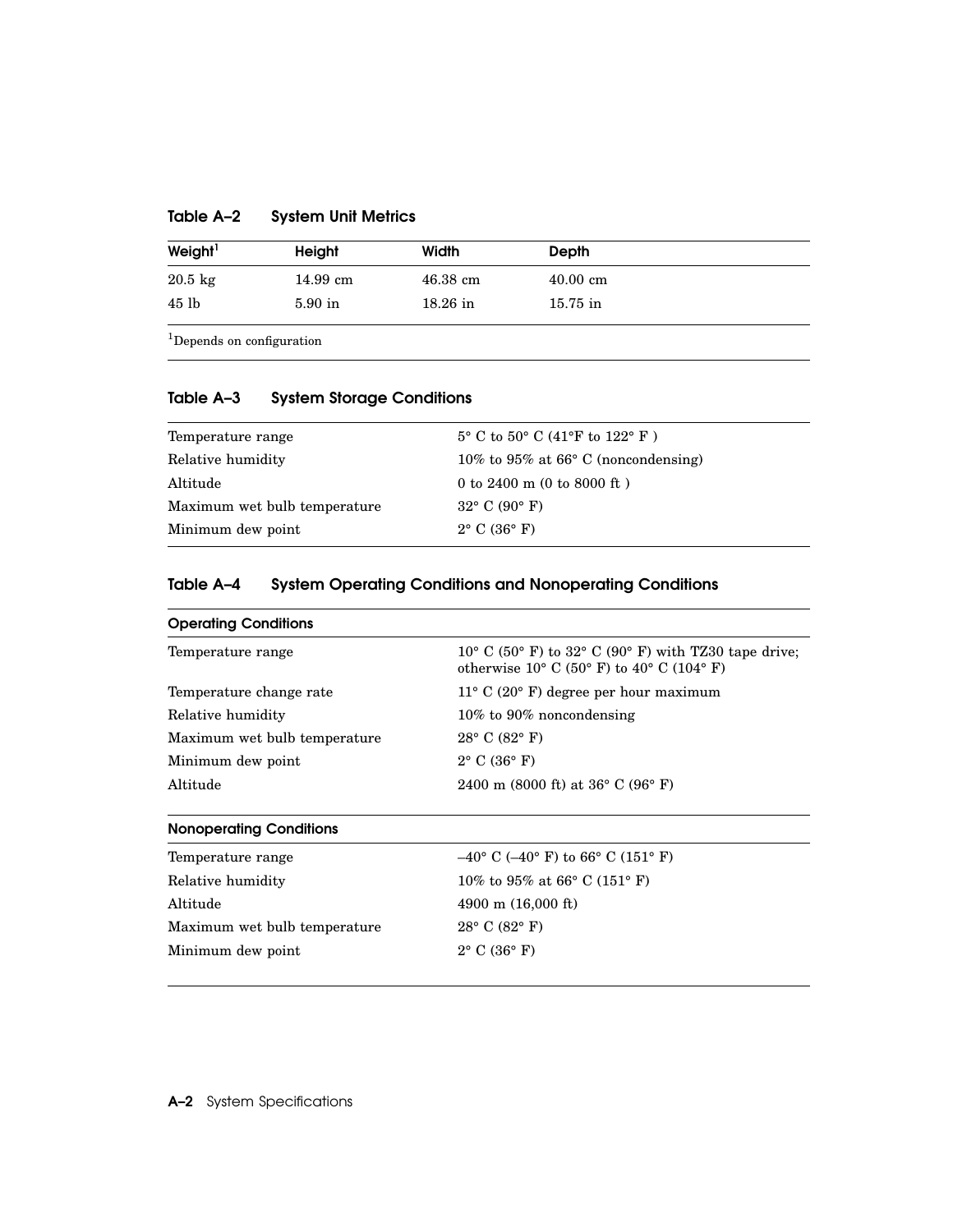| <b>Formatted Storage Capacity</b>                | <b>RZ23</b>          | <b>RZ24</b>             |
|--------------------------------------------------|----------------------|-------------------------|
| Per drive                                        | 105MB                | 209MB                   |
| Per surface                                      | 13MB                 | 26.2MB                  |
| Bytes per track                                  | 16,896               | 19,456                  |
| Bytes per block                                  | 512                  | 512                     |
| Blocks per track                                 | 33                   | 38 and 1 spare          |
| Blocks per drive                                 | 204,864              | 409,792                 |
| Spare blocks per track                           | $\mathbf 1$          |                         |
| Spare tracks                                     |                      | $\mathbf{0}$            |
| Spare blocks per drive                           | 6,208                | 10,944                  |
| Performance                                      | <b>RZ23</b>          | <b>RZ24</b>             |
| Transfer rate to/from media                      | 1.25MB/sec           | 1.5MB/sec               |
| Transfer rate to/from buffer (asyn-<br>chronous) | 1.5MB/sec            | 3MB/sec                 |
| Transfer rate to/from buffer (syn-<br>chronous)  | 1.5MB/sec            | 4MB/sec                 |
| Seek time track to track                         | $< 8$ msec           | $\leq 5$ msec           |
| Seek time average                                | $\leq 25$ msec       | $\leq 16$ msec          |
| Seek time maximum (full stroke)                  | $<$ 45 msec          | $<$ 35 msec             |
| Average latency                                  | 8.4 msec             | 8.6 msec                |
| Rotational speed                                 | 3575 RPM $\pm 0.1\%$ | 3497 RPM $\pm 0.5\%$    |
| Start time (maximum)                             | $20 \text{ sec}$     | 20 <sub>sec</sub>       |
| Stop time (maximum)                              | 20 <sub>sec</sub>    | 20 <sub>sec</sub>       |
| Interleave                                       | 1:1                  | 1:1                     |
| <b>Functional Specifications</b>                 | <b>RZ23</b>          | <b>RZ24</b>             |
| Recording Density (bpi at ID)                    | 23,441               | 31,800                  |
| Flux Density (fci at ID)                         | 15,627               | 21,200                  |
| Track Density (tpi)                              | 1150                 | 1700                    |
| Tracks/Surface                                   | 776                  | 1348                    |
| R/W Heads                                        | 8                    | 8                       |
| <b>Disks</b>                                     | 4                    | $\overline{\mathbf{4}}$ |
| Time to Process ECC (512 Bytes)                  | $<$ 100 msec         | $<$ 100 msec            |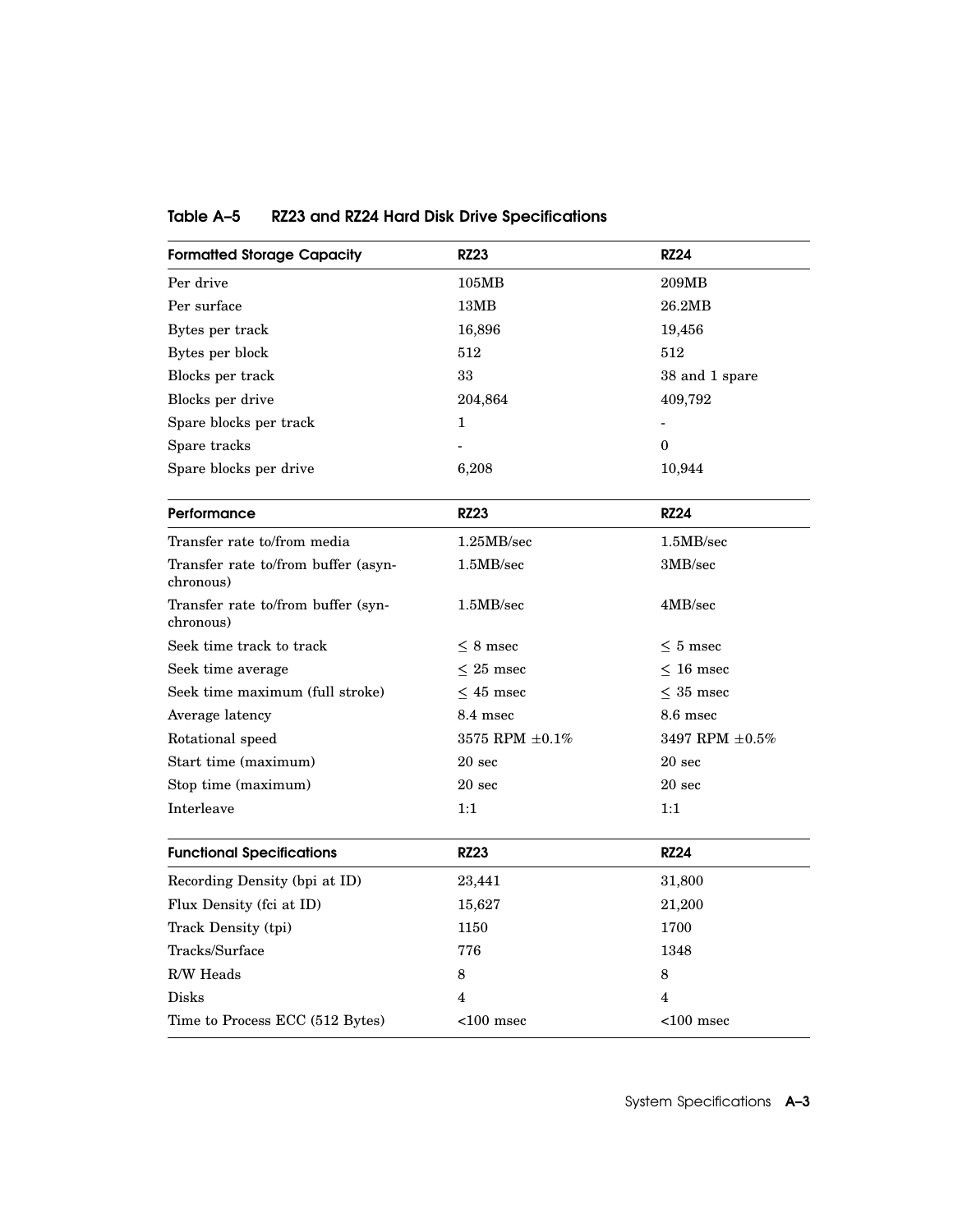| <b>Subject</b>          | <b>Description</b>                                                        |
|-------------------------|---------------------------------------------------------------------------|
| Mode of operation       | Streaming                                                                 |
| Media                   | 12.77 mm $\left(\frac{1}{2} \text{ in} \right)$ unformatted magnetic tape |
| Bit density             | $2624$ B/cm $(6667$ B/in)                                                 |
| Number of tracks        | 22                                                                        |
| Transfer rate (at host) | 62.5Kb per second                                                         |
| Tape speed              | 190 cm/s $(75 \text{ in/s})$                                              |
| Track format            | Multiple track serpentine recording                                       |
| Cartridge capacity      | 95M bytes, formatted (approx.)                                            |

Table A–6 TZ30 Tape Drive

#### Table A–7 RX23 Diskette Drive Specifications

| Subject                         | <b>Description</b>               |  |
|---------------------------------|----------------------------------|--|
| Diskette size                   | $9 \text{ cm } (3.5 \text{ in})$ |  |
| Diskettes/diskette drive        | 1                                |  |
| Data capacity                   | $1.4MB$ (RX23K)                  |  |
| Track density                   | 135 TPI                          |  |
| Storage capacity (high density) | 600KB                            |  |
|                                 |                                  |  |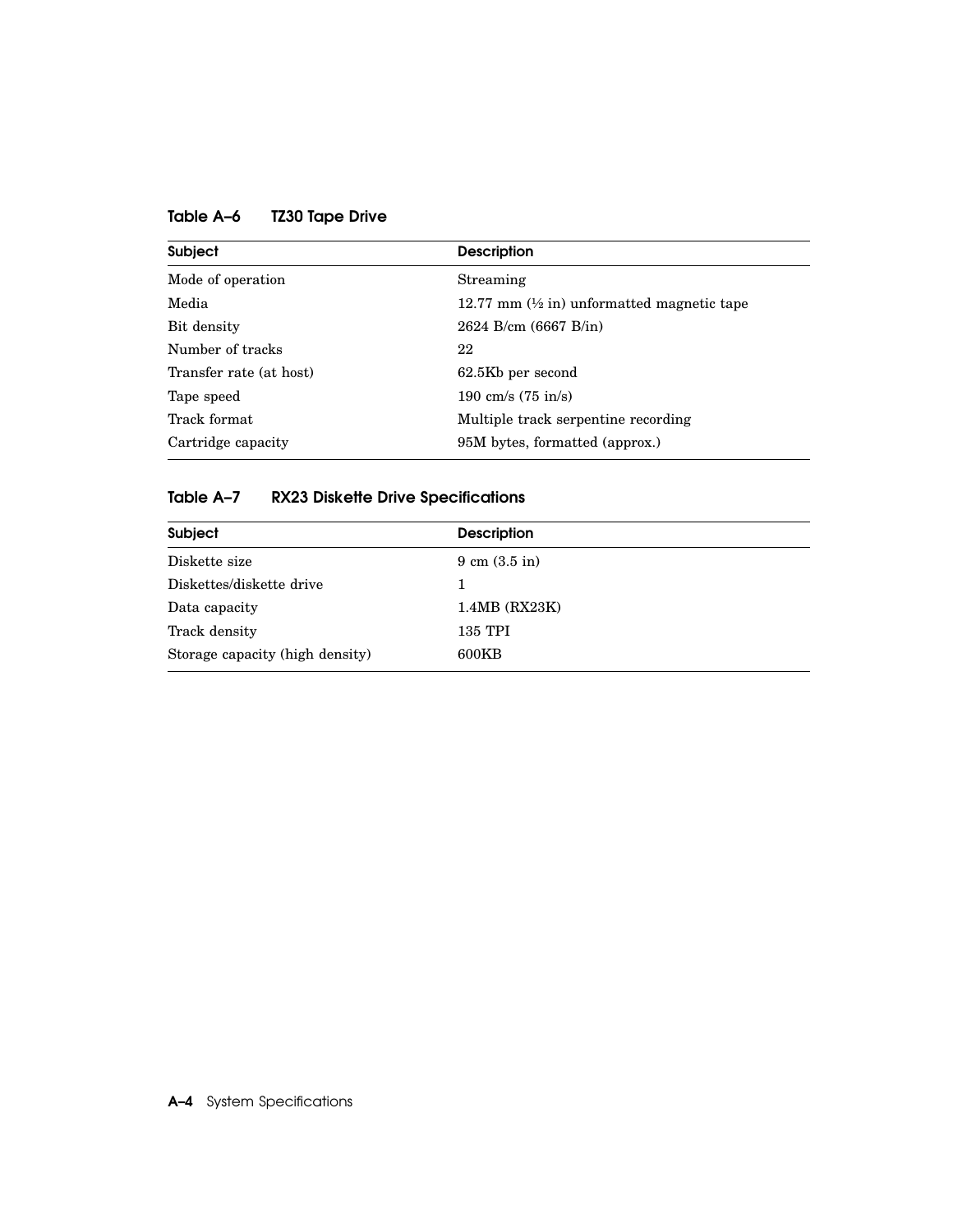# B

## Associated Documentation

Associated Documentation B–1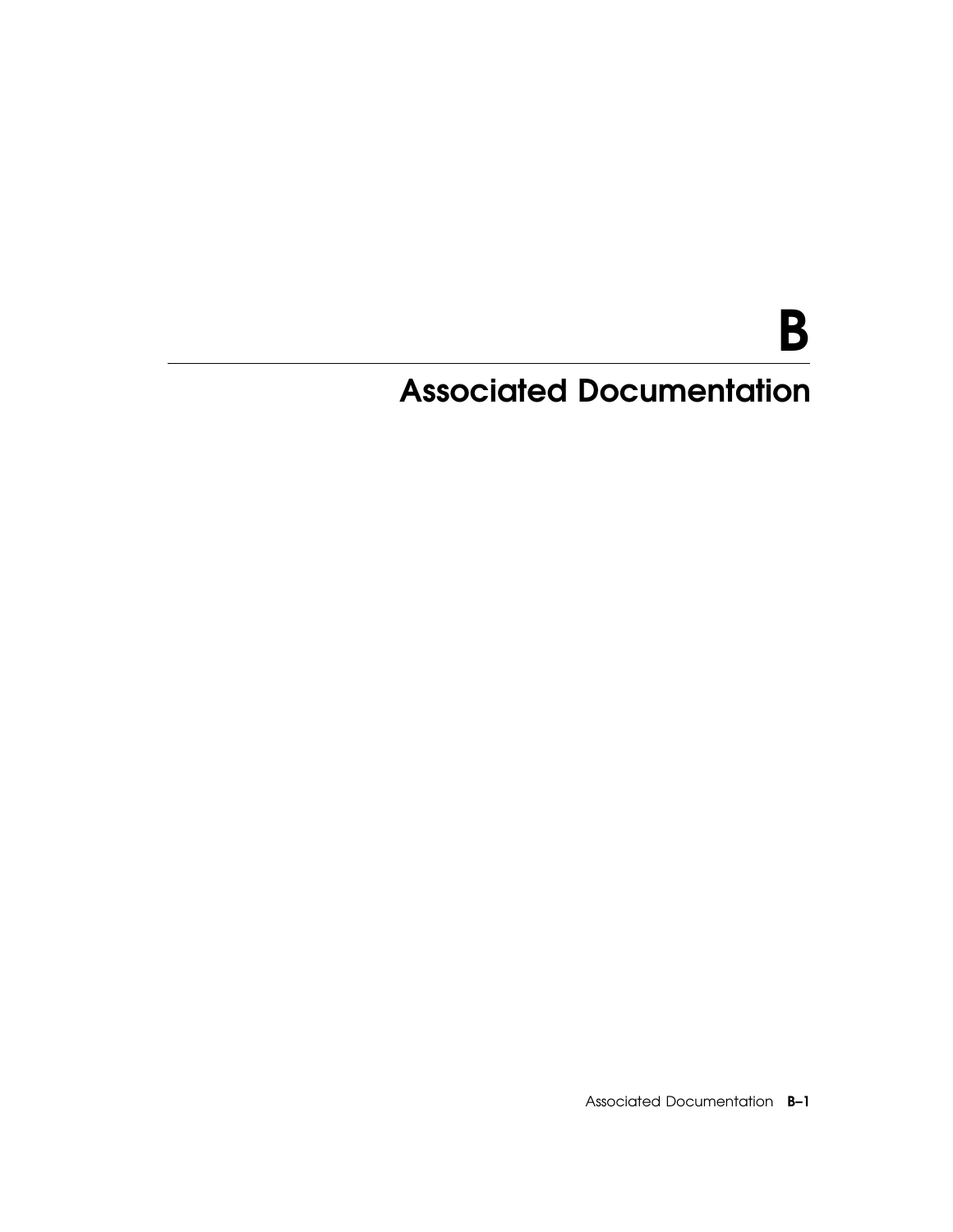#### Table B–1 Documentation

| ltem                                                                               | <b>Order Number</b> |
|------------------------------------------------------------------------------------|---------------------|
| <b>DECsystem 5100 Documentation</b>                                                |                     |
| DECsystem 5100 Installation Guide                                                  | EK-420AA-IN.001     |
| DECsystem 5100 Operator's Guide                                                    | EK-421AA-OG.001     |
| DECsystem 5100 Maintenance Guide                                                   | EK-422AA-MG.001     |
| <b>ULTRIX Software</b>                                                             |                     |
| The ULTRIX Worksystem User Kit                                                     | QA-VV1AD-GZ         |
| The ULTRIX Worksystem Programming Kit                                              | QA-VV1AE-GZ         |
| The ULTRIX Worksystem Full Kit                                                     | QA-VV1AA-GZ         |
| <b>Release Notes for RISC Processors</b>                                           | AA-ML77A-TE         |
| <b>Technical Summary for RISC Processors</b>                                       | AA-MM35A-TE         |
| Documentation Overview for RISC Processors                                         | AA-MMO5A-TE         |
| Guide to Server Kit Installation for RISC Processors                               | AA-ML74A-TE         |
| The Little Gray Book: An ULTRIX Primer                                             | AA-MG64A-TE         |
| <b>DECconnect and Standard Ethernet</b>                                            |                     |
| <b>DECconnect System General Description</b>                                       | <b>EK-DECSY-GD</b>  |
| <b>DECconnect System Requirements Evaluation Workbook</b>                          | <b>EK-DECSY-EG</b>  |
| DECconnect System Installation and Verification Guide                              | <b>EK-DECSY-VG</b>  |
| DECconnect System Standalone ThinWire Networks:<br>Planning and Installation Guide | EK-DECSY-TG         |
| <b>DECconnect System Planning and Configuration Guide</b>                          | EK-DECSY-CG         |
| Remote System manager Server Documentation Kit                                     | QLB13-GZ            |
| Remote System manager Client Documentation Kit                                     | QLB14-GZ            |
| Ethernet ThinWire Repeaters (DEMPR/DESPR) Installation<br>and User's Guide         | EK-THNRP-UG         |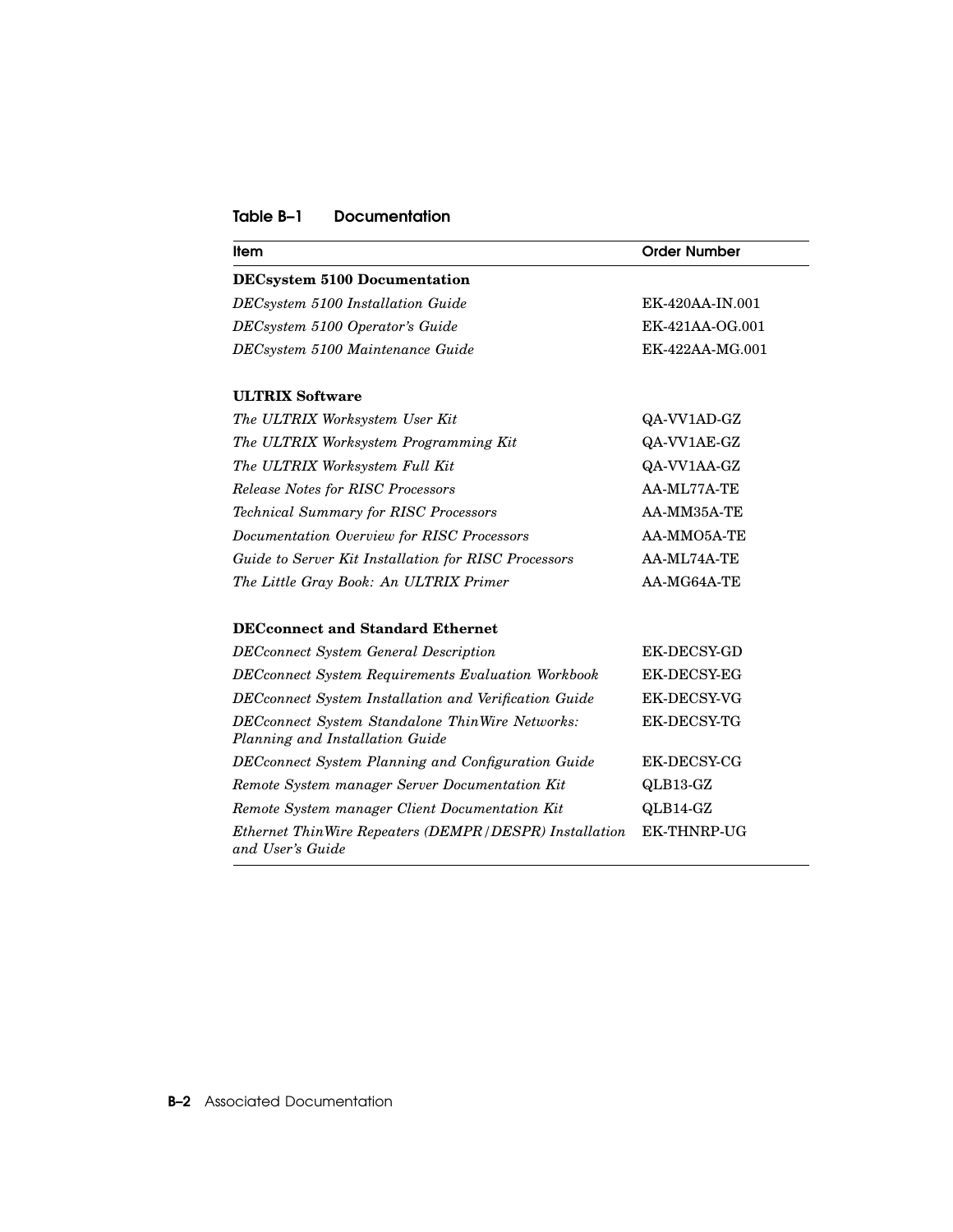## Index

## A

Air vents See ventilation Associated documentation, B–1

#### B

Barrel connector, 5–5 Baud rate terminal, 2–5

#### C

Cables expansion box, 4–5 SCSI, 4–6 transceiver, 5–7 Connecting expansion box, 4–6 to 4–9 expansion boxes, 4–2 power cord, 2–6 terminals, 2–5 transceiver cable, 5–7 two expansion boxes, 4–7 Connecting to standard Ethernet networks, 5–7 Conventions used in this guide, viii

#### D

Daisy-chaining defined, 4–7 expansion boxes, 4–7 Daisy-chain work group creating, 5–7 DECconnect cabling components, 5–8 DECconnect faceplate connecting to, 5–8 DECnet software defined, 5–2 DECnet–ULTRIX defined, 5–2 Dimensions system unit, A–1 Documentation asssociated, B–1

#### E

Environmental requirements, 1–1 Ethernet defined, 5–2 Expansion box cables, 4–5 power cord, 4–5, 4–6 signal cables, 4–5 terminator, 4–5 Expansion boxes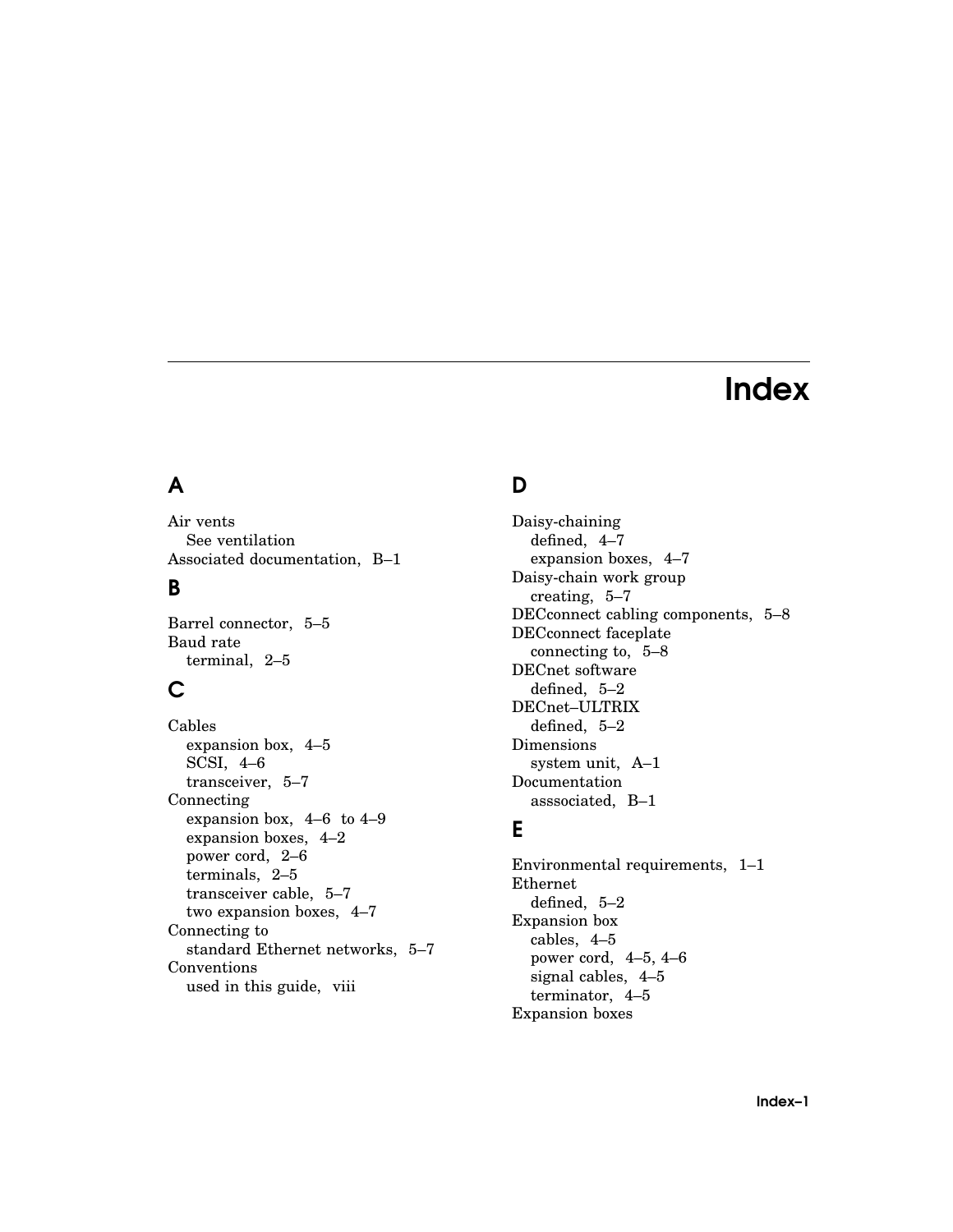Expansion boxes (Cont.) connecting one, 4–6 Connection guidelines, 4–2 daisy-chaining (connecting two), 4–7 unpacking, 4–5

#### F

Faceplate, DECconnect connecting to, 5–8

#### G

Grounding power strip, 1–1

#### H

H4000 transceiver, 5–7 Hard disks protecting, 1–4 Hardware specifications RX23 diskette drive, A–4 RZ23 hard disk drive, A–2 RZ24 hard disk drive, A–2 system unit, A–1 TZ30 tape drive, A–4 Humidity requirements, 1–1

#### L

LAN defined, 5–2 *See* Local area network, 5–2 Lights standard Ethernet, 5–6 ThinWire Ethernet, 5–3 Local area network (LAN) defined, 5–2

#### N

Networks, 5–1 to 5–10 defined, 5–2 introduction, 5–2 Network select button setting for standard Ethernet, 5–6 setting for ThinWire Ethernet, 5–3 nonoperating conditions System specifications, A–2

#### O

On/off switch on  $(1)$  position,  $3-1$ Operating conditions system specifications, A–2 Outlets, grounded, 1–1

#### P

Power cord connecting, 2–6 expansion box, 4–5, 4–6 Power cords expansion boxes, 4–8 Power strip, 1–1 Power-up display, 3–2

#### R

RX23 diskette drive hardware specifications, A-4 RZ23 hard disk drive hardware specifications, A-2 RZ24 hard disk drive hardware specifications, A–2

#### S

SCSI terminator, 4–2 SCSI Terminator, 4–6 Settings terminal, 2–5 Shipping cartons unpacking, 1–2 Signal cables expansion box, 4–5 Standard Ethernet transceiver cable, 5–7 Standard Ethernet cable optimum uses, 5–2 Standard Ethernet networks connecting to, 5–7